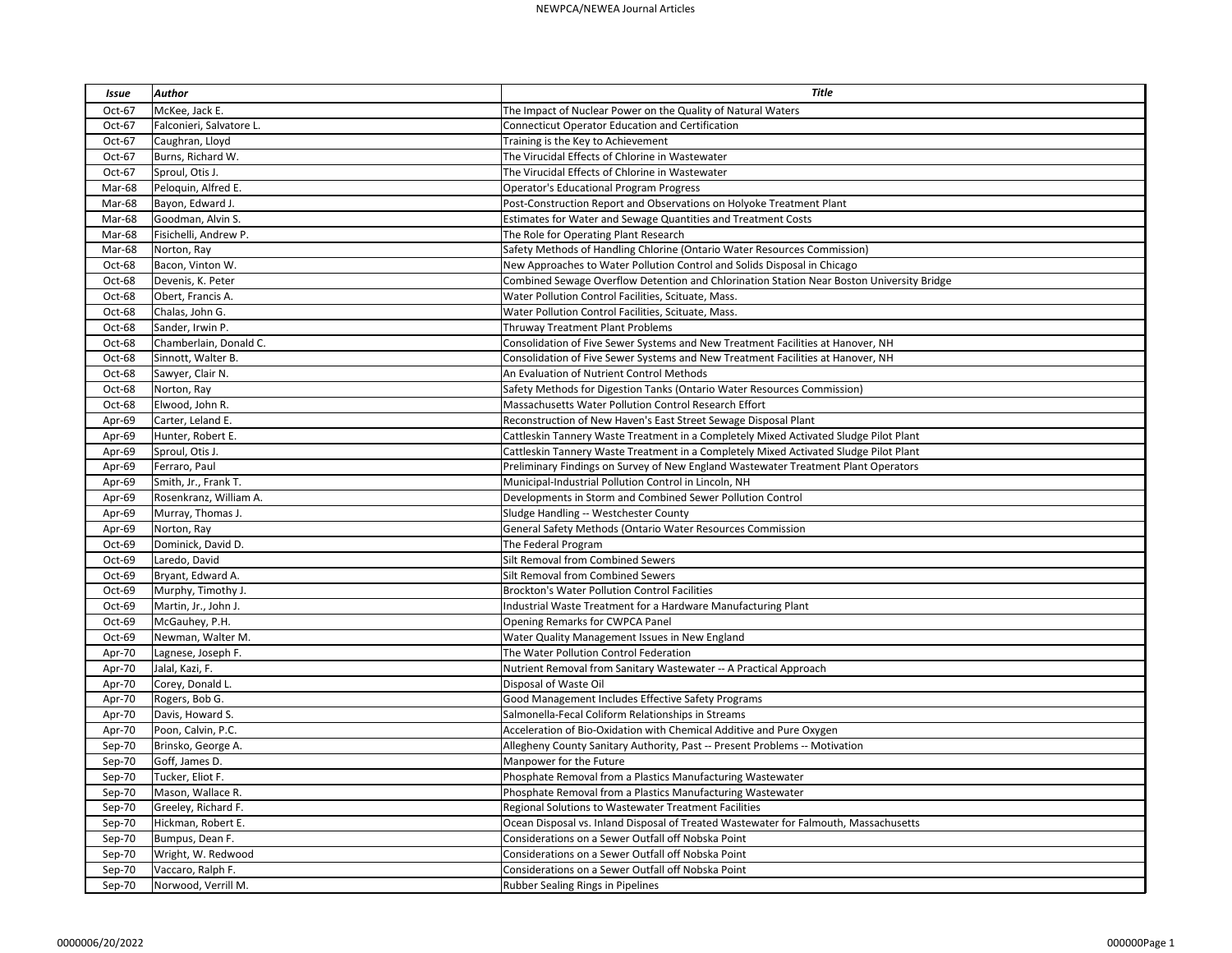| Jun-71<br>deKonkoly Thege, Andrew M.<br>The Pure Waters Program in Monroe County, New York<br>Jun-71<br>Peters, Leo F.<br><b>Sewer Crossings</b><br>Operation and Maintenance Problems in Massachusetts<br>Jun-71<br>McMahon, T.C.<br>Operation and Maintenance Problems in Massachusetts<br>Jun-71<br>Bornstein, Stanley I.<br>Jun-71<br>Lavery, Raymond V.<br>Use of Polymers in Sludge Dewatering at the East Hartford Water Pollution Control Plant<br>Jun-71<br>Binaco, George A.<br>Concrete Pipe for Sanitary Sewers<br>The "Federal Guidelines" -- A Critical Review<br>Guy, Jr., Louis L.<br>Dec-71<br>McAuliffe, John J.<br>Dec-71<br>Fire Service Assistance in Sewage Treatment Emergencies<br>Norwalk to Provide Secondary and Combined Flow Treatment<br>Dec-71<br>Albertson, Murray G.<br>George, Charles E.<br><b>Effective Project Scheduling</b><br>Dec-71<br>Springfield to Provide Wastewater Treatment for Region<br>Traquair, William C.<br>Dec-71<br>Schluter, John A.<br>Large Diameter Cast-In-Place Concrete Pipe<br>Dec-71<br>Wedge Wire Filters Show Promise for Dewatering Sludge<br>Dec-71<br>Parmelee, Donald M.<br>Precoat Filtration with Coal Fly Ash<br>Dec-71<br>Brown, Judson G.<br><b>Jun-72</b><br>Culp, G.L.<br>Physical-Chemical Techniques for Treatment of Raw Wastewaters<br>Physical-Chemical Techniques for Treatment of Raw Wastewaters<br><b>Jun-72</b><br>Shuckrow, A.J.<br>Elwood, John R.<br>Thermal Pollution Control in Massachusetts Coastal Waters<br>Jun-72<br>The Making of a Treatment Plant<br><b>Jun-72</b><br>Weiss, Martin<br>The Greater Lawrence Area Plans Water Pollution Abatement Facilities<br>Jun-72<br>Parthum, Charles A.<br>Martin, Jr., John J.<br>Chemical Treatment of Plating Waste for Elimination of Chromium, Nickel and Metal Ions<br><b>Jun-72</b><br>The Effectiveness of Wastewater Treatment in Rural Communities<br><b>Jun-72</b><br>Mansfield, Richard H.<br><b>Nov-72</b><br>Thompson, John C.<br>Removal of Phosphates at a Primary Wastewater Treatment Plant<br>The Role of Cultured Bacteria in Sewage Treatment<br><b>Nov-72</b><br>Bower, Gerald C.<br><b>Nov-72</b><br>Hayward, Pierce<br>Winter Spray Irrigation of Treated Sewage Effluent at Bromley Mountain, Vermont<br>Adams Solves its Water Pollution Problem<br><b>Nov-72</b><br>Traquair, William C.<br>Pressure Sewers and the Grinder Pump Which Makes them Possible<br><b>Nov-72</b><br>Farrell, Jr., R. Paul<br><b>Nov-72</b><br>Blake, David K.<br>Disposal of a High Grease Waste<br>Disposal of a High Grease Waste<br>Nov-72<br>Ritter, Rodney F.<br>A Few Words on the Water Pollution Control Federation<br><b>Jun-73</b><br>Lagnese, Joseph F.<br>The Federal Water Pollution Control Act Amendments of 1972<br><b>Jun-73</b><br>Bracken, Thomas B.<br>Centrifugal Classification of Waste Sludge Components<br><b>Jun-73</b><br>Keith, Frederick, J.<br>Centrifugal Classification of Waste Sludge Components<br>Trump, C. Edward<br>Jun-73<br><b>Jun-73</b><br>Holzmacher, Robert G.<br>Recharging Treated Waste Water Beneficially -- A Challenge<br>Automated Analyses of Wastewater<br>Jun-73<br>Cox, Geraldine V.<br>Environmental Planning: Avoiding Problems of a Large Development in a Small Town<br>Jun-73<br>Hall, Lindley H.<br>Alpe, Graham<br><b>Upflow Filtration</b><br>Dec-73<br><b>Upflow Filtration</b><br>Barrett, A.D.<br>Dec-73<br>Dec-73<br>Fabrizio, A.L.<br>Cottage Farm Stormwater Treatment Station<br>Dec-73<br>Brutsch, W.A.<br>Cottage Farm Stormwater Treatment Station<br>Dec-73<br>Salo, John E.<br>Lake Quinsigamond Water Quality Study<br>Pump Operation and Maintenance Instructions<br>Dec-73<br>Starke, Robert E.<br>Dec-73<br>Devenis, K. Peter<br>Programs to Improve Water Quality on the Lower Charles<br>The Use of Pilot Studies in the Design of a Major Wastewater Treatment Plant<br>Sep-74<br>Samworth, Robert B.<br>The Use of Pilot Studies in the Design of a Major Wastewater Treatment Plant<br>Bethel, John S.<br>Sep-74<br>Ringer, Warren H.<br>Haverhill, Mass., Plant to Treat Municipal and Industrial Wastewater<br>Sep-74<br>Graham, Fred W.<br>OSHA and Water Pollution Control Facilities<br>Sep-74<br>Bechir, M.H.<br><b>Status of Operators' Certification</b><br>Sep-74<br>Treatability Study for a Pulp and Paper Mill Waste<br>Sep-74<br>Pershe, Edward R.<br>Understanding NPDES Permits and Compliance Requirements<br>Sacks, Bernard R.<br>Dec-74<br><b>Dec-74</b><br>Understanding NPDES Permits and Compliance Requirements<br>Ciavattieri, Frank J. | Jun-71        | Wirsig, O.A.       | Chemical-Physical Treatment of Wastewater by Continuous Countercurrent Filtration |
|----------------------------------------------------------------------------------------------------------------------------------------------------------------------------------------------------------------------------------------------------------------------------------------------------------------------------------------------------------------------------------------------------------------------------------------------------------------------------------------------------------------------------------------------------------------------------------------------------------------------------------------------------------------------------------------------------------------------------------------------------------------------------------------------------------------------------------------------------------------------------------------------------------------------------------------------------------------------------------------------------------------------------------------------------------------------------------------------------------------------------------------------------------------------------------------------------------------------------------------------------------------------------------------------------------------------------------------------------------------------------------------------------------------------------------------------------------------------------------------------------------------------------------------------------------------------------------------------------------------------------------------------------------------------------------------------------------------------------------------------------------------------------------------------------------------------------------------------------------------------------------------------------------------------------------------------------------------------------------------------------------------------------------------------------------------------------------------------------------------------------------------------------------------------------------------------------------------------------------------------------------------------------------------------------------------------------------------------------------------------------------------------------------------------------------------------------------------------------------------------------------------------------------------------------------------------------------------------------------------------------------------------------------------------------------------------------------------------------------------------------------------------------------------------------------------------------------------------------------------------------------------------------------------------------------------------------------------------------------------------------------------------------------------------------------------------------------------------------------------------------------------------------------------------------------------------------------------------------------------------------------------------------------------------------------------------------------------------------------------------------------------------------------------------------------------------------------------------------------------------------------------------------------------------------------------------------------------------------------------------------------------------------------------------------------------------------------------------------------------------------------------------------------------------------------------------------------------------------------------------------------------------------------------------------------------------------------------------------------------------------------------------------------------------------------------------------------------------------------------------------------------------------------------------------------------------------------------------------------------------------------------------------------------------------------------------------------------------------------------------------------------------------------------------------------------------------------------------------------------------------------------------------------------------------------------------------------------------------|---------------|--------------------|-----------------------------------------------------------------------------------|
|                                                                                                                                                                                                                                                                                                                                                                                                                                                                                                                                                                                                                                                                                                                                                                                                                                                                                                                                                                                                                                                                                                                                                                                                                                                                                                                                                                                                                                                                                                                                                                                                                                                                                                                                                                                                                                                                                                                                                                                                                                                                                                                                                                                                                                                                                                                                                                                                                                                                                                                                                                                                                                                                                                                                                                                                                                                                                                                                                                                                                                                                                                                                                                                                                                                                                                                                                                                                                                                                                                                                                                                                                                                                                                                                                                                                                                                                                                                                                                                                                                                                                                                                                                                                                                                                                                                                                                                                                                                                                                                                                                                                    |               |                    |                                                                                   |
|                                                                                                                                                                                                                                                                                                                                                                                                                                                                                                                                                                                                                                                                                                                                                                                                                                                                                                                                                                                                                                                                                                                                                                                                                                                                                                                                                                                                                                                                                                                                                                                                                                                                                                                                                                                                                                                                                                                                                                                                                                                                                                                                                                                                                                                                                                                                                                                                                                                                                                                                                                                                                                                                                                                                                                                                                                                                                                                                                                                                                                                                                                                                                                                                                                                                                                                                                                                                                                                                                                                                                                                                                                                                                                                                                                                                                                                                                                                                                                                                                                                                                                                                                                                                                                                                                                                                                                                                                                                                                                                                                                                                    |               |                    |                                                                                   |
|                                                                                                                                                                                                                                                                                                                                                                                                                                                                                                                                                                                                                                                                                                                                                                                                                                                                                                                                                                                                                                                                                                                                                                                                                                                                                                                                                                                                                                                                                                                                                                                                                                                                                                                                                                                                                                                                                                                                                                                                                                                                                                                                                                                                                                                                                                                                                                                                                                                                                                                                                                                                                                                                                                                                                                                                                                                                                                                                                                                                                                                                                                                                                                                                                                                                                                                                                                                                                                                                                                                                                                                                                                                                                                                                                                                                                                                                                                                                                                                                                                                                                                                                                                                                                                                                                                                                                                                                                                                                                                                                                                                                    |               |                    |                                                                                   |
|                                                                                                                                                                                                                                                                                                                                                                                                                                                                                                                                                                                                                                                                                                                                                                                                                                                                                                                                                                                                                                                                                                                                                                                                                                                                                                                                                                                                                                                                                                                                                                                                                                                                                                                                                                                                                                                                                                                                                                                                                                                                                                                                                                                                                                                                                                                                                                                                                                                                                                                                                                                                                                                                                                                                                                                                                                                                                                                                                                                                                                                                                                                                                                                                                                                                                                                                                                                                                                                                                                                                                                                                                                                                                                                                                                                                                                                                                                                                                                                                                                                                                                                                                                                                                                                                                                                                                                                                                                                                                                                                                                                                    |               |                    |                                                                                   |
|                                                                                                                                                                                                                                                                                                                                                                                                                                                                                                                                                                                                                                                                                                                                                                                                                                                                                                                                                                                                                                                                                                                                                                                                                                                                                                                                                                                                                                                                                                                                                                                                                                                                                                                                                                                                                                                                                                                                                                                                                                                                                                                                                                                                                                                                                                                                                                                                                                                                                                                                                                                                                                                                                                                                                                                                                                                                                                                                                                                                                                                                                                                                                                                                                                                                                                                                                                                                                                                                                                                                                                                                                                                                                                                                                                                                                                                                                                                                                                                                                                                                                                                                                                                                                                                                                                                                                                                                                                                                                                                                                                                                    |               |                    |                                                                                   |
|                                                                                                                                                                                                                                                                                                                                                                                                                                                                                                                                                                                                                                                                                                                                                                                                                                                                                                                                                                                                                                                                                                                                                                                                                                                                                                                                                                                                                                                                                                                                                                                                                                                                                                                                                                                                                                                                                                                                                                                                                                                                                                                                                                                                                                                                                                                                                                                                                                                                                                                                                                                                                                                                                                                                                                                                                                                                                                                                                                                                                                                                                                                                                                                                                                                                                                                                                                                                                                                                                                                                                                                                                                                                                                                                                                                                                                                                                                                                                                                                                                                                                                                                                                                                                                                                                                                                                                                                                                                                                                                                                                                                    |               |                    |                                                                                   |
|                                                                                                                                                                                                                                                                                                                                                                                                                                                                                                                                                                                                                                                                                                                                                                                                                                                                                                                                                                                                                                                                                                                                                                                                                                                                                                                                                                                                                                                                                                                                                                                                                                                                                                                                                                                                                                                                                                                                                                                                                                                                                                                                                                                                                                                                                                                                                                                                                                                                                                                                                                                                                                                                                                                                                                                                                                                                                                                                                                                                                                                                                                                                                                                                                                                                                                                                                                                                                                                                                                                                                                                                                                                                                                                                                                                                                                                                                                                                                                                                                                                                                                                                                                                                                                                                                                                                                                                                                                                                                                                                                                                                    |               |                    |                                                                                   |
|                                                                                                                                                                                                                                                                                                                                                                                                                                                                                                                                                                                                                                                                                                                                                                                                                                                                                                                                                                                                                                                                                                                                                                                                                                                                                                                                                                                                                                                                                                                                                                                                                                                                                                                                                                                                                                                                                                                                                                                                                                                                                                                                                                                                                                                                                                                                                                                                                                                                                                                                                                                                                                                                                                                                                                                                                                                                                                                                                                                                                                                                                                                                                                                                                                                                                                                                                                                                                                                                                                                                                                                                                                                                                                                                                                                                                                                                                                                                                                                                                                                                                                                                                                                                                                                                                                                                                                                                                                                                                                                                                                                                    |               |                    |                                                                                   |
|                                                                                                                                                                                                                                                                                                                                                                                                                                                                                                                                                                                                                                                                                                                                                                                                                                                                                                                                                                                                                                                                                                                                                                                                                                                                                                                                                                                                                                                                                                                                                                                                                                                                                                                                                                                                                                                                                                                                                                                                                                                                                                                                                                                                                                                                                                                                                                                                                                                                                                                                                                                                                                                                                                                                                                                                                                                                                                                                                                                                                                                                                                                                                                                                                                                                                                                                                                                                                                                                                                                                                                                                                                                                                                                                                                                                                                                                                                                                                                                                                                                                                                                                                                                                                                                                                                                                                                                                                                                                                                                                                                                                    |               |                    |                                                                                   |
|                                                                                                                                                                                                                                                                                                                                                                                                                                                                                                                                                                                                                                                                                                                                                                                                                                                                                                                                                                                                                                                                                                                                                                                                                                                                                                                                                                                                                                                                                                                                                                                                                                                                                                                                                                                                                                                                                                                                                                                                                                                                                                                                                                                                                                                                                                                                                                                                                                                                                                                                                                                                                                                                                                                                                                                                                                                                                                                                                                                                                                                                                                                                                                                                                                                                                                                                                                                                                                                                                                                                                                                                                                                                                                                                                                                                                                                                                                                                                                                                                                                                                                                                                                                                                                                                                                                                                                                                                                                                                                                                                                                                    |               |                    |                                                                                   |
|                                                                                                                                                                                                                                                                                                                                                                                                                                                                                                                                                                                                                                                                                                                                                                                                                                                                                                                                                                                                                                                                                                                                                                                                                                                                                                                                                                                                                                                                                                                                                                                                                                                                                                                                                                                                                                                                                                                                                                                                                                                                                                                                                                                                                                                                                                                                                                                                                                                                                                                                                                                                                                                                                                                                                                                                                                                                                                                                                                                                                                                                                                                                                                                                                                                                                                                                                                                                                                                                                                                                                                                                                                                                                                                                                                                                                                                                                                                                                                                                                                                                                                                                                                                                                                                                                                                                                                                                                                                                                                                                                                                                    |               |                    |                                                                                   |
|                                                                                                                                                                                                                                                                                                                                                                                                                                                                                                                                                                                                                                                                                                                                                                                                                                                                                                                                                                                                                                                                                                                                                                                                                                                                                                                                                                                                                                                                                                                                                                                                                                                                                                                                                                                                                                                                                                                                                                                                                                                                                                                                                                                                                                                                                                                                                                                                                                                                                                                                                                                                                                                                                                                                                                                                                                                                                                                                                                                                                                                                                                                                                                                                                                                                                                                                                                                                                                                                                                                                                                                                                                                                                                                                                                                                                                                                                                                                                                                                                                                                                                                                                                                                                                                                                                                                                                                                                                                                                                                                                                                                    |               |                    |                                                                                   |
|                                                                                                                                                                                                                                                                                                                                                                                                                                                                                                                                                                                                                                                                                                                                                                                                                                                                                                                                                                                                                                                                                                                                                                                                                                                                                                                                                                                                                                                                                                                                                                                                                                                                                                                                                                                                                                                                                                                                                                                                                                                                                                                                                                                                                                                                                                                                                                                                                                                                                                                                                                                                                                                                                                                                                                                                                                                                                                                                                                                                                                                                                                                                                                                                                                                                                                                                                                                                                                                                                                                                                                                                                                                                                                                                                                                                                                                                                                                                                                                                                                                                                                                                                                                                                                                                                                                                                                                                                                                                                                                                                                                                    |               |                    |                                                                                   |
|                                                                                                                                                                                                                                                                                                                                                                                                                                                                                                                                                                                                                                                                                                                                                                                                                                                                                                                                                                                                                                                                                                                                                                                                                                                                                                                                                                                                                                                                                                                                                                                                                                                                                                                                                                                                                                                                                                                                                                                                                                                                                                                                                                                                                                                                                                                                                                                                                                                                                                                                                                                                                                                                                                                                                                                                                                                                                                                                                                                                                                                                                                                                                                                                                                                                                                                                                                                                                                                                                                                                                                                                                                                                                                                                                                                                                                                                                                                                                                                                                                                                                                                                                                                                                                                                                                                                                                                                                                                                                                                                                                                                    |               |                    |                                                                                   |
|                                                                                                                                                                                                                                                                                                                                                                                                                                                                                                                                                                                                                                                                                                                                                                                                                                                                                                                                                                                                                                                                                                                                                                                                                                                                                                                                                                                                                                                                                                                                                                                                                                                                                                                                                                                                                                                                                                                                                                                                                                                                                                                                                                                                                                                                                                                                                                                                                                                                                                                                                                                                                                                                                                                                                                                                                                                                                                                                                                                                                                                                                                                                                                                                                                                                                                                                                                                                                                                                                                                                                                                                                                                                                                                                                                                                                                                                                                                                                                                                                                                                                                                                                                                                                                                                                                                                                                                                                                                                                                                                                                                                    |               |                    |                                                                                   |
|                                                                                                                                                                                                                                                                                                                                                                                                                                                                                                                                                                                                                                                                                                                                                                                                                                                                                                                                                                                                                                                                                                                                                                                                                                                                                                                                                                                                                                                                                                                                                                                                                                                                                                                                                                                                                                                                                                                                                                                                                                                                                                                                                                                                                                                                                                                                                                                                                                                                                                                                                                                                                                                                                                                                                                                                                                                                                                                                                                                                                                                                                                                                                                                                                                                                                                                                                                                                                                                                                                                                                                                                                                                                                                                                                                                                                                                                                                                                                                                                                                                                                                                                                                                                                                                                                                                                                                                                                                                                                                                                                                                                    |               |                    |                                                                                   |
|                                                                                                                                                                                                                                                                                                                                                                                                                                                                                                                                                                                                                                                                                                                                                                                                                                                                                                                                                                                                                                                                                                                                                                                                                                                                                                                                                                                                                                                                                                                                                                                                                                                                                                                                                                                                                                                                                                                                                                                                                                                                                                                                                                                                                                                                                                                                                                                                                                                                                                                                                                                                                                                                                                                                                                                                                                                                                                                                                                                                                                                                                                                                                                                                                                                                                                                                                                                                                                                                                                                                                                                                                                                                                                                                                                                                                                                                                                                                                                                                                                                                                                                                                                                                                                                                                                                                                                                                                                                                                                                                                                                                    |               |                    |                                                                                   |
|                                                                                                                                                                                                                                                                                                                                                                                                                                                                                                                                                                                                                                                                                                                                                                                                                                                                                                                                                                                                                                                                                                                                                                                                                                                                                                                                                                                                                                                                                                                                                                                                                                                                                                                                                                                                                                                                                                                                                                                                                                                                                                                                                                                                                                                                                                                                                                                                                                                                                                                                                                                                                                                                                                                                                                                                                                                                                                                                                                                                                                                                                                                                                                                                                                                                                                                                                                                                                                                                                                                                                                                                                                                                                                                                                                                                                                                                                                                                                                                                                                                                                                                                                                                                                                                                                                                                                                                                                                                                                                                                                                                                    |               |                    |                                                                                   |
|                                                                                                                                                                                                                                                                                                                                                                                                                                                                                                                                                                                                                                                                                                                                                                                                                                                                                                                                                                                                                                                                                                                                                                                                                                                                                                                                                                                                                                                                                                                                                                                                                                                                                                                                                                                                                                                                                                                                                                                                                                                                                                                                                                                                                                                                                                                                                                                                                                                                                                                                                                                                                                                                                                                                                                                                                                                                                                                                                                                                                                                                                                                                                                                                                                                                                                                                                                                                                                                                                                                                                                                                                                                                                                                                                                                                                                                                                                                                                                                                                                                                                                                                                                                                                                                                                                                                                                                                                                                                                                                                                                                                    |               |                    |                                                                                   |
|                                                                                                                                                                                                                                                                                                                                                                                                                                                                                                                                                                                                                                                                                                                                                                                                                                                                                                                                                                                                                                                                                                                                                                                                                                                                                                                                                                                                                                                                                                                                                                                                                                                                                                                                                                                                                                                                                                                                                                                                                                                                                                                                                                                                                                                                                                                                                                                                                                                                                                                                                                                                                                                                                                                                                                                                                                                                                                                                                                                                                                                                                                                                                                                                                                                                                                                                                                                                                                                                                                                                                                                                                                                                                                                                                                                                                                                                                                                                                                                                                                                                                                                                                                                                                                                                                                                                                                                                                                                                                                                                                                                                    |               |                    |                                                                                   |
|                                                                                                                                                                                                                                                                                                                                                                                                                                                                                                                                                                                                                                                                                                                                                                                                                                                                                                                                                                                                                                                                                                                                                                                                                                                                                                                                                                                                                                                                                                                                                                                                                                                                                                                                                                                                                                                                                                                                                                                                                                                                                                                                                                                                                                                                                                                                                                                                                                                                                                                                                                                                                                                                                                                                                                                                                                                                                                                                                                                                                                                                                                                                                                                                                                                                                                                                                                                                                                                                                                                                                                                                                                                                                                                                                                                                                                                                                                                                                                                                                                                                                                                                                                                                                                                                                                                                                                                                                                                                                                                                                                                                    |               |                    |                                                                                   |
|                                                                                                                                                                                                                                                                                                                                                                                                                                                                                                                                                                                                                                                                                                                                                                                                                                                                                                                                                                                                                                                                                                                                                                                                                                                                                                                                                                                                                                                                                                                                                                                                                                                                                                                                                                                                                                                                                                                                                                                                                                                                                                                                                                                                                                                                                                                                                                                                                                                                                                                                                                                                                                                                                                                                                                                                                                                                                                                                                                                                                                                                                                                                                                                                                                                                                                                                                                                                                                                                                                                                                                                                                                                                                                                                                                                                                                                                                                                                                                                                                                                                                                                                                                                                                                                                                                                                                                                                                                                                                                                                                                                                    |               |                    |                                                                                   |
|                                                                                                                                                                                                                                                                                                                                                                                                                                                                                                                                                                                                                                                                                                                                                                                                                                                                                                                                                                                                                                                                                                                                                                                                                                                                                                                                                                                                                                                                                                                                                                                                                                                                                                                                                                                                                                                                                                                                                                                                                                                                                                                                                                                                                                                                                                                                                                                                                                                                                                                                                                                                                                                                                                                                                                                                                                                                                                                                                                                                                                                                                                                                                                                                                                                                                                                                                                                                                                                                                                                                                                                                                                                                                                                                                                                                                                                                                                                                                                                                                                                                                                                                                                                                                                                                                                                                                                                                                                                                                                                                                                                                    |               |                    |                                                                                   |
|                                                                                                                                                                                                                                                                                                                                                                                                                                                                                                                                                                                                                                                                                                                                                                                                                                                                                                                                                                                                                                                                                                                                                                                                                                                                                                                                                                                                                                                                                                                                                                                                                                                                                                                                                                                                                                                                                                                                                                                                                                                                                                                                                                                                                                                                                                                                                                                                                                                                                                                                                                                                                                                                                                                                                                                                                                                                                                                                                                                                                                                                                                                                                                                                                                                                                                                                                                                                                                                                                                                                                                                                                                                                                                                                                                                                                                                                                                                                                                                                                                                                                                                                                                                                                                                                                                                                                                                                                                                                                                                                                                                                    |               |                    |                                                                                   |
|                                                                                                                                                                                                                                                                                                                                                                                                                                                                                                                                                                                                                                                                                                                                                                                                                                                                                                                                                                                                                                                                                                                                                                                                                                                                                                                                                                                                                                                                                                                                                                                                                                                                                                                                                                                                                                                                                                                                                                                                                                                                                                                                                                                                                                                                                                                                                                                                                                                                                                                                                                                                                                                                                                                                                                                                                                                                                                                                                                                                                                                                                                                                                                                                                                                                                                                                                                                                                                                                                                                                                                                                                                                                                                                                                                                                                                                                                                                                                                                                                                                                                                                                                                                                                                                                                                                                                                                                                                                                                                                                                                                                    |               |                    |                                                                                   |
|                                                                                                                                                                                                                                                                                                                                                                                                                                                                                                                                                                                                                                                                                                                                                                                                                                                                                                                                                                                                                                                                                                                                                                                                                                                                                                                                                                                                                                                                                                                                                                                                                                                                                                                                                                                                                                                                                                                                                                                                                                                                                                                                                                                                                                                                                                                                                                                                                                                                                                                                                                                                                                                                                                                                                                                                                                                                                                                                                                                                                                                                                                                                                                                                                                                                                                                                                                                                                                                                                                                                                                                                                                                                                                                                                                                                                                                                                                                                                                                                                                                                                                                                                                                                                                                                                                                                                                                                                                                                                                                                                                                                    |               |                    |                                                                                   |
|                                                                                                                                                                                                                                                                                                                                                                                                                                                                                                                                                                                                                                                                                                                                                                                                                                                                                                                                                                                                                                                                                                                                                                                                                                                                                                                                                                                                                                                                                                                                                                                                                                                                                                                                                                                                                                                                                                                                                                                                                                                                                                                                                                                                                                                                                                                                                                                                                                                                                                                                                                                                                                                                                                                                                                                                                                                                                                                                                                                                                                                                                                                                                                                                                                                                                                                                                                                                                                                                                                                                                                                                                                                                                                                                                                                                                                                                                                                                                                                                                                                                                                                                                                                                                                                                                                                                                                                                                                                                                                                                                                                                    |               |                    |                                                                                   |
|                                                                                                                                                                                                                                                                                                                                                                                                                                                                                                                                                                                                                                                                                                                                                                                                                                                                                                                                                                                                                                                                                                                                                                                                                                                                                                                                                                                                                                                                                                                                                                                                                                                                                                                                                                                                                                                                                                                                                                                                                                                                                                                                                                                                                                                                                                                                                                                                                                                                                                                                                                                                                                                                                                                                                                                                                                                                                                                                                                                                                                                                                                                                                                                                                                                                                                                                                                                                                                                                                                                                                                                                                                                                                                                                                                                                                                                                                                                                                                                                                                                                                                                                                                                                                                                                                                                                                                                                                                                                                                                                                                                                    |               |                    |                                                                                   |
|                                                                                                                                                                                                                                                                                                                                                                                                                                                                                                                                                                                                                                                                                                                                                                                                                                                                                                                                                                                                                                                                                                                                                                                                                                                                                                                                                                                                                                                                                                                                                                                                                                                                                                                                                                                                                                                                                                                                                                                                                                                                                                                                                                                                                                                                                                                                                                                                                                                                                                                                                                                                                                                                                                                                                                                                                                                                                                                                                                                                                                                                                                                                                                                                                                                                                                                                                                                                                                                                                                                                                                                                                                                                                                                                                                                                                                                                                                                                                                                                                                                                                                                                                                                                                                                                                                                                                                                                                                                                                                                                                                                                    |               |                    |                                                                                   |
|                                                                                                                                                                                                                                                                                                                                                                                                                                                                                                                                                                                                                                                                                                                                                                                                                                                                                                                                                                                                                                                                                                                                                                                                                                                                                                                                                                                                                                                                                                                                                                                                                                                                                                                                                                                                                                                                                                                                                                                                                                                                                                                                                                                                                                                                                                                                                                                                                                                                                                                                                                                                                                                                                                                                                                                                                                                                                                                                                                                                                                                                                                                                                                                                                                                                                                                                                                                                                                                                                                                                                                                                                                                                                                                                                                                                                                                                                                                                                                                                                                                                                                                                                                                                                                                                                                                                                                                                                                                                                                                                                                                                    |               |                    |                                                                                   |
|                                                                                                                                                                                                                                                                                                                                                                                                                                                                                                                                                                                                                                                                                                                                                                                                                                                                                                                                                                                                                                                                                                                                                                                                                                                                                                                                                                                                                                                                                                                                                                                                                                                                                                                                                                                                                                                                                                                                                                                                                                                                                                                                                                                                                                                                                                                                                                                                                                                                                                                                                                                                                                                                                                                                                                                                                                                                                                                                                                                                                                                                                                                                                                                                                                                                                                                                                                                                                                                                                                                                                                                                                                                                                                                                                                                                                                                                                                                                                                                                                                                                                                                                                                                                                                                                                                                                                                                                                                                                                                                                                                                                    |               |                    |                                                                                   |
|                                                                                                                                                                                                                                                                                                                                                                                                                                                                                                                                                                                                                                                                                                                                                                                                                                                                                                                                                                                                                                                                                                                                                                                                                                                                                                                                                                                                                                                                                                                                                                                                                                                                                                                                                                                                                                                                                                                                                                                                                                                                                                                                                                                                                                                                                                                                                                                                                                                                                                                                                                                                                                                                                                                                                                                                                                                                                                                                                                                                                                                                                                                                                                                                                                                                                                                                                                                                                                                                                                                                                                                                                                                                                                                                                                                                                                                                                                                                                                                                                                                                                                                                                                                                                                                                                                                                                                                                                                                                                                                                                                                                    |               |                    |                                                                                   |
|                                                                                                                                                                                                                                                                                                                                                                                                                                                                                                                                                                                                                                                                                                                                                                                                                                                                                                                                                                                                                                                                                                                                                                                                                                                                                                                                                                                                                                                                                                                                                                                                                                                                                                                                                                                                                                                                                                                                                                                                                                                                                                                                                                                                                                                                                                                                                                                                                                                                                                                                                                                                                                                                                                                                                                                                                                                                                                                                                                                                                                                                                                                                                                                                                                                                                                                                                                                                                                                                                                                                                                                                                                                                                                                                                                                                                                                                                                                                                                                                                                                                                                                                                                                                                                                                                                                                                                                                                                                                                                                                                                                                    |               |                    |                                                                                   |
|                                                                                                                                                                                                                                                                                                                                                                                                                                                                                                                                                                                                                                                                                                                                                                                                                                                                                                                                                                                                                                                                                                                                                                                                                                                                                                                                                                                                                                                                                                                                                                                                                                                                                                                                                                                                                                                                                                                                                                                                                                                                                                                                                                                                                                                                                                                                                                                                                                                                                                                                                                                                                                                                                                                                                                                                                                                                                                                                                                                                                                                                                                                                                                                                                                                                                                                                                                                                                                                                                                                                                                                                                                                                                                                                                                                                                                                                                                                                                                                                                                                                                                                                                                                                                                                                                                                                                                                                                                                                                                                                                                                                    |               |                    |                                                                                   |
|                                                                                                                                                                                                                                                                                                                                                                                                                                                                                                                                                                                                                                                                                                                                                                                                                                                                                                                                                                                                                                                                                                                                                                                                                                                                                                                                                                                                                                                                                                                                                                                                                                                                                                                                                                                                                                                                                                                                                                                                                                                                                                                                                                                                                                                                                                                                                                                                                                                                                                                                                                                                                                                                                                                                                                                                                                                                                                                                                                                                                                                                                                                                                                                                                                                                                                                                                                                                                                                                                                                                                                                                                                                                                                                                                                                                                                                                                                                                                                                                                                                                                                                                                                                                                                                                                                                                                                                                                                                                                                                                                                                                    |               |                    |                                                                                   |
|                                                                                                                                                                                                                                                                                                                                                                                                                                                                                                                                                                                                                                                                                                                                                                                                                                                                                                                                                                                                                                                                                                                                                                                                                                                                                                                                                                                                                                                                                                                                                                                                                                                                                                                                                                                                                                                                                                                                                                                                                                                                                                                                                                                                                                                                                                                                                                                                                                                                                                                                                                                                                                                                                                                                                                                                                                                                                                                                                                                                                                                                                                                                                                                                                                                                                                                                                                                                                                                                                                                                                                                                                                                                                                                                                                                                                                                                                                                                                                                                                                                                                                                                                                                                                                                                                                                                                                                                                                                                                                                                                                                                    |               |                    |                                                                                   |
|                                                                                                                                                                                                                                                                                                                                                                                                                                                                                                                                                                                                                                                                                                                                                                                                                                                                                                                                                                                                                                                                                                                                                                                                                                                                                                                                                                                                                                                                                                                                                                                                                                                                                                                                                                                                                                                                                                                                                                                                                                                                                                                                                                                                                                                                                                                                                                                                                                                                                                                                                                                                                                                                                                                                                                                                                                                                                                                                                                                                                                                                                                                                                                                                                                                                                                                                                                                                                                                                                                                                                                                                                                                                                                                                                                                                                                                                                                                                                                                                                                                                                                                                                                                                                                                                                                                                                                                                                                                                                                                                                                                                    |               |                    |                                                                                   |
|                                                                                                                                                                                                                                                                                                                                                                                                                                                                                                                                                                                                                                                                                                                                                                                                                                                                                                                                                                                                                                                                                                                                                                                                                                                                                                                                                                                                                                                                                                                                                                                                                                                                                                                                                                                                                                                                                                                                                                                                                                                                                                                                                                                                                                                                                                                                                                                                                                                                                                                                                                                                                                                                                                                                                                                                                                                                                                                                                                                                                                                                                                                                                                                                                                                                                                                                                                                                                                                                                                                                                                                                                                                                                                                                                                                                                                                                                                                                                                                                                                                                                                                                                                                                                                                                                                                                                                                                                                                                                                                                                                                                    |               |                    |                                                                                   |
|                                                                                                                                                                                                                                                                                                                                                                                                                                                                                                                                                                                                                                                                                                                                                                                                                                                                                                                                                                                                                                                                                                                                                                                                                                                                                                                                                                                                                                                                                                                                                                                                                                                                                                                                                                                                                                                                                                                                                                                                                                                                                                                                                                                                                                                                                                                                                                                                                                                                                                                                                                                                                                                                                                                                                                                                                                                                                                                                                                                                                                                                                                                                                                                                                                                                                                                                                                                                                                                                                                                                                                                                                                                                                                                                                                                                                                                                                                                                                                                                                                                                                                                                                                                                                                                                                                                                                                                                                                                                                                                                                                                                    |               |                    |                                                                                   |
|                                                                                                                                                                                                                                                                                                                                                                                                                                                                                                                                                                                                                                                                                                                                                                                                                                                                                                                                                                                                                                                                                                                                                                                                                                                                                                                                                                                                                                                                                                                                                                                                                                                                                                                                                                                                                                                                                                                                                                                                                                                                                                                                                                                                                                                                                                                                                                                                                                                                                                                                                                                                                                                                                                                                                                                                                                                                                                                                                                                                                                                                                                                                                                                                                                                                                                                                                                                                                                                                                                                                                                                                                                                                                                                                                                                                                                                                                                                                                                                                                                                                                                                                                                                                                                                                                                                                                                                                                                                                                                                                                                                                    |               |                    |                                                                                   |
|                                                                                                                                                                                                                                                                                                                                                                                                                                                                                                                                                                                                                                                                                                                                                                                                                                                                                                                                                                                                                                                                                                                                                                                                                                                                                                                                                                                                                                                                                                                                                                                                                                                                                                                                                                                                                                                                                                                                                                                                                                                                                                                                                                                                                                                                                                                                                                                                                                                                                                                                                                                                                                                                                                                                                                                                                                                                                                                                                                                                                                                                                                                                                                                                                                                                                                                                                                                                                                                                                                                                                                                                                                                                                                                                                                                                                                                                                                                                                                                                                                                                                                                                                                                                                                                                                                                                                                                                                                                                                                                                                                                                    |               |                    |                                                                                   |
|                                                                                                                                                                                                                                                                                                                                                                                                                                                                                                                                                                                                                                                                                                                                                                                                                                                                                                                                                                                                                                                                                                                                                                                                                                                                                                                                                                                                                                                                                                                                                                                                                                                                                                                                                                                                                                                                                                                                                                                                                                                                                                                                                                                                                                                                                                                                                                                                                                                                                                                                                                                                                                                                                                                                                                                                                                                                                                                                                                                                                                                                                                                                                                                                                                                                                                                                                                                                                                                                                                                                                                                                                                                                                                                                                                                                                                                                                                                                                                                                                                                                                                                                                                                                                                                                                                                                                                                                                                                                                                                                                                                                    |               |                    |                                                                                   |
|                                                                                                                                                                                                                                                                                                                                                                                                                                                                                                                                                                                                                                                                                                                                                                                                                                                                                                                                                                                                                                                                                                                                                                                                                                                                                                                                                                                                                                                                                                                                                                                                                                                                                                                                                                                                                                                                                                                                                                                                                                                                                                                                                                                                                                                                                                                                                                                                                                                                                                                                                                                                                                                                                                                                                                                                                                                                                                                                                                                                                                                                                                                                                                                                                                                                                                                                                                                                                                                                                                                                                                                                                                                                                                                                                                                                                                                                                                                                                                                                                                                                                                                                                                                                                                                                                                                                                                                                                                                                                                                                                                                                    |               |                    |                                                                                   |
|                                                                                                                                                                                                                                                                                                                                                                                                                                                                                                                                                                                                                                                                                                                                                                                                                                                                                                                                                                                                                                                                                                                                                                                                                                                                                                                                                                                                                                                                                                                                                                                                                                                                                                                                                                                                                                                                                                                                                                                                                                                                                                                                                                                                                                                                                                                                                                                                                                                                                                                                                                                                                                                                                                                                                                                                                                                                                                                                                                                                                                                                                                                                                                                                                                                                                                                                                                                                                                                                                                                                                                                                                                                                                                                                                                                                                                                                                                                                                                                                                                                                                                                                                                                                                                                                                                                                                                                                                                                                                                                                                                                                    |               |                    |                                                                                   |
|                                                                                                                                                                                                                                                                                                                                                                                                                                                                                                                                                                                                                                                                                                                                                                                                                                                                                                                                                                                                                                                                                                                                                                                                                                                                                                                                                                                                                                                                                                                                                                                                                                                                                                                                                                                                                                                                                                                                                                                                                                                                                                                                                                                                                                                                                                                                                                                                                                                                                                                                                                                                                                                                                                                                                                                                                                                                                                                                                                                                                                                                                                                                                                                                                                                                                                                                                                                                                                                                                                                                                                                                                                                                                                                                                                                                                                                                                                                                                                                                                                                                                                                                                                                                                                                                                                                                                                                                                                                                                                                                                                                                    |               |                    |                                                                                   |
|                                                                                                                                                                                                                                                                                                                                                                                                                                                                                                                                                                                                                                                                                                                                                                                                                                                                                                                                                                                                                                                                                                                                                                                                                                                                                                                                                                                                                                                                                                                                                                                                                                                                                                                                                                                                                                                                                                                                                                                                                                                                                                                                                                                                                                                                                                                                                                                                                                                                                                                                                                                                                                                                                                                                                                                                                                                                                                                                                                                                                                                                                                                                                                                                                                                                                                                                                                                                                                                                                                                                                                                                                                                                                                                                                                                                                                                                                                                                                                                                                                                                                                                                                                                                                                                                                                                                                                                                                                                                                                                                                                                                    |               |                    |                                                                                   |
|                                                                                                                                                                                                                                                                                                                                                                                                                                                                                                                                                                                                                                                                                                                                                                                                                                                                                                                                                                                                                                                                                                                                                                                                                                                                                                                                                                                                                                                                                                                                                                                                                                                                                                                                                                                                                                                                                                                                                                                                                                                                                                                                                                                                                                                                                                                                                                                                                                                                                                                                                                                                                                                                                                                                                                                                                                                                                                                                                                                                                                                                                                                                                                                                                                                                                                                                                                                                                                                                                                                                                                                                                                                                                                                                                                                                                                                                                                                                                                                                                                                                                                                                                                                                                                                                                                                                                                                                                                                                                                                                                                                                    |               |                    |                                                                                   |
|                                                                                                                                                                                                                                                                                                                                                                                                                                                                                                                                                                                                                                                                                                                                                                                                                                                                                                                                                                                                                                                                                                                                                                                                                                                                                                                                                                                                                                                                                                                                                                                                                                                                                                                                                                                                                                                                                                                                                                                                                                                                                                                                                                                                                                                                                                                                                                                                                                                                                                                                                                                                                                                                                                                                                                                                                                                                                                                                                                                                                                                                                                                                                                                                                                                                                                                                                                                                                                                                                                                                                                                                                                                                                                                                                                                                                                                                                                                                                                                                                                                                                                                                                                                                                                                                                                                                                                                                                                                                                                                                                                                                    |               |                    |                                                                                   |
|                                                                                                                                                                                                                                                                                                                                                                                                                                                                                                                                                                                                                                                                                                                                                                                                                                                                                                                                                                                                                                                                                                                                                                                                                                                                                                                                                                                                                                                                                                                                                                                                                                                                                                                                                                                                                                                                                                                                                                                                                                                                                                                                                                                                                                                                                                                                                                                                                                                                                                                                                                                                                                                                                                                                                                                                                                                                                                                                                                                                                                                                                                                                                                                                                                                                                                                                                                                                                                                                                                                                                                                                                                                                                                                                                                                                                                                                                                                                                                                                                                                                                                                                                                                                                                                                                                                                                                                                                                                                                                                                                                                                    |               |                    |                                                                                   |
|                                                                                                                                                                                                                                                                                                                                                                                                                                                                                                                                                                                                                                                                                                                                                                                                                                                                                                                                                                                                                                                                                                                                                                                                                                                                                                                                                                                                                                                                                                                                                                                                                                                                                                                                                                                                                                                                                                                                                                                                                                                                                                                                                                                                                                                                                                                                                                                                                                                                                                                                                                                                                                                                                                                                                                                                                                                                                                                                                                                                                                                                                                                                                                                                                                                                                                                                                                                                                                                                                                                                                                                                                                                                                                                                                                                                                                                                                                                                                                                                                                                                                                                                                                                                                                                                                                                                                                                                                                                                                                                                                                                                    | <b>Dec-74</b> | Simpson, George D. | A Plan for Sludge Management for the Metropolitan District Commission             |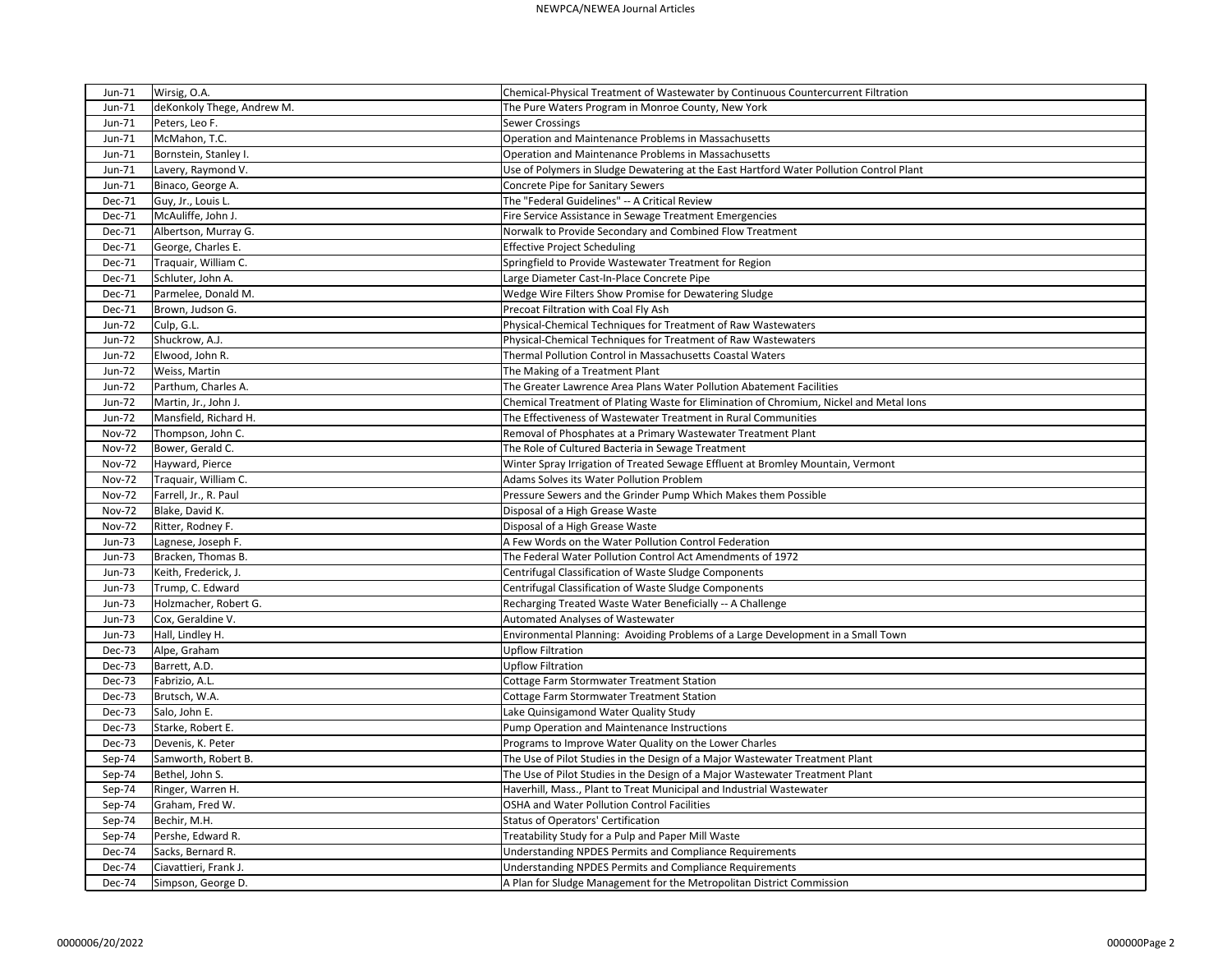| <b>Dec-74</b> | Weiss, Martin            | A Plan for Sludge Management for the Metropolitan District Commission                                       |
|---------------|--------------------------|-------------------------------------------------------------------------------------------------------------|
| Dec-74        | Elkerton, Stanley D.     | Upgrading Existing Wastewater Treatment Plants to Provide Nitrification                                     |
| Dec-74        | McGivern, Robert F.      | Effects of Varying Return Sludge Rates on Final Clarifiers                                                  |
| Dec-74        | Parthum, Charles A.      | Pittsfield Joins AWT Ranks in '74                                                                           |
| Jun-75        | Stickney, Wallace E.     | Environment Impact Statements for Construction Grants Projects -- Who Needs Them                            |
| <b>Jun-75</b> | DiGiano, Francis A.      | Wastewater Pilot Plant Studies at the University of Massachusetts/Amherst                                   |
| <b>Jun-75</b> | Martel, Courtland J.     | Wastewater Pilot Plant Studies at the University of Massachusetts/Amherst                                   |
| Jun-75        | Elwood, John R.          | Wastewater Pilot Plant Studies at the University of Massachusetts/Amherst                                   |
| <b>Jun-75</b> | Williams, George F.      | How to Lower Total Secondary Treatment Costs with Lower Speed Surface Aerators                              |
| <b>Jun-75</b> | Kowsz, Edward A.         | Two Years of Operations at the Hartford Water Pollution Control Plant                                       |
| Sep-75        | Hannigan, John T.        | Tertiary Treatment Facility Design for Combined Cranberry and Domestic Waste                                |
| Sep-75        | Jaccarino, Richard F.    | Practical Applications of Physical-Chemical Treatment Systems                                               |
| Sep-75        | Albanese, Robert H.      | Long Term Extended Aeration for Secondary/Tertiary Treatment of Dairy Wastes                                |
| Sep-75        | Beer, Carl               | Full-Scale Operation of Plug Flow Activated Sludge Systems                                                  |
| Sep-75        | Wang, Lawrence K.        | Full-Scale Operation of Plug Flow Activated Sludge Systems                                                  |
| Sep-75        | Hetling, Leo J.          | Full-Scale Operation of Plug Flow Activated Sludge Systems                                                  |
| Apr-76        | Smith, Horace L.         | Management Consideration of Collection System Operation and Maintenance                                     |
| Apr-76        | Pottle, Donald S.        | Activated Sludge -- Sludge Wasting Calculations                                                             |
| Apr-76        | Chuang, Frank S.         | A Bench Scale Study of an Anaerobic-Aerobic Process for Treatment of Septic Tank Wastes                     |
| Apr-76        | Treitel, Henry D.        | Operation of Variable and Constant Speed Pumps at the Nashua Wastewater Treatment Plant                     |
| Apr-76        | Elwood, John R.          | River Basin Planning for Water Quality Management in Massachusetts                                          |
| Oct-76        | Horstmann, Charles H.    | Water Quality Management Plan for the St. John River Basin                                                  |
| Oct-76        | Guertin, Paul D.         | <b>Textile Waste Treatment Case Studies</b>                                                                 |
| Oct-76        | Knowlton, Peter B.       | Textile Waste Treatment Case Studies                                                                        |
| Oct-76        | Elkerton, Stanley D.     | Costs for Municipal Pollution Control in New England Under Public Law 92-500                                |
| Oct-76        | Giggey, Michael D.       | Costs for Municipal Pollution Control in New England Under Public Law 92-500                                |
| Oct-76        | Patrie, Barry A.         | State-of-the-Art Treatment of Wastes Generated by the Pulp and Paper Industry                               |
| Oct-76        | Parker III, William H.   | State-of-the-Art Treatment of Wastes Generated by the Pulp and Paper Industry                               |
| Apr-77        | Guttenplan, Steven D.    | The Establishment of a Septage Receiving and Handling Program for the Town of Barnstable, Massachusetts     |
| Apr-77        | Crites, Ronald W.        | Present and Potential Land Treatment Practice in New England                                                |
| Apr-77        | Pound, Charles E.        | Present and Potential Land Treatment Practice in New England                                                |
| Apr-77        | Leu, James E.            | Advanced Wastewater Treatment Facility for Medway and Franklin, Massachusetts                               |
| Apr-77        | Chervincky, Robert M     | Advanced Wastewater Treatment Facility for Medway and Franklin, Massachusetts                               |
| Apr-77        | Bechir, M.H.             | Sludge Processing Using Som-A-Press                                                                         |
| Apr-77        | Wehr, R.                 | Sludge Processing Using Som-A-Press                                                                         |
| Apr-77        | Hebert, A.               | Sludge Processing Using Som-A-Press                                                                         |
| Apr-77        | Blake, David K.          | Energy Saving Considerations in Facility Design                                                             |
| Oct-77        | Thompson, Thomas G.      | Experimental Agricultural Application of Sewage Sludge                                                      |
| Oct-77        | Corr, Steven H.          | Land Disposal of Waste Activated Sludge                                                                     |
| Oct-77        | Cole, Charles J.         | Land Disposal of Waste Activated Sludge                                                                     |
| Oct-77        | Goulart, Allen F.        | Infiltration/Inflow Studies at Warren, Rhode Island                                                         |
| Oct-77        | Kovacs, Robert C.        | Infiltration/Inflow Studies at Warren, Rhode Island                                                         |
| Oct-77        | Zayac, Frank J.          | Lake Quality Monitoring Utilizing Citizen Volunteers                                                        |
| Oct-77        | Blanc, Frederic C.       | Treatment of Racetrack Wastewater Using Rotating Biological Contractors                                     |
| Oct-77        | O'Shaughnessy, James C.  | Treatment of Racetrack Wastewater Using Rotating Biological Contractors                                     |
| Oct-77        | LaRosa, A. Paul          | Treatment of Racetrack Wastewater Using Rotating Biological Contractors                                     |
| Apr-78        | McGrail, John W.         | A Cost Comparison of Underground Disposal of Wastewater versus Public Sewerage for Rural and Suburban Towns |
| Apr-78        | Casana, John G.          | A Cost Comparison of Underground Disposal of Wastewater versus Public Sewerage for Rural and Suburban Towns |
| Apr-78        | Root, Eric A.            | A Cost Comparison of Underground Disposal of Wastewater versus Public Sewerage for Rural and Suburban Towns |
| Apr-78        | Schauffler, Frederick K. | Septage Handling and Disposal Guidelines                                                                    |
| Apr-78        | Krauss, A. Peter         | Septage Treatment Alternatives                                                                              |
| Apr-78        | Gilmore, Jonathan        | Septage Treatment Alternatives                                                                              |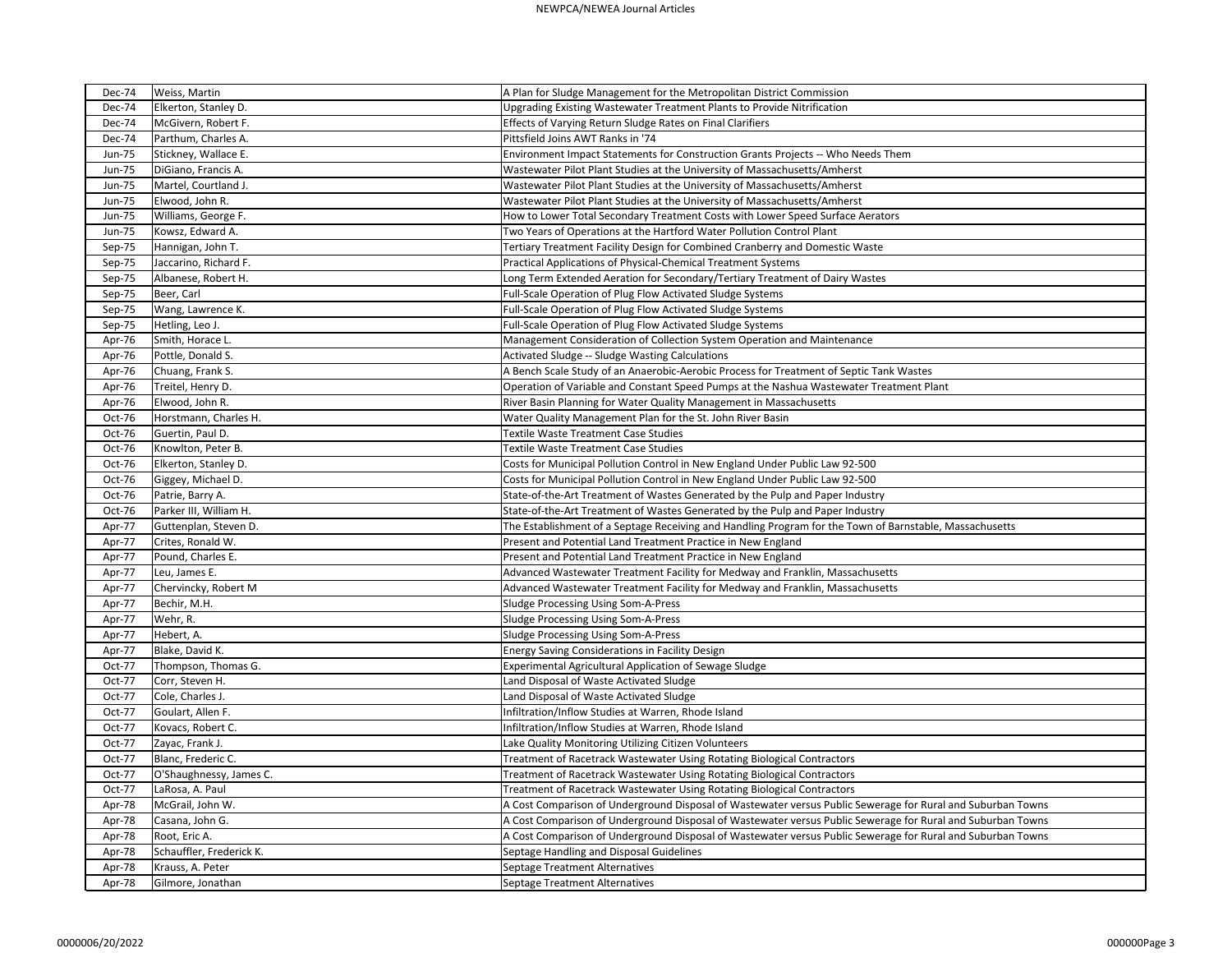| Apr-78 | Borgos, Michael F.       | Cost and Growth Implications of Reserve Capacity in Sewerage Facilities<br><b>Grinder Pumps and Pressure Sewers</b>        |
|--------|--------------------------|----------------------------------------------------------------------------------------------------------------------------|
| Apr-78 | Curley, Jr., George      |                                                                                                                            |
| Apr-78 | Campbell, Terrance L.    | Biological Phosphorus Removal at Brockton, Massachusetts                                                                   |
| Apr-78 | Reece, Jeff M.           | Biological Phosphorus Removal at Brockton, Massachusetts                                                                   |
| Apr-78 | Murphy, Timothy J.       | Biological Phosphorus Removal at Brockton, Massachusetts                                                                   |
| Apr-78 | Drnevich, Raymond F.     | Biological Phosphorus Removal at Brockton, Massachusetts                                                                   |
| Oct-78 | Healey, David G.         | New England's First Oxygen Activated Sludge Treatment Plant                                                                |
| Oct-78 | Cassel, Alan F.          | Evaluation of Filter Presses to Produce High-Solids Sludge Cake                                                            |
| Oct-78 | Johnson, Berinda P.      | Evaluation of Filter Presses to Produce High-Solids Sludge Cake                                                            |
| Oct-78 | Szymanski, John R.       | <b>Evaluation of a Belt Filter Press</b>                                                                                   |
| Oct-78 | Armet, Brian W.          | Evaluation of a Belt Filter Press                                                                                          |
| Oct-78 | Langstroth, Hanford G.   | <b>Evaluation of a Belt Filter Press</b>                                                                                   |
| Oct-78 | Harder, Michael          | The Complexities of Cyanide                                                                                                |
| Oct-78 | Masselli, Joheph W.      | The Use of Oxygen Uptake Rates in Activated Sludge Plants                                                                  |
| Oct-78 | Masselli, Nicholas W.    | The Use of Oxygen Uptake Rates in Activated Sludge Plants                                                                  |
| Oct-78 | Burford, M. Gilbert      | The Use of Oxygen Uptake Rates in Activated Sludge Plants                                                                  |
| Oct-78 | Cote, Donald R.          | Evaluation of Waste Treatment Alternatives for the Moosehead Sanitary District                                             |
| Apr-79 | Beckers, Jr., Charles V. | Requirements on Water Quality Modeling used to Establish Treatment Facility Discharge Limits                               |
| Apr-79 | Khayer, Abul             | Requirements on Water Quality Modeling used to Establish Treatment Facility Discharge Limits                               |
| Apr-79 | Chesebrough, Eben W.     | Massachusetts Limnology                                                                                                    |
| Apr-79 | Coopermen, Alan N.       | Massachusetts Limnology                                                                                                    |
| Apr-79 | Pojasek, Robert B.       | Novel Approach to Hazardous Waste Disposal in New England                                                                  |
| Apr-79 | Corey, Donald L.         | Hazardous Waste Management: A Hazardous Undertaking                                                                        |
| Apr-79 | MacArthur, Dwight A.     | Swirl Concentrators for Combined Sewer Overflow                                                                            |
|        |                          | Establishing a Regional Industrial Waste Pretreatment Program: Case Study of the Metropolitan District Commission, Boston, |
| Sep-79 | Baratta, Noel D.         | Massachusetts                                                                                                              |
|        |                          | Establishing a Regional Industrial Waste Pretreatment Program: Case Study of the Metropolitan District Commission, Boston, |
| Sep-79 | Bollier, George H.       | Massachusetts                                                                                                              |
|        |                          | Establishing a Regional Industrial Waste Pretreatment Program: Case Study of the Metropolitan District Commission, Boston, |
| Sep-79 | Grandin, Wayne T.        | Massachusetts                                                                                                              |
|        |                          | Establishing a Regional Industrial Waste Pretreatment Program: Case Study of the Metropolitan District Commission, Boston, |
| Sep-79 | Schafer, Paul E.         | Massachusetts                                                                                                              |
| Sep-79 | Stover, Enos L.          | High Level Ozone Disinfection for Shellfish Water Discharges                                                               |
| Sep-79 | Jarnis, Robert N.        | High Level Ozone Disinfection for Shellfish Water Discharges                                                               |
| Sep-79 | Hart, Frederick L.       | Modification for the Chlorine Contact Chamber                                                                              |
| Sep-79 | Farrell, Jr., R. Paul    | Low Pressure Sewers Revisited                                                                                              |
| Sep-79 | Horsfall, Frank L.       | Bacterial Augmentation of Wastewater Treatment                                                                             |
| Apr-80 | Gray, Albert C.          | Operational Factors Affecting Biological Treatment Plant Performance                                                       |
| Apr-80 | Paul, Paul E.            | Operational Factors Affecting Biological Treatment Plant Performance                                                       |
| Apr-80 | Roberts, Hugh D.         | Operational Factors Affecting Biological Treatment Plant Performance                                                       |
| Apr-80 | Doane, Thomas E.         | Best Practicable Control Technology -- Implementation by New England's Pulp and Paper Industry                             |
| Apr-80 | Blanc, Frederick C.      | Best Practicable Control Technology -- Implementation by New England's Pulp and Paper Industry                             |
| Apr-80 | Meals, D.W.              | Spray Application of Wastewater Effluent in West Dover, Vermont                                                            |
| Apr-80 | Cassell, E.A.            | Spray Application of Wastewater Effluent in West Dover, Vermont                                                            |
| Apr-80 | Bouzoun, J.R.            | Spray Application of Wastewater Effluent in West Dover, Vermont                                                            |
| Apr-80 | Martel, C.J.             | Spray Application of Wastewater Effluent in West Dover, Vermont                                                            |
|        |                          | Greenville, Maine -- Two Years Later                                                                                       |
| Apr-80 | Cote, Donald R.          |                                                                                                                            |
| Apr-80 | Moffa, Peter E.          | Cost Effective Abatement of Combined Sewer Overflow Discharges through Assessment of Water Quality Impacts                 |
| Apr-80 | Byron, John C.           | Cost Effective Abatement of Combined Sewer Overflow Discharges through Assessment of Water Quality Impacts                 |
| Apr-80 | Freedman, Steven D.      | Cost Effective Abatement of Combined Sewer Overflow Discharges through Assessment of Water Quality Impacts                 |
| Sep-80 | Pitkat, C.A.             | Powdered Activated Carbon/Activated Sludge Treatment at Vernon, Connecticut                                                |
| Sep-80 | Bevins, A.T.             | Powdered Activated Carbon/Activated Sludge Treatment at Vernon, Connecticut                                                |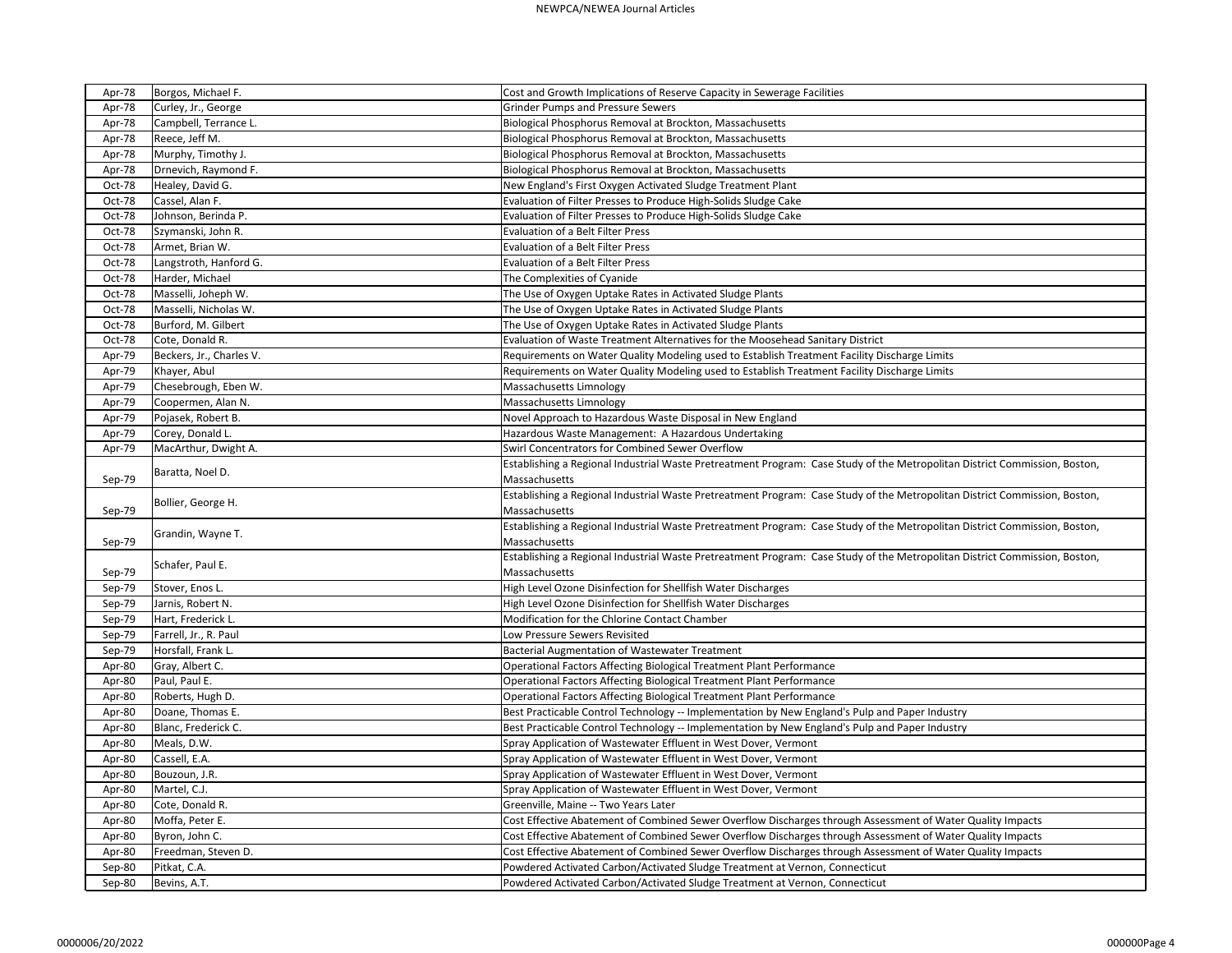| Sep-80        | Berndt, C.L.              | Powdered Activated Carbon/Activated Sludge Treatment at Vernon, Connecticut                         |
|---------------|---------------------------|-----------------------------------------------------------------------------------------------------|
| Sep-80        | Rushbrook, Jr., Edward L. | Innovative Technology at Hillsborough, New Hampshire                                                |
| Sep-80        | Hodsdon III, Albert E.    | Vassalboro -- The Alternative Approach                                                              |
| Sep-80        | Cocci, A.A.               | A Novel Anaerobic-Aerobic System for Treatment Potato Processing Wastes                             |
| Sep-80        | Landine, R.C.             | A Novel Anaerobic-Aerobic System for Treatment Potato Processing Wastes                             |
| Sep-80        | Brown, G.J.               | A Novel Anaerobic-Aerobic System for Treatment Potato Processing Wastes                             |
| Sep-80        | Viraraghavan, T.          | A Novel Anaerobic-Aerobic System for Treatment Potato Processing Wastes                             |
| Sep-80        | Lin, K.C.                 | A Novel Anaerobic-Aerobic System for Treatment Potato Processing Wastes                             |
| Sep-80        | Scribner, Herbert C.      | A Tannery's Experience with Pretreatment                                                            |
| Apr-81        | Otoski, Robert M.         | Lime Stabilization and Disposal of Municipal Wastewater Sledges                                     |
| Apr-81        | Pincince, Albert B.       | Lime Stabilization and Disposal of Municipal Wastewater Sledges                                     |
| Apr-81        | Cevoli, Kathleen A.       | Living with Public Participation                                                                    |
| Apr-81        | Witzgall, Robert A.       | Development of Design Criteria for Treatment of Equivalent Loads of Domestic Wastewater and Septage |
| Apr-81        | Simkins, Lisa K.          | Development of Design Criteria for Treatment of Equivalent Loads of Domestic Wastewater and Septage |
| Apr-81        | Stover, Enos L.           | Development of Design Criteria for Treatment of Equivalent Loads of Domestic Wastewater and Septage |
| Apr-81        | Poole, Bruce              | Pretreatment Systems for Tanners                                                                    |
| Sep-81        | Healey, David G.          | Performance Testing of Static Aerators                                                              |
| Sep-81        | Forster, John C.          | Performance Testing of Static Aerators                                                              |
| Sep-81        | Hogerheide, Robert M.     | Performance Testing of Static Aerators                                                              |
| Sep-81        | Onusseit, Donald N.       | Ultraviolet Disinfection of Municipal Wastewater Effluent                                           |
| Sep-81        | Phillips, Richard I.      | Ultraviolet Disinfection of Municipal Wastewater Effluent                                           |
| Sep-81        | Ott, Charles R.           | The Cost of Treating Septage at Two Wastewater Treatment Plants                                     |
| Sep-81        | Segall, Burton A.         | The Cost of Treating Septage at Two Wastewater Treatment Plants                                     |
| Sep-81        | Aufiero, Frederick G.     | Advanced Wastewater Treatment: Stowe, Vermont                                                       |
| Apr-82        | Reardon, Michael A.       | Putting the Squeeze on Energy: Hartford's Belt Filter Press Experience                              |
| Apr-82        | Gilbert, Paul F.          | Putting the Squeeze on Energy: Hartford's Belt Filter Press Experience                              |
| Apr-82        | Chase, James H.           | Putting the Squeeze on Energy: Hartford's Belt Filter Press Experience                              |
| Apr-82        | Capaccio, Robert S.       | Pretreatment of Wastewater from the Printed Circuit Industry                                        |
| Apr-82        | Nowick, Henry W.          | Cost of Hazardous Waste Disposal for New England Generators                                         |
| Apr-82        | Andrews, Thomas C.        | The Use of Hydrogen Peroxide for Failed Soil Absorption System Rehabilitation                       |
| Apr-82        | Bishop, Paul L.           | The Use of Hydrogen Peroxide for Failed Soil Absorption System Rehabilitation                       |
| Apr-82        | Slonecker, E. Terrence    | Septic Field Failure Analysis via Color/Color-Infrared Aerial Photography                           |
| Sep-82        | Britton, Wayne A.         | Effectiveness of the Soil Ecosystem as a Tertiary Treatment Mechanism                               |
| Sep-82        | Dostal, James             | Temporary Sludge Dewatering at Northampton, Massachusetts                                           |
| Sep-82        | Carey, Gerald T.          | Temporary Sludge Dewatering at Northampton, Massachusetts                                           |
| Apr-83        | Perrillo, Joe             | The South Kingston, RI Wastewater Treatment Facility                                                |
| Apr-83        | Ram, Neil M.              | Alfal Assay Methods for Assessing Impact of Wastewater Effluent on Receiving Waters                 |
| Apr-83        | Brown, William E.         | Surface Water Acidification: Assessment Techniques                                                  |
| Apr-83        | Switzenbaum, Michael S.   | Anaerobic Treatment of Municipal Wastewater                                                         |
| Sep-83        | McDowell, Jr., Charles P. | The Berlin, New Hampshire Wastewater Treatment Facility                                             |
| Sep-83        | Pottle, Donald S.         | The Berlin, New Hampshire Wastewater Treatment Facility                                             |
| Sep-83        | Lipman, Steven G.         | Health Effects due to Chromium Conversion Within Sludge Incinerators: A Case Study                  |
| Sep-83        | Blanc, F.C.               | Design Parameters for Anaerobic Fixed Film Reactors                                                 |
| Sep-83        | O'Shaughnessy, James C.   | Design Parameters for Anaerobic Fixed Film Reactors                                                 |
| May-84        | Powers, John W.           | Groundwater Treatment Alternatives for a Superfund Site                                             |
| May-84        | Couture, Thomas C.        | Groundwater Treatment Alternatives for a Superfund Site                                             |
| May-84        | Poon, Calvin, P.C.        | Application of RBC's to Small Wastewater Treatment Systems                                          |
| May-84        | Smith, Edgar D.           | Application of RBC's to Small Wastewater Treatment Systems                                          |
| <b>Nov-84</b> | Winkler, William W.       | Fine Bubble Ceramic Diffuser Maintenance                                                            |
| Nov-84        | Kent, Edward J.           | Water Quality Modeling for Design of Combined Sewer Overflow Treatment Alternatives                 |
| Nov-84        | Bullio, Thomas M.         | Water Quality Modeling for Design of Combined Sewer Overflow Treatment Alternatives                 |
| Nov-84        | Chiang, T.T.              | Water Quality Modeling for Design of Combined Sewer Overflow Treatment Alternatives                 |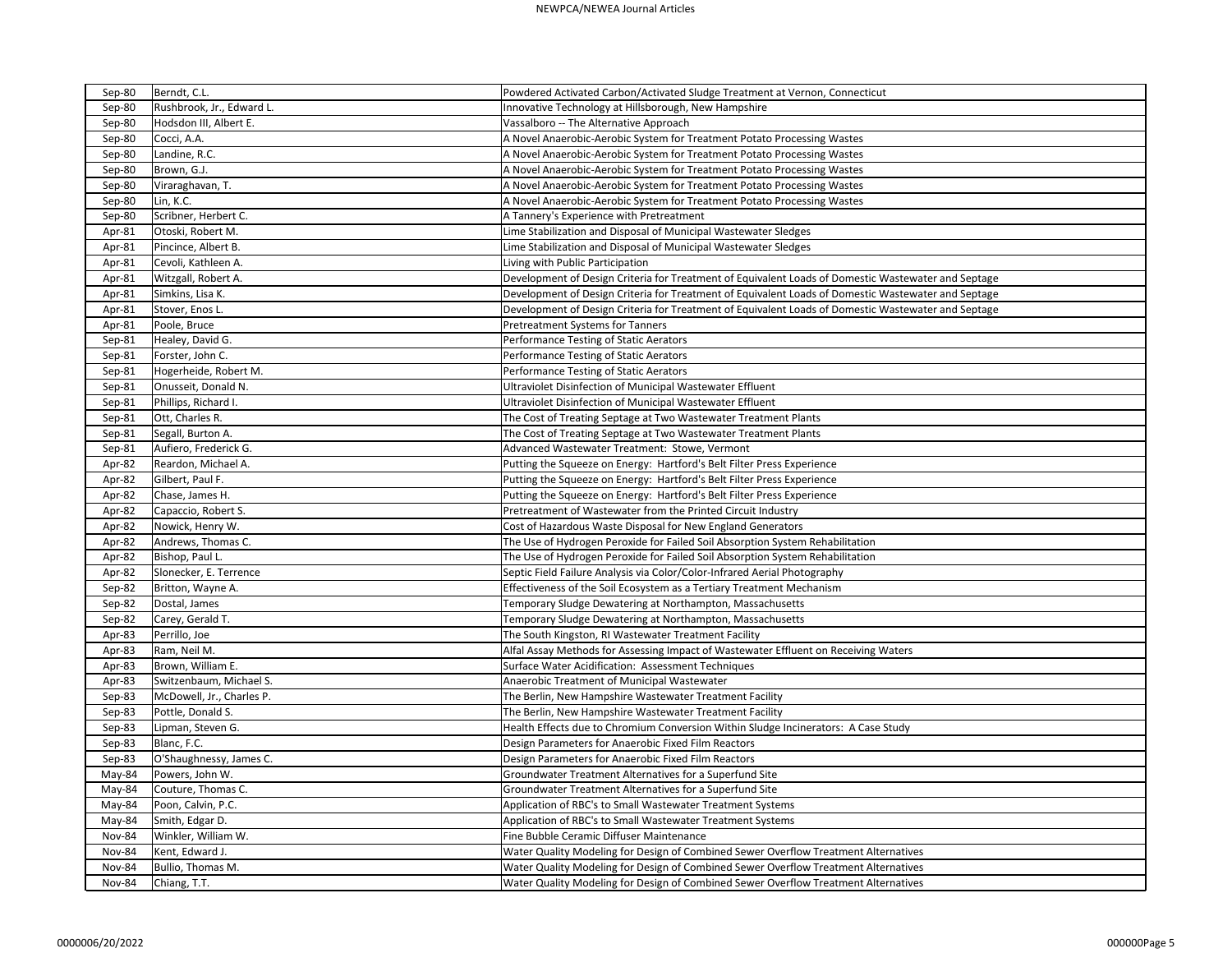| <b>Nov-84</b> | Esler, John K.           | <b>Optimizing Clarifier Performance</b>                                                                    |
|---------------|--------------------------|------------------------------------------------------------------------------------------------------------|
| May-85        | Gormsen, Paul J.         | The Springfield, Vermont Wastewater Treatment Facility                                                     |
| May-85        | Rock, C.A.               | Potential of Sphagnum Peat to Remove Metals from Landfill Leachate                                         |
| May-85        | Fiola, J.W.              | Potential of Sphagnum Peat to Remove Metals from Landfill Leachate                                         |
| May-85        | Greer, T.F.              | Potential of Sphagnum Peat to Remove Metals from Landfill Leachate                                         |
| May-85        | Woodard, F.E.            | Potential of Sphagnum Peat to Remove Metals from Landfill Leachate                                         |
| May-85        | Schwinn, D.E.            | Removal of PCB's by Carbon Adsorption                                                                      |
| May-85        | Storrier, D.F.           | Removal of PCB's by Carbon Adsorption                                                                      |
| May-85        | Moore, R.J.              | Removal of PCB's by Carbon Adsorption                                                                      |
| May-85        | Carter, W.S.             | Removal of PCB's by Carbon Adsorption                                                                      |
| <b>Nov-85</b> | Laro, Ronald A.          | The Rockland, Massachusetts Wastewater Treatment Facility                                                  |
| <b>Nov-85</b> | Ross, George E.          | The Rockland, Massachusetts Wastewater Treatment Facility                                                  |
| <b>Nov-85</b> | Keschel, Dennis          | Development of RBC Design Review Criteria in Maine                                                         |
| <b>Nov-85</b> | Zuena, Anthony J.        | Hydrogeologic Aspects of Landfill Siting and Design                                                        |
| <b>Nov-85</b> | Morgan, Thomas R.        | Private Source Inflow Removal                                                                              |
| <b>Nov-85</b> | Molzahn, Robert E.       | Fifty Years of Neglect Can't be solved Overnight                                                           |
| May-86        | Pause, Stephen M.        | Environmental Issues Associated with Resource Recovery                                                     |
| May-86        | Fleischauer, Patricia D. | Environmental Issues Associated with Resource Recovery                                                     |
| May-86        | Meehan, Peter P.         | An Innovative Process System to Convert Sewage Sludge into Reusable Products                               |
| May-86        | Pease, Robert W., Jr.    | Implementation of Solid Waste to Energy Facilities in Water Sensitive Areas                                |
| May-86        | Schall, John             | A Strategy for Regional Recycling: Executive Summary                                                       |
| May-86        | Lloyd, Virgil J.         | Alternative Treatment for Heavy Metal Removal in a Low Volume Discharge                                    |
| May-86        | Bechir, M.H.             | Alternative Treatment for Heavy Metal Removal in a Low Volume Discharge                                    |
| May-86        | Laro, Ronald A.          | <b>Emergency Response Planning</b>                                                                         |
| <b>Nov-86</b> | Paré, Mark K.            | Discharge Policy and Permitting in Massachusetts                                                           |
| <b>Nov-86</b> | McEwen Rick, L.          | Sanitary Landfill Closure and Post-Closure: An Owner's Perspective                                         |
| <b>Nov-86</b> | Lyons, Mark              | Sanitary Landfill Closure and Post-Closure: An Owner's Perspective                                         |
| <b>Nov-86</b> | Page, Gordon L.          | The History of Disinfection Practice in New Hampshire                                                      |
| <b>Nov-86</b> | Fournier, Christopher    | Advanced Membrane Filtration for Industrial Wastewater Treatment                                           |
| <b>Nov-86</b> | Rickenbach, Bradley      | Advanced Membrane Filtration for Industrial Wastewater Treatment                                           |
| <b>Nov-86</b> | McIntyre, David          | Environmental Protection Agency Emergency Response Actions at the Baird and McGuire Hazardous Waste Site   |
| <b>Nov-86</b> | Pottle, Donald S.        | Report on Process Trouble-shooting and Pilot Plant Studies for an Industrial Wastewater Treatment Facility |
| <b>Nov-86</b> | Ott, Charles R.          | Report on Process Trouble-shooting and Pilot Plant Studies for an Industrial Wastewater Treatment Facility |
| <b>Nov-86</b> | Martin, Charles J.       | Development of the Bath-Brunswick Area Waste-to-Energy Project, Maine's First District Effort              |
| <b>Nov-86</b> | Beatty, Clarence D.      | Development of the Bath-Brunswick Area Waste-to-Energy Project, Maine's First District Effort              |
| May-87        | Brantner, Karl A.        | Denitrification and Spray Irrigation of Septage -- The Yarmouth Pilot Study                                |
| May-87        | Giggey, Michael D.       | Denitrification and Spray Irrigation of Septage -- The Yarmouth Pilot Study                                |
| May-87        | Moser, John A.           | Denitrification and Spray Irrigation of Septage -- The Yarmouth Pilot Study                                |
| May-87        | Donovan, John F.         | Groundwater Studies Aid Resources Management in Falmouth, Massachusetts                                    |
| May-87        | Schafer, David E.        | Groundwater Studies Aid Resources Management in Falmouth, Massachusetts                                    |
| May-87        | Lipman, Steven G.        | <b>Boston Harbor Cleanup Effort</b>                                                                        |
| May-87        | Pinault, Paul            | Collapsing 84-Inch Diameter Sewer Rebuilt with Minimal Disruptions to Neighborhood                         |
| May-87        | Nordstrom, Paul          | Collapsing 84-Inch Diameter Sewer Rebuilt with Minimal Disruptions to Neighborhood                         |
| May-87        | Bollier, George H.       | Collapsing 84-Inch Diameter Sewer Rebuilt with Minimal Disruptions to Neighborhood                         |
| May-87        | Dunn, Jr., Robert J.     | Collapsing 84-Inch Diameter Sewer Rebuilt with Minimal Disruptions to Neighborhood                         |
| May-87        | Corr, Steven H.          | Treatment of Soft Drink Bottling Wastes                                                                    |
| May-87        | Toro, Alejandro          | <b>Treatment of Soft Drink Bottling Wastes</b>                                                             |
| <b>Nov-87</b> | Gladstone, Ileen         | Survey of Low Volume Hazardous Waste Generators                                                            |
| <b>Nov-87</b> | Slater, Alan D.          | A Regional Approach to Septage Management on Cape Cod                                                      |
| <b>Nov-87</b> | Weisman, Paul D.         | A Regional Approach to Septage Management on Cape Cod                                                      |
| <b>Nov-87</b> | Carlson, Kenneth W.      | A Regional Approach to Septage Management on Cape Cod                                                      |
| <b>Nov-87</b> | Mathavan, G.N.           | The Influence of Land-Use on Non Point Source Pollution                                                    |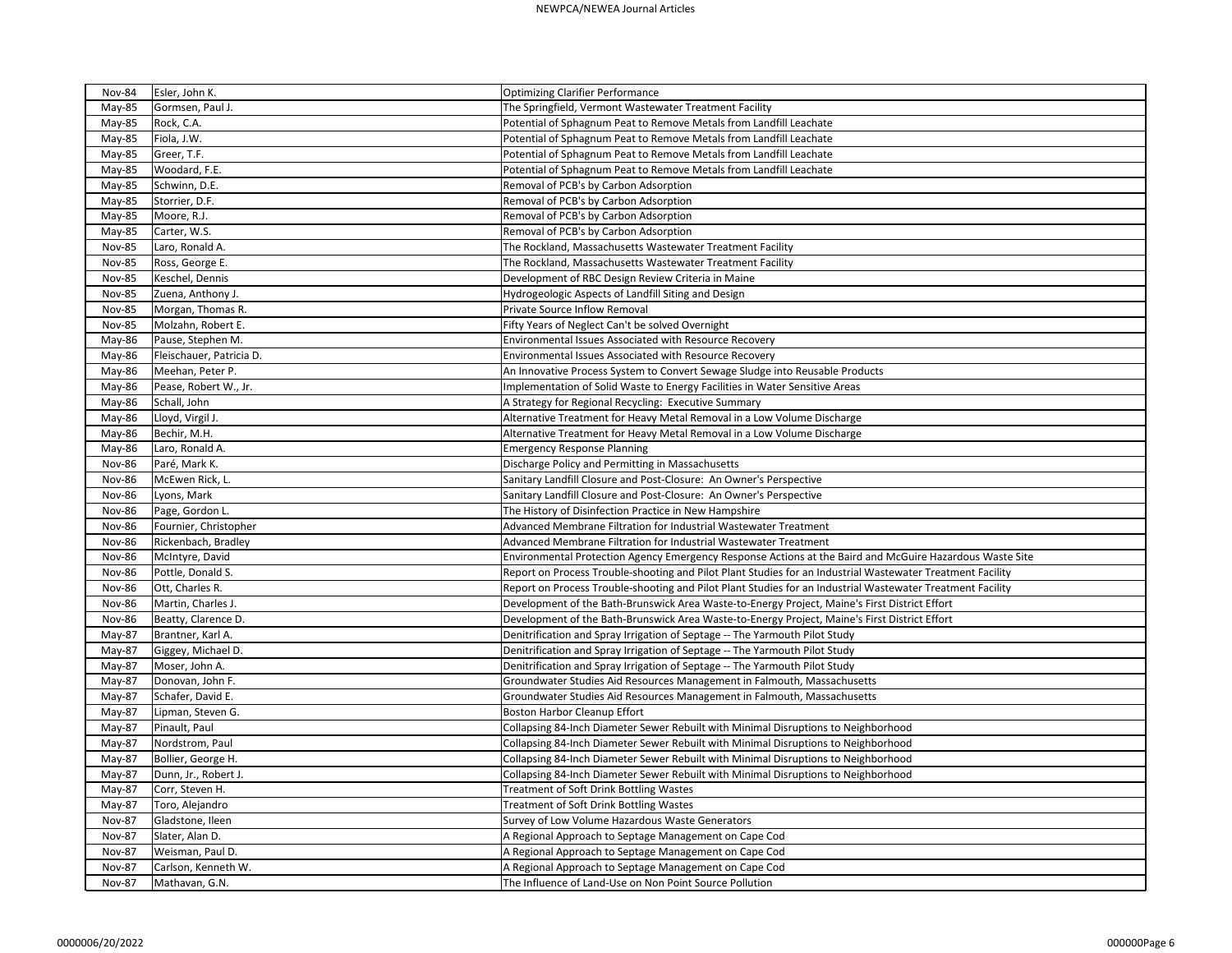| <b>Nov-87</b>                  | Viraraghavan, T.            | The Influence of Land-Use on Non Point Source Pollution                                                                          |
|--------------------------------|-----------------------------|----------------------------------------------------------------------------------------------------------------------------------|
| <b>Nov-87</b>                  | Laro, Ronald A.             | Performance Evaluation for Treatment Plant Personnel                                                                             |
| <b>Nov-87</b>                  | Smith, Mike                 | Performance Evaluation for Treatment Plant Personnel                                                                             |
| <b>Nov-87</b>                  | Porter, Ronald L.           | Your Sewers: Out of Site, Out of Mind? -- A Case Study of Sewer Pipeline Corrosion                                               |
| <b>Nov-87</b>                  | Jenkins, Thomas D.          | Your Sewers: Out of Site, Out of Mind? -- A Case Study of Sewer Pipeline Corrosion                                               |
| May-88                         | Duke, Kevin                 | Chemical Root Control in Sewer Lines                                                                                             |
| May-88                         | O'Conner, Daniel P.         | Design of Influent Pumping Facilities for Field's Point Wastewater Treatment Facility                                            |
| May-88                         | Schultz, Mark A.            | Design of Influent Pumping Facilities for Field's Point Wastewater Treatment Facility                                            |
| May-88                         | Landry, Steven J.           | Design of Influent Pumping Facilities for Field's Point Wastewater Treatment Facility                                            |
| May-88                         | Falconieri, James           | Preventive Maintenance of Sanitary Sewer Collections Systems                                                                     |
| May-88                         | Courchaine, James           | Certification of Operators of Wastewater Collection Systems                                                                      |
| May-88                         | Haimowitz, Jerry            | Designing Sanitary Sewers for Failure                                                                                            |
| May-88                         | Haas, Glenn                 | Massachusetts Perspective on Water Quality Standards and CSO Controls                                                            |
| May-88                         | Kimball, Warren             | Massachusetts Perspective on Water Quality Standards and CSO Controls                                                            |
| May-88                         | Nordstrom, Paul             | Narragansett Bay Commission's Approach to Combined Sewer Overflow Studies                                                        |
| May-88                         | Grala, Thomas P.            | Narragansett Bay Commission's Approach to Combined Sewer Overflow Studies                                                        |
| May-88                         | Simard, Robert J.           | Rehabilitation of Sewer System in Winthrop, Massachusetts                                                                        |
| May-88                         | Thibodeau, Bruce D.         | Rehabilitation of Sewer System in Winthrop, Massachusetts                                                                        |
| May-88                         | Cunningham, Richard         | Computerizing Your Collection System                                                                                             |
| May-88                         | Johnson, Carl R.            | Monitoring Combined Sewer Overflows for Discharge Permits                                                                        |
| <b>Nov-88</b>                  | Calloway, J. Michael        | Case Studies on the Stabilization of Hazardous Wastes                                                                            |
| <b>Nov-88</b>                  | Leitch, James K.            | The Pressure to Change [Recent Technical Innovations in the Structural Design of Archimedes Screw Pumps]                         |
| <b>Nov-88</b>                  | Robisky, Donald             | Aerated Lagoon Experience In Vermont                                                                                             |
| <b>Nov-88</b>                  | Phillips, Richard I.        | Aerated Lagoon Experience In Vermont                                                                                             |
| <b>Nov-88</b>                  | Gormsen, Paul J.            | Aerated Lagoon Experience In Vermont                                                                                             |
| <b>Nov-88</b>                  | Brink, Doug                 | Aerated Lagoon Experience In Vermont                                                                                             |
|                                |                             |                                                                                                                                  |
| <b>Nov-88</b>                  | Viraraghavan, T.            | Wastewater Treatment: Past Practices, Present Status and Future Trends                                                           |
|                                |                             | Liability and Professional Liability Insurance Concerns of Engineers Arising Out of the Performance of Hazardous Waste Services: |
| May-89                         | Hatem, David J.             | Contractual and Risk Management Responses                                                                                        |
| May-89                         | Stankewich, Jr., Michael J. | Privatization Case Study -- Edgewater, New Jersey                                                                                |
| May-89                         | Fader, Stephen S.           | A History of Infiltration/Inflow Reduction in Wellesley, Massachusetts                                                           |
| May-89                         | Langford, Robert E.         | Vacuum Sewer Systems                                                                                                             |
| May-89                         | Nevers, Edward S.           | Total Nitrogen Removal at the Lake Geneva, Wisconsin WWTP Using the SIM-PRE Process Mode                                         |
| May-89                         | Theil, Donald J.            | Total Nitrogen Removal at the Lake Geneva, Wisconsin WWTP Using the SIM-PRE Process Mode                                         |
| May-89                         | Smith, George W.            | Total Nitrogen Removal at the Lake Geneva, Wisconsin WWTP Using the SIM-PRE Process Mode                                         |
| May-89                         | Cobourn, Greg               | Total Nitrogen Removal at the Lake Geneva, Wisconsin WWTP Using the SIM-PRE Process Mode                                         |
| May-89                         | Thompson, D. Robert         | Philadelphia's Approach to Computerized Data Acquisition and Control of Combined Sewer Overflow                                  |
| May-89                         | Weisbecker, John R.         | Philadelphia's Approach to Computerized Data Acquisition and Control of Combined Sewer Overflow                                  |
| May-89                         | Shissler, John E.           | Safety Procedures for Data Acquisition in Large Diameter Sewers                                                                  |
| May-89                         | Shope, Steven B.            | Preserving Water Quality Without Sewers: A Case Study of On-Site Wastewater Disposal Hydrogeology                                |
| May-89                         | Weimer, Robert A.           | Preserving Water Quality Without Sewers: A Case Study of On-Site Wastewater Disposal Hydrogeology                                |
| May-89                         | Williams, Paul M.           | Preserving Water Quality Without Sewers: A Case Study of On-Site Wastewater Disposal Hydrogeology                                |
| <b>Nov-89</b>                  | Peloquin, Alfred E.         | Planned New England/Taiwan Technical Exchange Program                                                                            |
| <b>Nov-89</b>                  | Till, Harold B.             | Directional Drilling Program for Pipeline River Crossing                                                                         |
| <b>Nov-89</b>                  | Norwood, Robert J.          | Connecticut's State Revolving Fund Experience                                                                                    |
| <b>Nov-89</b>                  | Landine, R.C.               | Anaerobic-Aerobic Treatment of Potato Processing Wastewater                                                                      |
| <b>Nov-89</b>                  | Cocci, A.A.                 | Anaerobic-Aerobic Treatment of Potato Processing Wastewater                                                                      |
| <b>Nov-89</b>                  | Brown, G.J.                 | Anaerobic-Aerobic Treatment of Potato Processing Wastewater                                                                      |
| <b>Nov-89</b>                  | Viraraghavan, T.            | Anaerobic-Aerobic Treatment of Potato Processing Wastewater                                                                      |
|                                | Brown, Thomas P.            | Case History Contract Operations and Maintenance town of Southbridge, Massachusetts -- A Successful Transition from Public to    |
| <b>Nov-89</b><br><b>Nov-89</b> | O'Connell, John E.          | <b>Private Operations</b><br>Advanced Wastewater Treatment Facility at Milford, Massachusetts                                    |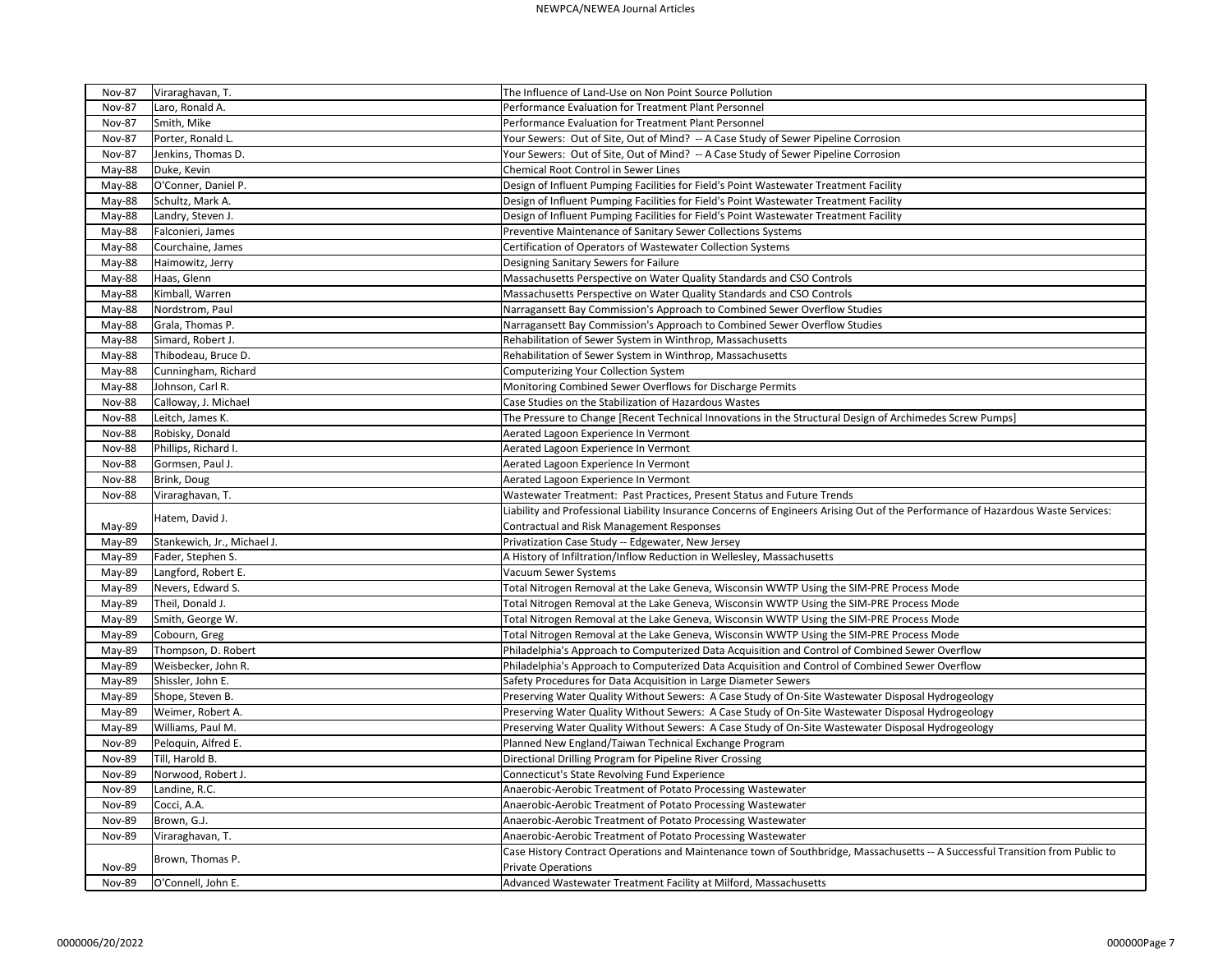## NEWPCA/NEWEA Journal Articles

| <b>Nov-89</b> | Duffy, Eleanor        | Advanced Wastewater Treatment Facility at Milford, Massachusetts                                                            |
|---------------|-----------------------|-----------------------------------------------------------------------------------------------------------------------------|
| <b>Nov-89</b> | Mainini, John         | Advanced Wastewater Treatment Facility at Milford, Massachusetts                                                            |
| <b>Nov-89</b> | Whalen, Kelly J.      | Operation and Performance of a RSF/UV Disinfection System at the Danskammer Point Generating Station                        |
| <b>Nov-89</b> | Daley, Martin W.      | Operation and Performance of a RSF/UV Disinfection System at the Danskammer Point Generating Station                        |
| <b>Nov-89</b> | Lombardo, Pio S.      | Operation and Performance of a RSF/UV Disinfection System at the Danskammer Point Generating Station                        |
| <b>Nov-89</b> | Murray, Patricia      | Operation and Performance of a RSF/UV Disinfection System at the Danskammer Point Generating Station                        |
| <b>Nov-89</b> | Goldstein, Nora       | Status/Inventory of New England and New York Sludge Composting Facilities                                                   |
| <b>Nov-89</b> | Weston, Thomas M.     | Local Experience with an Expansion/Upgrade Project                                                                          |
| <b>Nov-89</b> | Spaulding, M.         | Hindcast of Medical Waste Trajectories in Southern New England Waters                                                       |
| <b>Nov-89</b> | Jayko, K.             | Hindcast of Medical Waste Trajectories in Southern New England Waters                                                       |
| Nov-89        | Knauss, W.            | Hindcast of Medical Waste Trajectories in Southern New England Waters                                                       |
| May-90        | Driscoll, Terence P.  | Use of Heat Pump Evaporator in Waste Minimization                                                                           |
| May-90        | Bhunia, Prasanta K.   | Removal of Organic Contaminants from Groundwater; Review of Treatment Technologies                                          |
| May-90        | Sutton, Paul G.       | Removal of Organic Contaminants from Groundwater; Review of Treatment Technologies                                          |
|               |                       | Alternative to Long-Term Shutdown of a Municipal Well in a Sand-and-Gravel Aquifer Contaminated by Cyanide Wastes, Southern |
| May-90        | DeNatale, Douglas     | New Hampshire                                                                                                               |
| May-90        | Ott, Charles R.       | Anaerobic/Aerobic Treatment of Fruit Processing Wastewater                                                                  |
| May-90        | Pottle, Donald S.     | Anaerobic/Aerobic Treatment of Fruit Processing Wastewater                                                                  |
| May-90        | Walsh, Jeffrey M.     | Anaerobic/Aerobic Treatment of Fruit Processing Wastewater                                                                  |
| May-90        | Miller, Douglas Lee   | Combined Sewer Management in the State of Maine: Water Quality Issues for the 1990's                                        |
| May-90        | Jordan, Jeffrey K.    | City of South Portland -- CSO Control and Treatment Plant Improvement Plan                                                  |
| May-90        | Berry, Edwin O.       | City of South Portland -- CSO Control and Treatment Plant Improvement Plan                                                  |
| May-90        | Riedman, Edward A.    | City of South Portland -- CSO Control and Treatment Plant Improvement Plan                                                  |
| May-90        | Lorello, Mark S.      | City of South Portland -- CSO Control and Treatment Plant Improvement Plan                                                  |
| May-90        | Mandelburg, Gary      | Using Modular Plastic Media to Upgrade Trickling Filters                                                                    |
| May-90        | Jones, T. Stephen     | Considerations in the Design of Supervisory Control and Data Acquisition Systems                                            |
| May-90        | DiGangi, Dominick M.  | Upgrading and Aging Collecting System: Case Study at Norwalk, Connecticut                                                   |
| May-90        | Lauria, Joseph A.     | Upgrading and Aging Collecting System: Case Study at Norwalk, Connecticut                                                   |
| May-90        | Miller, S.J.          | Upgrading and Aging Collecting System: Case Study at Norwalk, Connecticut                                                   |
| May-90        | Hall, William R.      | Designing for Nitrification: A Practical Case Study                                                                         |
| <b>Nov-90</b> | Pincince, Albert B.   | Emissions of VOC's from Wastewater Facilities                                                                               |
| <b>Nov-90</b> | Silbermann, Peter T.  | Considerations for In-line Storage of Combined Sewer Overflows                                                              |
| <b>Nov-90</b> | Stallings, Robert B.  | Considerations for In-line Storage of Combined Sewer Overflows                                                              |
| Nov-90        | Pearson, Jon R.       | Treatment Plant Expansion Addresses Water Quality, Energy and Safety Concerns                                               |
| Nov-90        | Chelton, Donald J.    | Treatment Plant Expansion Addresses Water Quality, Energy and Safety Concerns                                               |
| Nov-90        | Theriault, James W.   | Treatment Plant Expansion Addresses Water Quality, Energy and Safety Concerns                                               |
| Nov-90        | Struzziery, John J.   | Interceptor Design and Construction Considerations as Part of the Boston Harbor Clean-Up                                    |
| <b>Nov-90</b> | Hermann, John D.      | Environmental Compliance Versus Sewer System Rehabilitation                                                                 |
| <b>Nov-90</b> | McGimpsey, William J. | Environmental Compliance Versus Sewer System Rehabilitation                                                                 |
| Nov-90        | Lavigna, Joseph P.    | Environmental Compliance Versus Sewer System Rehabilitation                                                                 |
| Nov-90        | Slomine, Arthur       | <b>Current Trends in Process Control Systems</b>                                                                            |
| Nov-90        | Hollenbeck, Alan J.   | New Approach Achieves Inflow Reduction in Sanitary Sewers                                                                   |
| <b>Nov-90</b> | Lambert, Gary D.      | New Approach Achieves Inflow Reduction in Sanitary Sewers                                                                   |
| May-91        | DeShaw, Stephen J.    | Automatic Water Level Control by Innovative Application of Basic Hydraulic Principles                                       |
| May-91        | Hides, Stephen P.     | Flow Attenuation using Stormwater Management and Sewer System Optimization Techniques                                       |
| May-91        | Cote, Petra M.        | Total Nitrogen Removal from Domestic Sewage in Fixed Film and Suspended Growth Activated Sludge Treatment Systems           |
| May-91        | Staples, Richard A.   | Riser Problems Require Special Attention                                                                                    |
| May-91        | Colaneri, Darcy A.    | The Importance of Wastewater Monitoring for Effective Pretreatment                                                          |
| Nov-91        | Hanlon, Michael J.    | Benefits of Wastewater Collection System Maintenance Programs Utilizing GIS                                                 |
| Nov-91        | Jolls, John D.        | Benefits of Wastewater Collection System Maintenance Programs Utilizing GIS                                                 |
| Nov-91        | Harleman, Donald R.F. | Recent Experience with Chemically-Enhanced Primary Treatment in North America and Scandinavia                               |
| Nov-91        | Murcott, Susan        | Recent Experience with Chemically-Enhanced Primary Treatment in North America and Scandinavia                               |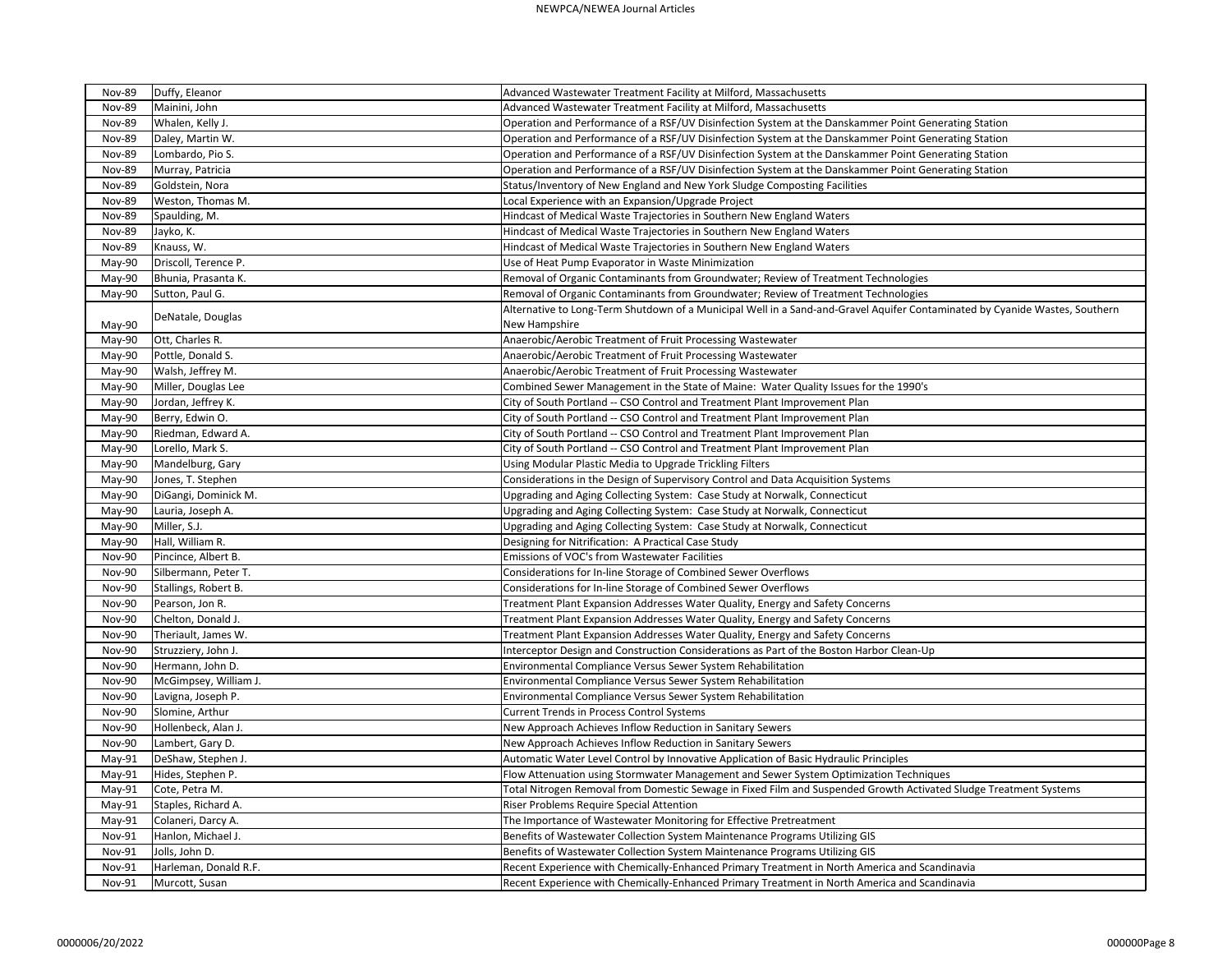| <b>Nov-91</b> | Aloisi, William        | Evaluation of Paper Mill Sludge for Landfill Capping Material                                                                   |
|---------------|------------------------|---------------------------------------------------------------------------------------------------------------------------------|
| <b>Nov-91</b> | Doris Atkinson         | Evaluation of Paper Mill Sludge for Landfill Capping Material                                                                   |
| Nov-91        | Nara, Matsunori        | Development of Biological Denitrification and Phosphate Removal Process                                                         |
| Nov-91        | Nagata, Nobuyuki       | Development of Biological Denitrification and Phosphate Removal Process                                                         |
| Nov-91        | Quintal, Carlos A.     | RBC Wastewater Treatment Plant Process Control for Nutrient Removal                                                             |
| May-92        | Semon, Jeannette A.    | Nitrogen Removal at the Stamford, Connecticut Water Pollution Control Facility                                                  |
| May-92        | Smith, Charles N.      | Simulation of Odor Control Emissions Removal by Synthetic Performance Testing                                                   |
| May-92        | Parece, Thomas E.      | Simulation of Odor Control Emissions Removal by Synthetic Performance Testing                                                   |
| May-92        | Huntington, Robert A.  | Tertiary Treatment Upgrade for a Trickling Filter Plant                                                                         |
| May-92        | Strully, Michael E.    | Tertiary Treatment Upgrade for a Trickling Filter Plant                                                                         |
| May-92        | Carter, John L.        | Tertiary Treatment Upgrade for a Trickling Filter Plant                                                                         |
| May-92        | Andersen, Roy B.       | Urban CSO Treatment in Newport, Rhode Island (Engineering Challenges on the Washington Street CSO Facility)                     |
| May-92        | Heath, Gregory R.      | Urban CSO Treatment in Newport, Rhode Island (Engineering Challenges on the Washington Street CSO Facility)                     |
| May-92        | Kovacs, Robert C.      | Urban CSO Treatment in Newport, Rhode Island (Engineering Challenges on the Washington Street CSO Facility)                     |
| May-92        | Walker, Donald E.      | Urban CSO Treatment in Newport, Rhode Island (Engineering Challenges on the Washington Street CSO Facility)                     |
| May-92        | Farrell, R. Paul       | Two Decades of Experience with Pressure Sewer Systems                                                                           |
| May-92        | Thompson, Mark J.      | Innovative Wastewater Technology and the Small Community -- A Case Study                                                        |
| May-92        | Oberlander, David A.   | Innovative Wastewater Technology and the Small Community -- A Case Study                                                        |
| May-92        | Zamoida, John          | OSHA and Its Relationship to Utility Construction                                                                               |
| <b>Nov-92</b> | Bradstreet, Kenneth A. | Nitrogen Control at the Seymour, CT Wastewater Treatment Facility                                                               |
| <b>Nov-92</b> | Johnson, Gary R.       | Nitrogen Control at the Seymour, CT Wastewater Treatment Facility                                                               |
| <b>Nov-92</b> | Winkler, Nancy         | Refinancing Public Works Projects                                                                                               |
| <b>Nov-92</b> | Hansel, Derek          | Refinancing Public Works Projects                                                                                               |
| <b>Nov-92</b> | Lang, Mark E.          | <b>Compost Facility Ventilation System Design</b>                                                                               |
| <b>Nov-92</b> | Bonhag, Wayne T.       | <b>Compost Facility Ventilation System Design</b>                                                                               |
| <b>Nov-92</b> | Jager, Ronald A.       | <b>Compost Facility Ventilation System Design</b>                                                                               |
| <b>Nov-92</b> | Knollmeyer, Stephen L. | Field Delineation of a Jet Fuel Contaminant Plume                                                                               |
| <b>Nov-92</b> | Johnson, Evan T.       | Field Delineation of a Jet Fuel Contaminant Plume                                                                               |
| <b>Nov-92</b> | Simmons, Kathleen E.   | Field Delineation of a Jet Fuel Contaminant Plume                                                                               |
| <b>Nov-92</b> | Curtis, Betty Anne     | Nitrogen Removal and Alkalinity Recovery Without the Use of Chemicals                                                           |
| <b>Nov-92</b> | Borgatti, Douglas R.   | Beneficial Reuse Sludge Management - Contract and Privatize It!                                                                 |
| <b>Nov-92</b> | Sloan, David S.        | Beneficial Reuse Sludge Management - Contract and Privatize It!                                                                 |
| May-93        | Freedman, Steven D.    | Combined Sewer Overflow Abatement Planning on Maine's Lower Kennebec River Basin                                                |
| $May-93$      | McNeice, Frank R.      | A Mixing Zone Approach for Establishing Water Quality-Based Discharge Requirements Using a Multiport Diffuser                   |
| May-93        | Cabral, Michael J.     | A Mixing Zone Approach for Establishing Water Quality-Based Discharge Requirements Using a Multiport Diffuser                   |
| May-93        | Vlachos, Dean E.       | A Mixing Zone Approach for Establishing Water Quality-Based Discharge Requirements Using a Multiport Diffuser                   |
| May-93        | Corn, Michael R.       | A Mixing Zone Approach for Establishing Water Quality-Based Discharge Requirements Using a Multiport Diffuser                   |
| May-93        | Shelby, Jr., Sam E.    | A Mixing Zone Approach for Establishing Water Quality-Based Discharge Requirements Using a Multiport Diffuser                   |
| May-93        | Firmin, Alvin C.       | South Essex Sewerage District Assessment of Chemically Enhanced Primary Treatment                                               |
| May-93        | Sullivan, Brian P.     | Boston Water and Sewer Commission Combined Sewer Overflow Monitoring Project                                                    |
| May-93        | Omobono, Anthony M.    | Boston Water and Sewer Commission Combined Sewer Overflow Monitoring Project                                                    |
| May-93        | Keohan, Paul           | Boston Water and Sewer Commission Combined Sewer Overflow Monitoring Project                                                    |
| May-93        | Eggleston, Lisa D.     | Boston Water and Sewer Commission Combined Sewer Overflow Monitoring Project                                                    |
| May-93        | Doolittle, Jeffrey     | Remediation of Contaminated Soil                                                                                                |
| May-93        | Wei, Irvine W.         | Remediation of Contaminated Soil                                                                                                |
| Nov-93        | Popielarczyk, David J. | The Elusive I/I -- A Case Study of Attempts to Mitigate Extraneous Water Problems in the North Brookfield Sanitary Sewer System |
| Nov-93        | Lenart, David M.       | The Elusive I/I -- A Case Study of Attempts to Mitigate Extraneous Water Problems in the North Brookfield Sanitary Sewer System |
| Nov-93        | Brookhouse, Philip     | Lewiston and the Androscoggin River -- Teaching "Current" Events                                                                |
| Nov-93        | Seigal, Stephen E.     | Full-Scale Demonstration Program Achieves Cold Temperature Nitrification and Denitrification Without Plant Expansion            |
| Nov-93        | Smith, Charles N.      | Full-Scale Demonstration Program Achieves Cold Temperature Nitrification and Denitrification Without Plant Expansion            |
| Nov-93        | Hughes, David W.       | Full-Scale Demonstration Program Achieves Cold Temperature Nitrification and Denitrification Without Plant Expansion            |
| Nov-93        | van der Tak, Laurens   | Economic Optimization Analysis of Combined Sewer Overflow Controls in the Narragansett Bay, Rhode Island                        |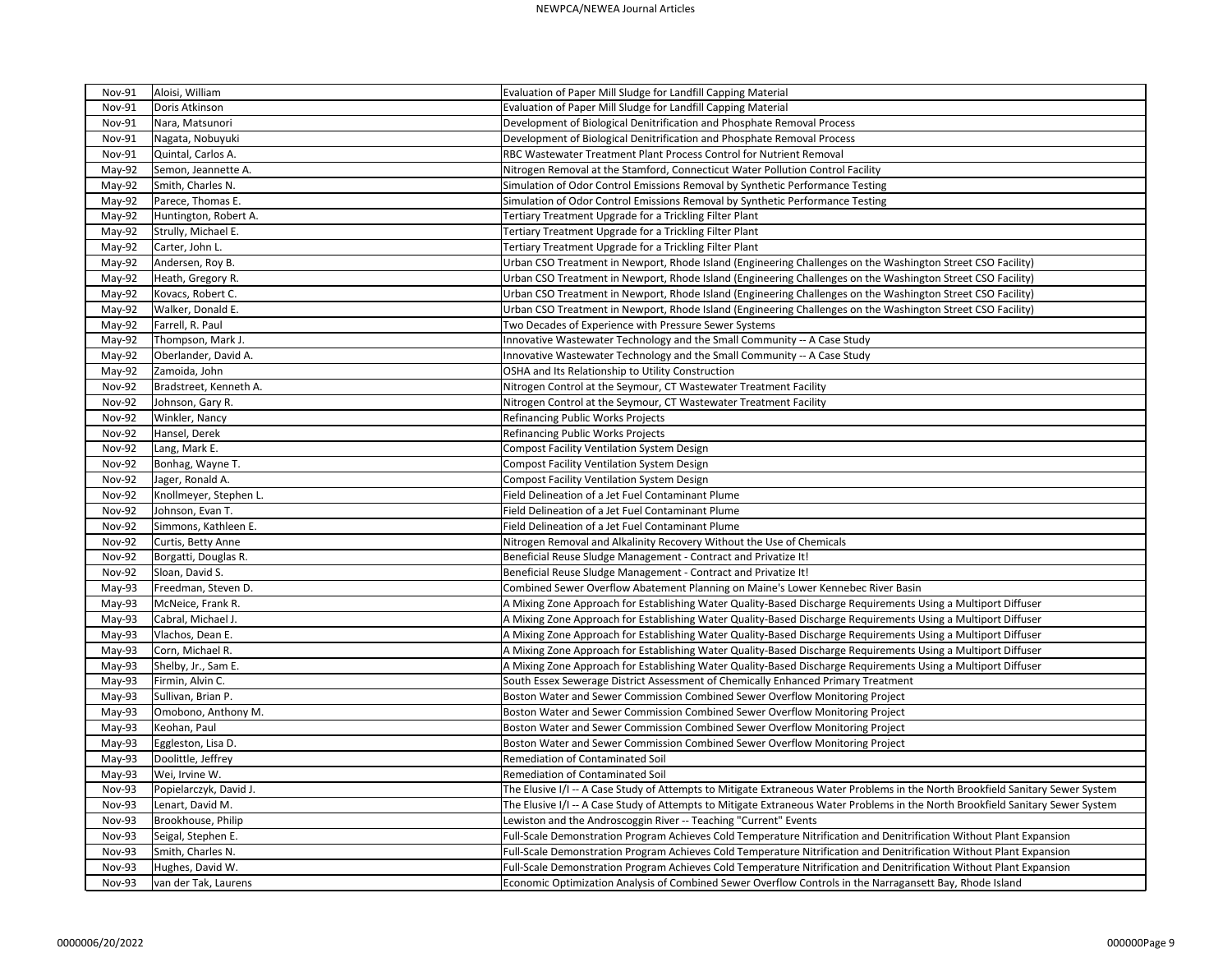| Nov-93        | Wycoff, Ron               | Economic Optimization Analysis of Combined Sewer Overflow Controls in the Narragansett Bay, Rhode Island                             |
|---------------|---------------------------|--------------------------------------------------------------------------------------------------------------------------------------|
| Nov-93        | Brueckner, Thomas         | Economic Optimization Analysis of Combined Sewer Overflow Controls in the Narragansett Bay, Rhode Island                             |
| Nov-93        | Albert, Phil              | Economic Optimization Analysis of Combined Sewer Overflow Controls in the Narragansett Bay, Rhode Island                             |
| <b>Nov-93</b> | Tutela, Dominic V.        | Nitrification Utilizing Biological Aerated Filters                                                                                   |
| <b>Nov-93</b> | Coughlin, Daniel J.       | Nitrification Utilizing Biological Aerated Filters                                                                                   |
| <b>Nov-93</b> | Peterson, W.A.            | Full-Scale SBR Experience in Achieving Over 90% Nitrogen Removal                                                                     |
| <b>Nov-93</b> | Fogg, S.R.                | Full-Scale SBR Experience in Achieving Over 90% Nitrogen Removal                                                                     |
| Nov-93        | Harleman, Donald R.F.     | Discussion of Paper "South Essex Sewerage District Assessment of Chemically Enhanced Primary Treatment"                              |
| Nov-93        | Morrissey, Shawn P.       | Discussion of Paper "South Essex Sewerage District Assessment of Chemically Enhanced Primary Treatment"                              |
| May-94        | Hartford, Michael P.      | Evaluating Impacts of an Industrial Discharge on CSO and POTWs                                                                       |
| May-94        | Lamie, Normand R.         | Evaluating Impacts of an Industrial Discharge on CSO and POTWs                                                                       |
| May-94        | Pearson, Jon R.           | Evaluating Impacts of an Industrial Discharge on CSO and POTWs                                                                       |
| May-94        | Wolf, John J.             | Intersection Ahead, Old Colony Railroad Rehabilitation Project and The MCP Highway                                                   |
| May-94        | Brennan, Andrew D.        | Intersection Ahead, Old Colony Railroad Rehabilitation Project and The MCP Highway                                                   |
| May-94        | Burt, Norman E.           | NPDES Metals Limitations: A Review of POTW Compliances                                                                               |
| May-94        | Sutton, P.M.              | Identification, Control and Treatment of Nitrogen Sources at a Food Products Company                                                 |
| May-94        | Cantor, J.                | Identification, Control and Treatment of Nitrogen Sources at a Food Products Company                                                 |
| May-94        | Cochrance, John J.        | Identifying the Key Factors for Predicting and Maintaining Treatment Plant Performance                                               |
| May-94        | Hellweger, Ferdinand L.   | Identifying the Key Factors for Predicting and Maintaining Treatment Plant Performance                                               |
| May-94        | Rafson, Harold J.         | Mist Scrubbing Technology for Odor and VOC Removal                                                                                   |
| Nov-94        | Cox, Emily H.             | Sewer Betterment Assessments: A Financing Alternative                                                                                |
| Nov-94        | O'Brien, Joseph E.        | Hydro-Vac Treatment of Septage for Odor Elimination and Increased Revenue                                                            |
| Nov-94        | Fuller, Richard D.        | Hydro-Vac Treatment of Septage for Odor Elimination and Increased Revenue                                                            |
| Nov-94        | O'Hare, John P.           | Hydro-Vac Treatment of Septage for Odor Elimination and Increased Revenue                                                            |
| Nov-94        | Ostojic, Ned              | Biology vs. Chemistry: Choice Between Biofiltration and Wet Scrubbing for Control of Odors                                           |
| Nov-94        | O'Brien, Martha           | Biology vs. Chemistry: Choice Between Biofiltration and Wet Scrubbing for Control of Odors                                           |
| Nov-94        | Paré, Mark K.             | Biological Nitrogen Removal at Small Wastewater Treatment Facilities                                                                 |
| Nov-94        | Mellstrom, Robert E.      | Reed Bed Dewatering and Treatment Systems in New England                                                                             |
| Nov-94        | Jager, Ronald A.          | Reed Bed Dewatering and Treatment Systems in New England                                                                             |
| Nov-94        | Ellis, Robert F.          | Logan Airport NPDES Stormwater Permit Application and Receiving Water Impacts                                                        |
| Nov-94        | Moore, Richard A.         | Logan Airport NPDES Stormwater Permit Application and Receiving Water Impacts                                                        |
| Nov-94        | Kersten, Warren W.        | Processing Tankered Septage and Scavenged Sludge                                                                                     |
| Nov-94        | Bowker, Robert P.G.       | Containment of Odors at Wastewater Treatment Facilities                                                                              |
|               | DiTullio, Jr., William A. | Massachusetts Water Resources Authority's Infiltration/Inflow (I/I) Local Financial Assistance Program: Mechanism for Cost Effective |
| May-95        |                           | (I/I) Removal                                                                                                                        |
|               |                           | Massachusetts Water Resources Authority's Infiltration/Inflow (I/I) Local Financial Assistance Program: Mechanism for Cost Effective |
| May-95        | McLaughlin, Jr., John J.  | (I/I) Removal                                                                                                                        |
|               |                           | Massachusetts Water Resources Authority's Infiltration/Inflow (I/I) Local Financial Assistance Program: Mechanism for Cost Effective |
| May-95        | O'Regan, Brendan B.       | (I/I) Removal                                                                                                                        |
|               | Szarek, Jon F.            | Massachusetts Water Resources Authority's Infiltration/Inflow (I/I) Local Financial Assistance Program: Mechanism for Cost Effective |
| May-95        |                           | (I/I) Removal                                                                                                                        |
| May-95        | Silver, Mary              | Addressing Effluent Toxicity at the North Brookfield Wastewater Treatment Plant                                                      |
| May-95        | Geribo, Stephen           | Addressing Effluent Toxicity at the North Brookfield Wastewater Treatment Plant                                                      |
| May-95        | Jenkins, Rodney           | Addressing Effluent Toxicity at the North Brookfield Wastewater Treatment Plant                                                      |
| May-95        | Landon, Susan K.          | The Deer Island Pilot Plant Stacked Primary Clarifier Performance with Chemically Enhanced Primary Treatment                         |
| May-95        | Otoski, Robert M.         | The Deer Island Pilot Plant Stacked Primary Clarifier Performance with Chemically Enhanced Primary Treatment                         |
| May-95        | Field, Richard            | Swirl Technology: Proper Design, Application and Evaluation                                                                          |
| May-95        | O'Connor, Thomas P.       | Swirl Technology: Proper Design, Application and Evaluation                                                                          |
| May-95        | Cowan, Howard             | Swirl Technology: Proper Design, Application and Evaluation                                                                          |
| May-95        | Fehan, Benjamin           | Rehabilitation of Brick Sewers Through Trenchless Technology                                                                         |
| May-95        | McSweeney-Woodfall, Irene | Rehabilitation of Brick Sewers Through Trenchless Technology                                                                         |
| May-95        | Lager, John A.            | Boston Harbor Project: Odor Identification, Control and Treatment                                                                    |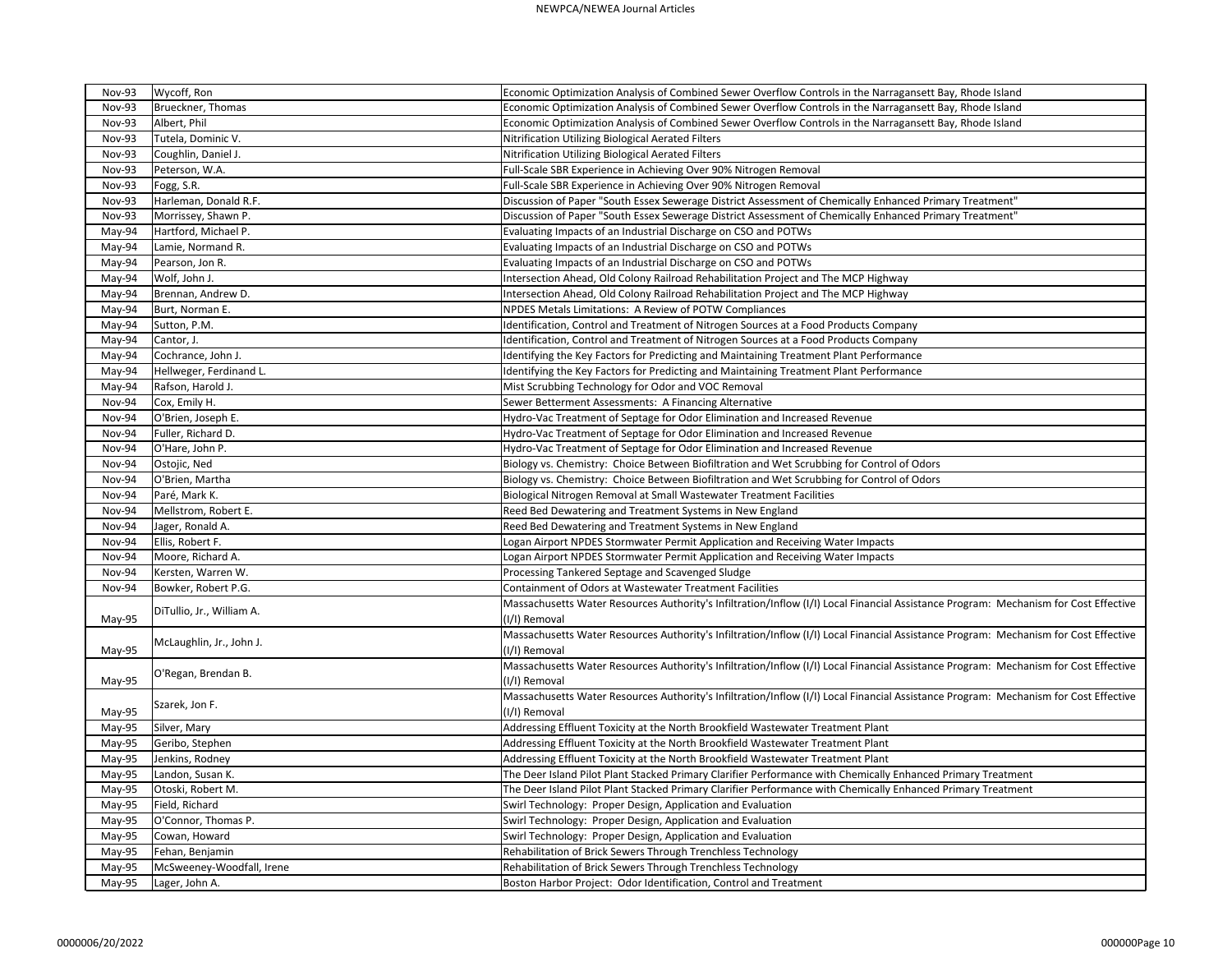| May-95        | Laquidara, Mark J.        | Boston Harbor Project: Odor Identification, Control and Treatment                                                                                  |
|---------------|---------------------------|----------------------------------------------------------------------------------------------------------------------------------------------------|
| May-95        | Landon, Susan K.          | Boston Harbor Project: Odor Identification, Control and Treatment                                                                                  |
|               |                           | Upgrade and Expansion of Bath, Maine, Wastewater Treatment Facilities Allows for Cost-Effective Treatment of Dry- and Wet-                         |
| May-95        | Freedman, Steven D.       | <b>Weather Flows</b>                                                                                                                               |
|               |                           | Upgrade and Expansion of Bath, Maine, Wastewater Treatment Facilities Allows for Cost-Effective Treatment of Dry- and Wet-                         |
| May-95        | Stallings, Robert B.      | <b>Weather Flows</b>                                                                                                                               |
| May-95        | Crawford, Michael         | Upgrade and Expansion of Bath, Maine, Wastewater Treatment Facilities Allows for Cost-Effective Treatment of Dry- and Wet-<br><b>Weather Flows</b> |
| May-95        | Wilhelm, Scott            | Upgrade and Expansion of Bath, Maine, Wastewater Treatment Facilities Allows for Cost-Effective Treatment of Dry- and Wet-<br><b>Weather Flows</b> |
| Nov-95        | Silbermann, Peter T.      | Aquifer Protection Through Town Wide Management of Private Underground Storage Tanks                                                               |
| <b>Nov-95</b> | DeNatale, Douglas         | Aquifer Protection Through Town Wide Management of Private Underground Storage Tanks                                                               |
| <b>Nov-95</b> | Elwood, John R.           | Water Reuse on Cape Cod                                                                                                                            |
| Nov-95        | Sheldon, Robert H.        | Construction of Deer Island Residuals Treatment Facilities Phase I                                                                                 |
| <b>Nov-95</b> | McBride, Michael J.       | Construction of Deer Island Residuals Treatment Facilities Phase I                                                                                 |
| Nov-95        | Dusza, Jr., Robert J.     | Grease Control Program for Pump Stations at the Hockanum River WPCF                                                                                |
| Nov-95        | Desrosiers, Paul A.       | Narragansett Bay Commission's Approach to Managing High Flow Rates                                                                                 |
| Nov-95        | Anderson, Roy B.          | Odor Control Measures at the City-By-The-Sea, Newport, Rhode Island                                                                                |
| Nov-95        | Stallings, Robert B.      | Beneficial Reuse of Wastewater Biosolids by Land Applications: Case Studies                                                                        |
| <b>Nov-95</b> | Cavaleri, Frank J.        | Wrestling with High Storm Tides at the Hull Water Pollution Control Facility                                                                       |
| <b>Nov-95</b> | Rogers, Norman A.         | Wrestling with High Storm Tides at the Hull Water Pollution Control Facility                                                                       |
| <b>Nov-95</b> | Cranmer, Raymond T.       | Wrestling with High Storm Tides at the Hull Water Pollution Control Facility                                                                       |
| May-96        | Feuka, Kevin P.           | Public Education for Private Inflow Removal in the Cities of Portland and Westbrook, Maine: A US EPA Demonstration Project                         |
|               | Golden, Jonathan B.       | Sanitary Sewer Overflows: An Overview of US EPA's National Policy Development                                                                      |
| May-96        |                           |                                                                                                                                                    |
| May-96        | Marx, Susan               | Sodium Hypochlorite Safer than Chlorine, But Must be Approached with Respect                                                                       |
| May-96        | Lombardi, Charles W.      | Technologies Behind the Operation and Maintenance of the Collection Systems Associated with the Boston Harbor Project                              |
| May-96        | Ryan, Charles B.          | Technologies Behind the Operation and Maintenance of the Collection Systems Associated with the Boston Harbor Project                              |
| May-96        | Seymour, Jr., Richard S.  | 'The Young and Restless: Optimizing a Two-Day SRT at Nashua WTF"                                                                                   |
| May-96        | Semon, Jeannette A.       | Minor Activated Sludge Process Modifications for Major Nitrogen Reductions                                                                         |
| Nov-96        | Miller, Douglas Lee       | New England Water Environment Association Establishes Liaison with Hungary                                                                         |
| Nov-96        | Day, Thomas J.            | Sewer Monitoring Information for Proactive Infrastructure Management                                                                               |
| Nov-96        | Perez, Dick               | Advantages of Structurally Enhanced Cementitious Materials for Manhole Rehabilitation                                                              |
| Nov-96        | Grose, Peter              | Gravity Sewer Installation by Directional Drilling Meets Challenges on Scenic Main Street                                                          |
| Nov-96        | Tozer, Hugh G.            | Trunkline Odor Control for Combined Domestic and Textile Mill Wastewaters                                                                          |
| <b>Nov-96</b> | Glidden, Dale             | Trunkline Odor Control for Combined Domestic and Textile Mill Wastewaters                                                                          |
| <b>Nov-96</b> | Bowker & Associates, Inc. | Biological Odor Control by Diffusion into Activated Sludge Basins                                                                                  |
| May-97        | O'Brien, Joseph E.        | Innovative Design for a Septage Facility at a Small Wastewater Treatment Plant                                                                     |
| May-97        | Jubinville, Richard A.    | Implementation of a Comprehensive Odor Control Program at the New London, CT WPCF                                                                  |
| May-97        | Stallings, Robert B.      | Implementation of a Comprehensive Odor Control Program at the New London, CT WPCF                                                                  |
| May-97        | Bowen, Whitman            | Implementation of a Comprehensive Odor Control Program at the New London, CT WPCF                                                                  |
| May-97        | Pisano, William           | Evaluation of a 416-mgd Lincoln Park FLUIDSEP Vortex Solids Facility, Decatur, Illinois                                                            |
| May-97        | Earle III, George A.      | A Mathematical Model for Estimating Sewer Costs                                                                                                    |
| May-97        | Farrell, Jr., R. Paul     | A Mathematical Model for Estimating Sewer Costs                                                                                                    |
| May-97        | Chesebrough, Patricia L.  | "Not All Training is Created Equal"                                                                                                                |
| May-97        | Baskin, Kathleen M.       | The Charles River Watershed Integrated Monitoring, Modeling, and Management Project: An Innovative Approach to Watershed<br>Management             |
|               | Zimmerman, Jr., Robert L. | The Charles River Watershed Integrated Monitoring, Modeling, and Management Project: An Innovative Approach to Watershed                           |
| May-97        |                           | Management                                                                                                                                         |
| May-97        | Lannan, Michael T.        | Optimization of Packed Tower Scrubber Performance at the Nashua NH WWTF                                                                            |
| May-97        | Gaudes, Robert J.         | Optimization of Packed Tower Scrubber Performance at the Nashua NH WWTF                                                                            |
| May-97        | Borgatti, Douglas R.      | Odor Control at the City of Springfield's 67-mgd Regional WWTF: Public Relations Effort                                                            |
| May-97        | Romano, Jr., George A.    | Odor Control at the City of Springfield's 67-mgd Regional WWTF: Public Relations Effort                                                            |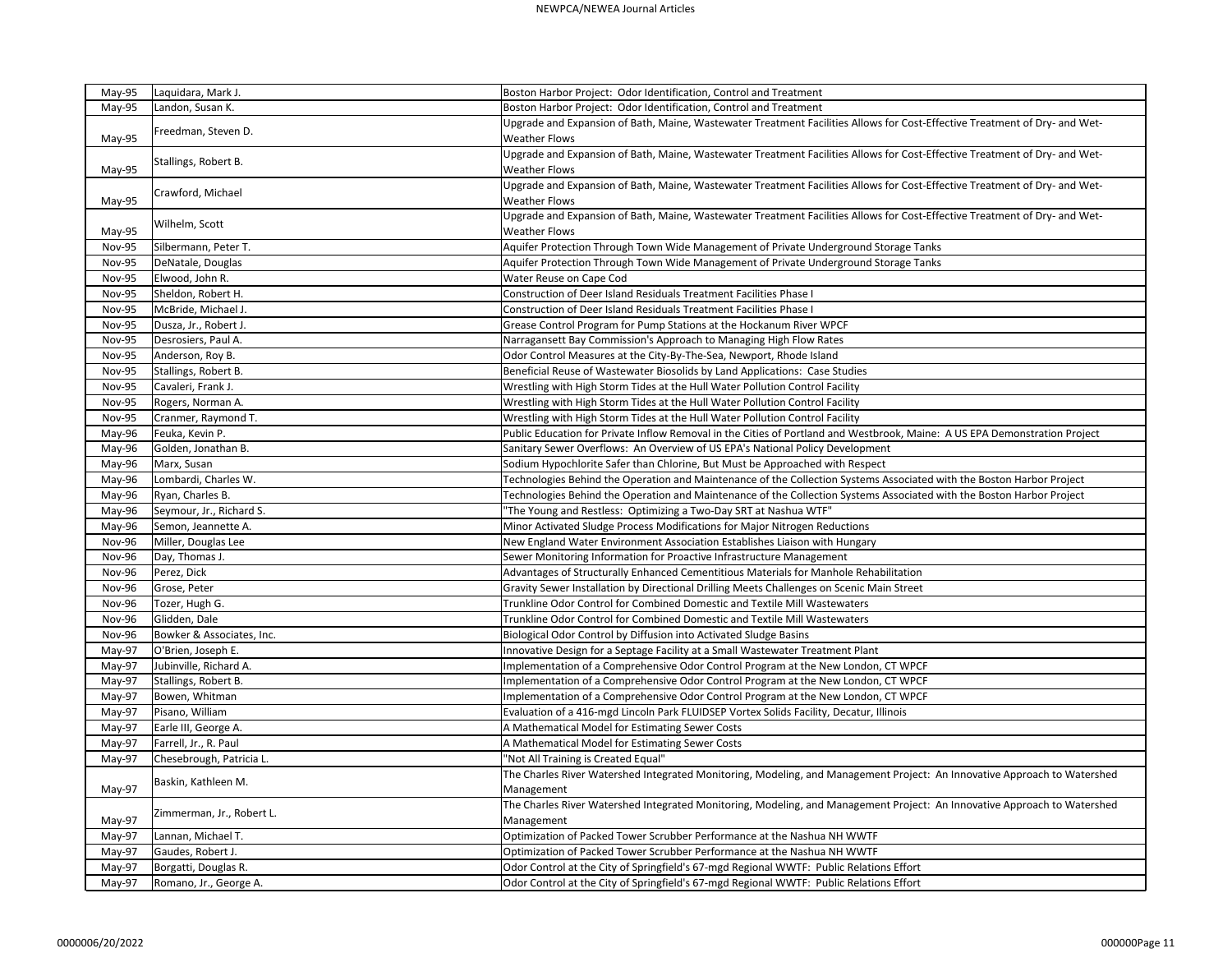| May-97        | Rabbitt, Timothy J.   | Odor Control at the City of Springfield's 67-mgd Regional WWTF: Public Relations Effort                                        |
|---------------|-----------------------|--------------------------------------------------------------------------------------------------------------------------------|
| May-97        | Acquaro, Thomas J.    | Odor Control at the City of Springfield's 67-mgd Regional WWTF: Public Relations Effort                                        |
| <b>Nov-97</b> | Duest, David          | Review of Deer Island Treatment Plant's First 24 Months of Operation                                                           |
| Nov-97        | Costello, Tom         | Review of Deer Island Treatment Plant's First 24 Months of Operation                                                           |
| Nov-97        | Yarus, Wayne          | Review of Deer Island Treatment Plant's First 24 Months of Operation                                                           |
| Nov-97        | Smith, Arthur         | Review of Deer Island Treatment Plant's First 24 Months of Operation                                                           |
| Nov-97        | Grace, James          | Deer Island Treatment Plant: Troubleshooting and Correcting of Primary Scum System                                             |
| <b>Nov-97</b> | Moskal, Matthew       | Deer Island Treatment Plant: Troubleshooting and Correcting of Primary Scum System                                             |
| Nov-97        | Payton, William       | Deer Island Treatment Plant: Troubleshooting and Correcting of Primary Scum System                                             |
| Nov-97        | White, Norman         | Deer Island Treatment Plant: Troubleshooting and Correcting of Primary Scum System                                             |
| <b>Nov-97</b> | Laquidara, Mark J.    | Seeding and Start-Up at the Anaerobic Digesters at MWRA's Deer Island Wastewater Treatment Plant                               |
| Nov-97        | Bentum, Nancy         | Seeding and Start-Up at the Anaerobic Digesters at MWRA's Deer Island Wastewater Treatment Plant                               |
| <b>Nov-97</b> | Fahey, William        | Seeding and Start-Up at the Anaerobic Digesters at MWRA's Deer Island Wastewater Treatment Plant                               |
| <b>Nov-97</b> | Waitte, William       | Seeding and Start-Up at the Anaerobic Digesters at MWRA's Deer Island Wastewater Treatment Plant                               |
| <b>Nov-97</b> | Vetere, John          | Seeding and Start-Up at the Anaerobic Digesters at MWRA's Deer Island Wastewater Treatment Plant                               |
| Nov-97        | Basu, Somnath         | Analysis of the Fate of Chlorine Species as Part of On-Site Generation Evaluation of Sodium Hypochlorite at Deer Island        |
| Nov-97        | Shilinsky, Kenneth A. | Analysis of the Fate of Chlorine Species as Part of On-Site Generation Evaluation of Sodium Hypochlorite at Deer Island        |
| Nov-97        | Wei, Irvine W.        | Analysis of the Fate of Chlorine Species as Part of On-Site Generation Evaluation of Sodium Hypochlorite at Deer Island        |
| Nov-97        | Del Greco, Joseph F.  | Community Assistance Program: Partnership with Customers Yields Benefits for All                                               |
| <b>Nov-97</b> | Hall, Kristen         | Community Assistance Program: Partnership with Customers Yields Benefits for All                                               |
| <b>Nov-97</b> | Heffer, Erica         | Community Assistance Program: Partnership with Customers Yields Benefits for All                                               |
| <b>Nov-97</b> | Lynch, Joseph         | A Cost-Effective Method to Rehabilitate a Pile Supported Sewer: To Drive of Not to Drive                                       |
| Nov-97        | Knowlton, David H.    | A Cost-Effective Method to Rehabilitate a Pile Supported Sewer: To Drive of Not to Drive                                       |
| <b>Nov-97</b> | Pope, Richard         | Odor Containment -- Covering All the Bases                                                                                     |
| <b>Nov-97</b> | Lopez, Alfonso        | Odor Containment -- Covering All the Bases                                                                                     |
| Nov-97        | Silver, Mary Musulin  | Effective Strategies for Addressing Odors from Wastewater Pumping Stations                                                     |
| <b>Nov-97</b> | Geribo, Stephen       | Effective Strategies for Addressing Odors from Wastewater Pumping Stations                                                     |
| May-98        | Stallings, Robert B.  | Full-Scale Field Hydraulic Load Test Used for Groundwater Disposal System Optimization                                         |
| May-98        | Schwalbaum, W. Jesse  | Full-Scale Field Hydraulic Load Test Used for Groundwater Disposal System Optimization                                         |
| May-98        | Friend, Richard L.    | Full-Scale Field Hydraulic Load Test Used for Groundwater Disposal System Optimization                                         |
|               |                       |                                                                                                                                |
| May-98        | Colton, David         | Construction Challenges: Sewer Pile Replacement The Strand Area Drainage and Sewer Improvements Project, Quincy, Massachusetts |
|               |                       |                                                                                                                                |
| $May-98$      | Wheelright, Michael   | Construction Challenges: Sewer Pile Replacement The Strand Area Drainage and Sewer Improvements Project, Quincy, Massachusetts |
|               |                       |                                                                                                                                |
| May-98        | Sweeney, Veronica     | Construction Challenges: Sewer Pile Replacement The Strand Area Drainage and Sewer Improvements Project, Quincy, Massachusetts |
|               |                       |                                                                                                                                |
| May-98        | Keleher, Kara         | Construction Challenges: Sewer Pile Replacement The Strand Area Drainage and Sewer Improvements Project, Quincy, Massachusetts |
| May-98        | Silbermann, Peter T.  | Removal of Illicit Wastewater Connections From the Storm Drainage System in Brookline, Massachusetts                           |
| May-98        | Boccadoro, Joseph M.  | Removal of Illicit Wastewater Connections From the Storm Drainage System in Brookline, Massachusetts                           |
| May-98        | Ditto, Peter, M.      | Removal of Illicit Wastewater Connections From the Storm Drainage System in Brookline, Massachusetts                           |
| May-98        | Smith, Charles N.     | Upgrade of Augusta, ME WWTF to Accommodate Dry and Wet-Weather Flows                                                           |
| May-98        | Glidden, Dale         | Upgrade of Augusta, ME WWTF to Accommodate Dry and Wet-Weather Flows                                                           |
| May-98        | Freedman, Steven D.   | Upgrade of Augusta, ME WWTF to Accommodate Dry and Wet-Weather Flows                                                           |
| May-98        | Seigal, Stephen E.    | Edgartown, MA Wastewater Treatment Facility Achieves High Levels of Denitrification with Wide Swings in Flows and Loadings     |
| May-98        | Parece, Thomas E.     | Edgartown, MA Wastewater Treatment Facility Achieves High Levels of Denitrification with Wide Swings in Flows and Loadings     |
| May-98        | Olson, Kevin M.       | Edgartown, MA Wastewater Treatment Facility Achieves High Levels of Denitrification with Wide Swings in Flows and Loadings     |
| May-98        | Alosso, Joseph N.     | Edgartown, MA Wastewater Treatment Facility Achieves High Levels of Denitrification with Wide Swings in Flows and Loadings     |
| May-98        | Eldridge, Michael W.  | Edgartown, MA Wastewater Treatment Facility Achieves High Levels of Denitrification with Wide Swings in Flows and Loadings     |
| May-98        | Beecher, Ned          | The New New England Biosolids and Residuals Association: Why? And Whereto?                                                     |
| Nov-98        | Struzziery, John J.   | Trenchless Pipe Repair for Urban Renewal Project                                                                               |
| <b>Nov-98</b> | Spruch, Arhtur A.     | Trenchless Pipe Repair for Urban Renewal Project                                                                               |
|               |                       |                                                                                                                                |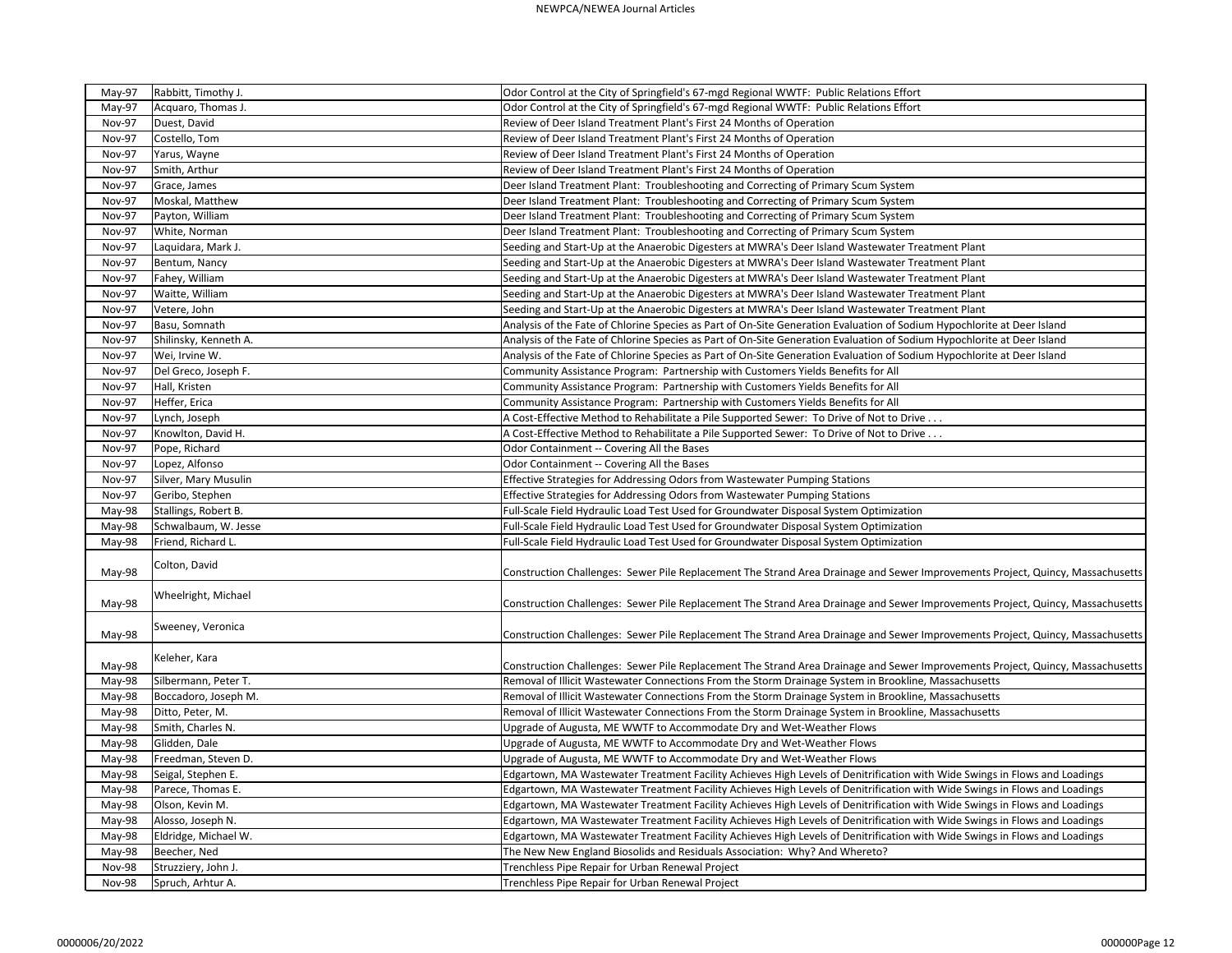| <b>Nov-98</b> | Blondin, Cynthia A.  | Trenchless Pipe Repair for Urban Renewal Project                                                                                    |
|---------------|----------------------|-------------------------------------------------------------------------------------------------------------------------------------|
| Nov-98        | Laquidara, Mark J.   | Water Testing the Secondary Treatment Facilities at MWRA's Deer Island Wastewater Treatment Plant                                   |
| Nov-98        | Garrity, Gary        | Water Testing the Secondary Treatment Facilities at MWRA's Deer Island Wastewater Treatment Plant                                   |
| Nov-98        | Tyler, Charles       | Water Testing the Secondary Treatment Facilities at MWRA's Deer Island Wastewater Treatment Plant                                   |
| <b>Nov-98</b> | Waitte, William      | Water Testing the Secondary Treatment Facilities at MWRA's Deer Island Wastewater Treatment Plant                                   |
| <b>Nov-98</b> | White, Norman        | Water Testing the Secondary Treatment Facilities at MWRA's Deer Island Wastewater Treatment Plant                                   |
| <b>Nov-98</b> | Carroll, Michael     | Design and Analysis of Storm Drain Piping Network in Dorchester, MA Using USEPA Stormwater Management Model                         |
| Nov-98        | Hui, Laeyeng         | Design and Analysis of Storm Drain Piping Network in Dorchester, MA Using USEPA Stormwater Management Model                         |
| Nov-98        | Duggan, Edward       | Design and Analysis of Storm Drain Piping Network in Dorchester, MA Using USEPA Stormwater Management Model                         |
| Nov-98        | Grabowski, Peter J.  | Pretreatment of Automotive Chain Wastewater                                                                                         |
| <b>Nov-98</b> | Healey, David G.     | Pretreatment of Automotive Chain Wastewater                                                                                         |
| <b>Nov-98</b> | Mushovic, Peter      | Pretreatment of Automotive Chain Wastewater                                                                                         |
| <b>Nov-98</b> | Feeney, Christopher  | Transport of Fecal Coliform in Barrington River Estuary                                                                             |
|               |                      | The 1996 October Flood at Wentworth Institute of Technology: What Happened, Why is Happened, and What's Being Done to Ensure        |
| Nov-98        | Moore, Erin K.       | it Doesn't Occur Again                                                                                                              |
| <b>Nov-98</b> | Donison, Jim         | The Pros and Cons of Direct Equipment Pre-Purchase for the Town of Ashland, NH                                                      |
| May-99        | Young, David F.      | Reclaimed Water Makes a Tee Time in Yarmouth, Massachusetts                                                                         |
| May-99        | Amirhor, Parviz      | An Overview of Wastewater Effluent Disinfection by Ultraviolet Irradiation                                                          |
| May-99        | Rand, Phyllis Arnold | Microbiology of Activated Sludge                                                                                                    |
| May-99        | Torres, Raul A.      | Thoughtful Contracting of Long-Term Operation and Maintenance Services: A Model for Success                                         |
| May-99        | Churchill, Peter     | Hydrogen Sulfide Odor Control in Wastewater Collection Systems                                                                      |
| May-99        | Elmer, David         | Hydrogen Sulfide Odor Control in Wastewater Collection Systems                                                                      |
| May-99        | Gilligan, Thomas P.  | High Purity Oxygen Biological Nutrient Removal                                                                                      |
| May-99        | Morin, Andrew L.     | High Purity Oxygen Biological Nutrient Removal                                                                                      |
|               | Coughlin, Daniel J.  | Modular Membrane Filtration Units for the Upgrade and Expansion of Activated Sludge Treatment Facilities (A Case Study -- Cohasset, |
| Nov-99        |                      | Massachusetts                                                                                                                       |
|               |                      | Modular Membrane Filtration Units for the Upgrade and Expansion of Activated Sludge Treatment Facilities (A Case Study -- Cohasset, |
| <b>Nov-99</b> | Keeffe, Thomas J.    | Massachusetts                                                                                                                       |
|               |                      | Modular Membrane Filtration Units for the Upgrade and Expansion of Activated Sludge Treatment Facilities (A Case Study -- Cohasset, |
| Nov-99        | Tutela, Dominic V.   | Massachusetts                                                                                                                       |
| Nov-99        | Crook, James         | Water Reuse in the United States                                                                                                    |
| Nov-99        | Meunier, Denis       | Fitchburg, Massachusetts Upgrades a Multiple Hearth Sludge Incinerator to Include "State of the Art" Air Pollution Control          |
| Nov-99        | Wester, Ben          | Fitchburg, Massachusetts Upgrades a Multiple Hearth Sludge Incinerator to Include "State of the Art" Air Pollution Control          |
| Nov-99        | McAdams, Tom         | Fitchburg, Massachusetts Upgrades a Multiple Hearth Sludge Incinerator to Include "State of the Art" Air Pollution Control          |
| Nov-99        | Beecher, Ned         | <b>Cultivating New England Biosolids Recycling</b>                                                                                  |
| Nov-99        | Barter, Marth A.     | Phytoremediation -- An Overview (Student Paper)                                                                                     |
| Nov-99        | Stallings, Robert B. | Maximizing Use of Existing Wastewater System to Control CSO Discharges in Gardiner, Maine                                           |
| Nov-99        | Clark, Douglas E.    | Maximizing Use of Existing Wastewater System to Control CSO Discharges in Gardiner, Maine                                           |
| <b>Nov-99</b> | Freedman, Steven D.  | Maximizing Use of Existing Wastewater System to Control CSO Discharges in Gardiner, Maine                                           |
| May-00        | Bell, Robert         | Keep in My Back Yard (KIMBY) In-Town Alternatives Used to Address Holliston's Wastewater Disposal Needs                             |
| May-00        | Parece, Thomas E.    | Keep in My Back Yard (KIMBY) In-Town Alternatives Used to Address Holliston's Wastewater Disposal Needs                             |
| May-00        | Landers, Lynn        | Keep in My Back Yard (KIMBY) In-Town Alternatives Used to Address Holliston's Wastewater Disposal Needs                             |
| May-00        | Weaver, Michael      | Keep in My Back Yard (KIMBY) In-Town Alternatives Used to Address Holliston's Wastewater Disposal Needs                             |
| May-00        | Leavitt, Bethany     | Keep in My Back Yard (KIMBY) In-Town Alternatives Used to Address Holliston's Wastewater Disposal Needs                             |
| May-00        | Corda, Stephen       | Keep in My Back Yard (KIMBY) In-Town Alternatives Used to Address Holliston's Wastewater Disposal Needs                             |
| May-00        | Blacquier, Rosemary  | Keep in My Back Yard (KIMBY) In-Town Alternatives Used to Address Holliston's Wastewater Disposal Needs                             |
| May-00        | Elkerton, Stanley D. | Intermunicipal Agreements for Regional Wastewater Cooperation                                                                       |
| May-00        | Bowen, Richard       | Intermunicipal Agreements for Regional Wastewater Cooperation                                                                       |
| May-00        | Dombrowski, Paul A.  | Factors Limiting the Capacity of a Small Extended Aeration Wastewater Treatment Facility                                            |
| May-00        | Stothoff, John R.    | Factors Limiting the Capacity of a Small Extended Aeration Wastewater Treatment Facility                                            |
| May-00        | Fleuriel, Daniel     | Factors Limiting the Capacity of a Small Extended Aeration Wastewater Treatment Facility                                            |
| May-00        | Freedman, Steven D.  | Phosphorus Removal Alternatives and Costs to Achieve Effluent Concentrations Ranging from 0.1 to 1.0 mg/L                           |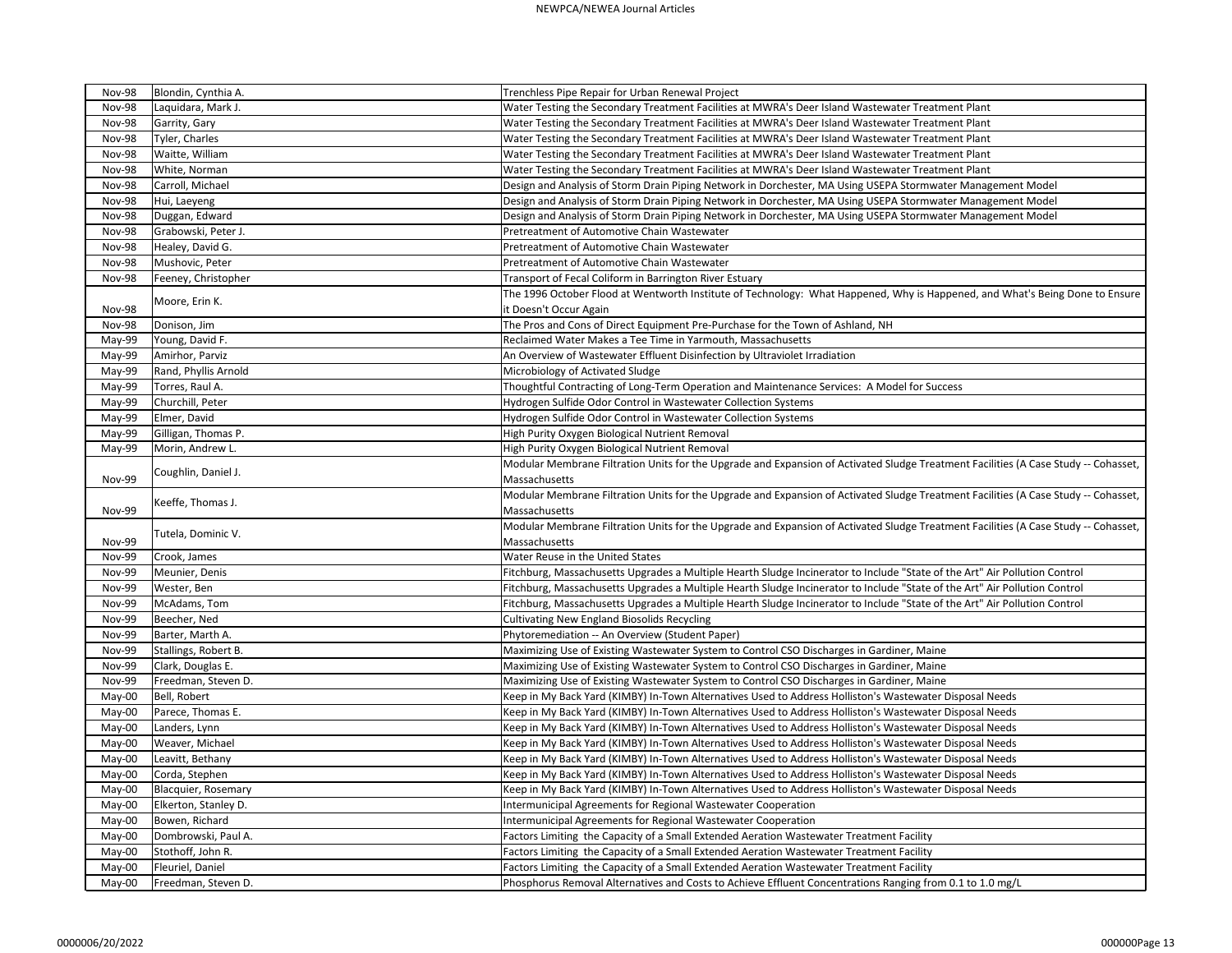| May-00   | Stallings, Robert B.         | Phosphorus Removal Alternatives and Costs to Achieve Effluent Concentrations Ranging from 0.1 to 1.0 mg/L                           |
|----------|------------------------------|-------------------------------------------------------------------------------------------------------------------------------------|
|          |                              |                                                                                                                                     |
| May-00   | Balan, Barry B.              | Horizontal Directional Drilling in Environmentally Sensitive Areas as Part of the Chelmsford, Massachusetts Municipal Sewer Project |
|          |                              |                                                                                                                                     |
| May-00   | Pedersen, Steven K.          | Horizontal Directional Drilling in Environmentally Sensitive Areas as Part of the Chelmsford, Massachusetts Municipal Sewer Project |
| Nov-00   | Borgatti, Douglas R.         | High Biosolids Costs? -- Reduce Volume, Starve the Bugs!                                                                            |
| Nov-00   | Brooks, Jane A.              | High Biosolids Costs? -- Reduce Volume, Starve the Bugs!                                                                            |
| Nov-00   | Carney, Kevin B.             | High Biosolids Costs? -- Reduce Volume, Starve the Bugs!                                                                            |
| Nov-00   | Nowak, Mickey J.             | High Biosolids Costs? -- Reduce Volume, Starve the Bugs!                                                                            |
| Nov-00   | Krupa, David P.              | High Biosolids Costs? -- Reduce Volume, Starve the Bugs!                                                                            |
| Nov-00   | Kruzel, Joseph P.            | High Biosolids Costs? -- Reduce Volume, Starve the Bugs!                                                                            |
| Nov-00   | Maheux, Leo D.               | High Biosolids Costs? -- Reduce Volume, Starve the Bugs!                                                                            |
| Nov-00   | Steadman, Susan A.           | High Biosolids Costs? -- Reduce Volume, Starve the Bugs!                                                                            |
| Nov-00   | Palumbo, James               | Disinfection by Peroxide and Ultraviolet Radiation                                                                                  |
| Nov-00   | Meserve, Erik                | Disinfection by Peroxide and Ultraviolet Radiation                                                                                  |
| Nov-00   | Vercelli, George L.          | Regional Septage Receiving at the Windham, Connecticut Water Pollution Control Facility                                             |
| Nov-00   | Audet, Dean E.               | Regional Septage Receiving at the Windham, Connecticut Water Pollution Control Facility                                             |
| Nov-00   | Anderson, Martin D.          | Regional Septage Receiving at the Windham, Connecticut Water Pollution Control Facility                                             |
| Nov-00   | Hofmann, Christian G.        | Regional Septage Receiving at the Windham, Connecticut Water Pollution Control Facility                                             |
| Nov-00   | Murphy, John L.              | Davis Brook CSO Storage Facility in Bangor, Maine                                                                                   |
| Nov-00   | Ring, James D.               | Davis Brook CSO Storage Facility in Bangor, Maine                                                                                   |
| Nov-00   | Seiler, James F.             | Davis Brook CSO Storage Facility in Bangor, Maine                                                                                   |
| Nov-00   | Jager, Ronald A.             | Managing New England's 282,000 Dry Tons of Biosolids                                                                                |
| Nov-00   | Banahan, Kevin               | Reclaiming Boston Harbor - The History, Solution and Initial Outcome of the Boston Harbor Cleanup                                   |
| May-01   | Small, James W.              | New Bedford's Secondary Wastewater Treatment Plant Helps Open Buzzards Bay to the Public                                            |
| May-01   | Kissida, John                | New Bedford's Secondary Wastewater Treatment Plant Helps Open Buzzards Bay to the Public                                            |
| May-01   | Beardsley, Elizabeth         | New Bedford's Secondary Wastewater Treatment Plant Helps Open Buzzards Bay to the Public                                            |
| May-01   | Labelle, Ronald H.           | New Bedford's Secondary Wastewater Treatment Plant Helps Open Buzzards Bay to the Public                                            |
| May-01   | Rouse, Jim V.                | In-Situ Reduction and Geochemical Fixation of Chromium in Soils and Ground Water in Varied Geohydrological Regimes                  |
| May-01   | Stallings, Robert B.         | Trickling Filters Provide Efficient Treatment in Northern New England                                                               |
| May-01   | Hughes, David W.             | Trickling Filters Provide Efficient Treatment in Northern New England                                                               |
| May-01   | Thulen, Greg                 | Trickling Filters Provide Efficient Treatment in Northern New England                                                               |
| May-01   | Mitchell, Kent               | Trickling Filters Provide Efficient Treatment in Northern New England                                                               |
| $May-01$ | Bowker, Robert P.G.          | Optimization of Packed Bed Scrubbers to Control Odors form Solids Handling Processes                                                |
| May-01   | Blades, Bruce M.             | Optimization of Packed Bed Scrubbers to Control Odors form Solids Handling Processes                                                |
| May-01   | Wilson, Michael              | Reduction of Cyanide Inhibition at a Biological Nitrogen Removal Facility Discharging to Long Island Sound                          |
| May-01   | Ayala, Iliana                | Reduction of Cyanide Inhibition at a Biological Nitrogen Removal Facility Discharging to Long Island Sound                          |
| May-01   | Johnson, Gary                | Reduction of Cyanide Inhibition at a Biological Nitrogen Removal Facility Discharging to Long Island Sound                          |
| May-01   | Smedberg, Raymond            | Reduction of Cyanide Inhibition at a Biological Nitrogen Removal Facility Discharging to Long Island Sound                          |
| May-01   | Lynch, Dan                   | Reduction of Cyanide Inhibition at a Biological Nitrogen Removal Facility Discharging to Long Island Sound                          |
| Nov-01   | Linden, Scott                | Performance Evaluation of the Wastewater Reuse Facility for the Wrentham Village Premium Outlet Mall                                |
| Nov-01   | England, Kevin P.            | Use of a Reconstructed Wetland to Remediate a Chlorinated VOC Contaminant Plume in Mound, Minnesota                                 |
| Nov-01   | Richard, Don                 | Use of a Reconstructed Wetland to Remediate a Chlorinated VOC Contaminant Plume in Mound, Minnesota                                 |
| Nov-01   | Connell, Doug                | Use of a Reconstructed Wetland to Remediate a Chlorinated VOC Contaminant Plume in Mound, Minnesota                                 |
| Nov-01   | Zenack, Les                  | Copper and Lead in the Metro Boston Sewer System: Identified Sources and Control Options                                            |
| Nov-01   | Freedman, Steven D.          | Successful Startup and Testing of Upgraded Rockland, Maine WWTF and CSO Abatement Facilities                                        |
| Nov-01   | Stallings, Robert B.         | Successful Startup and Testing of Upgraded Rockland, Maine WWTF and CSO Abatement Facilities                                        |
| Nov-01   | Pelletier, Scott             | Successful Startup and Testing of Upgraded Rockland, Maine WWTF and CSO Abatement Facilities                                        |
| Nov-01   | Morgan, Alicia Rose La Ferla | Do Various Chemical and Physical Treatments Affect Bacterial Growth of Local River Water?                                           |
| May-02   | Michelsen, David             | Achieving Phosphorus Removal to 0.2 mg/L                                                                                            |
| May-02   | Brinkman, Paul               | Achieving Phosphorus Removal to 0.2 mg/L                                                                                            |
| May-02   | Feeney, Ken                  | Achieving Phosphorus Removal to 0.2 mg/L                                                                                            |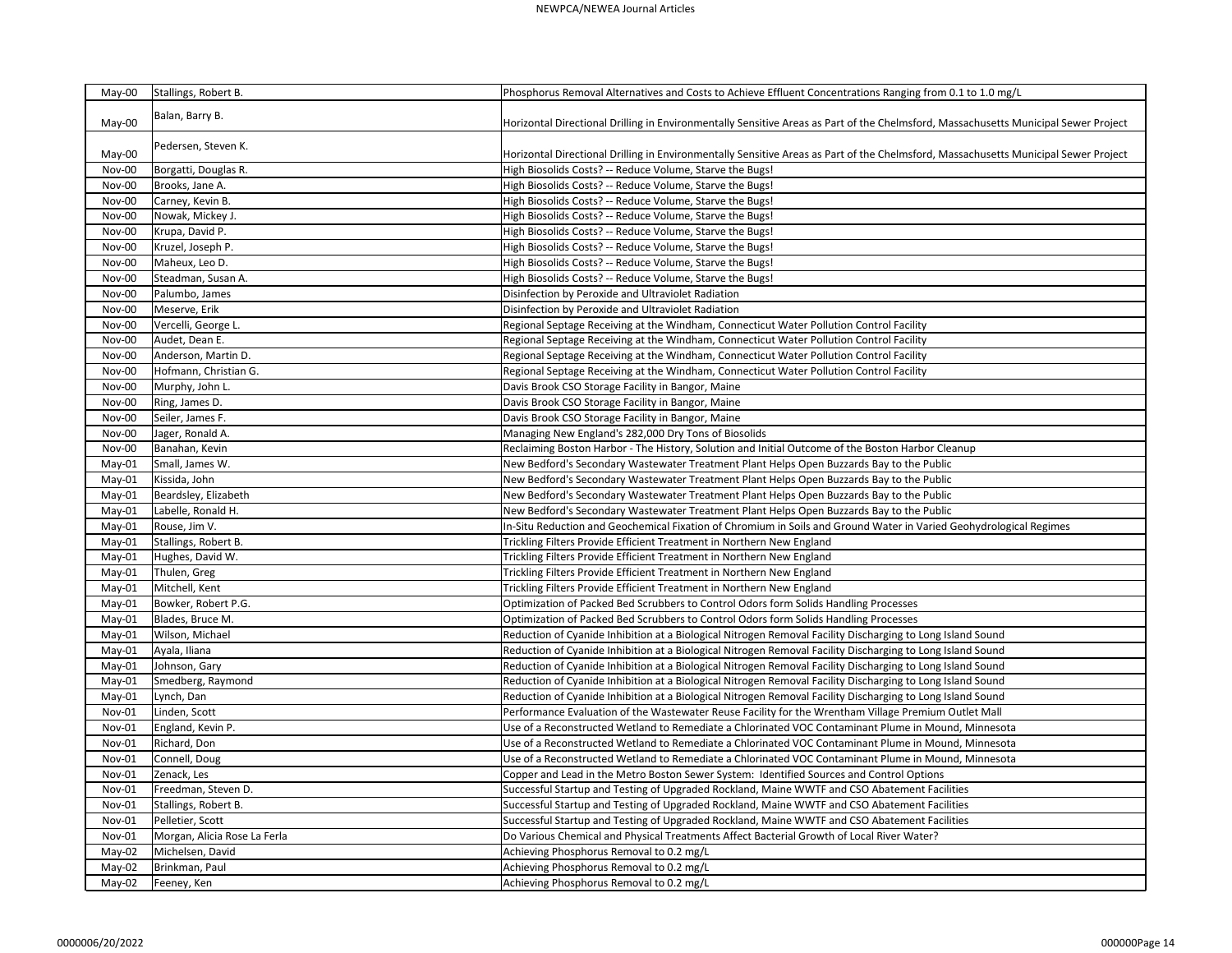## NEWPCA/NEWEA Journal Articles

| May-02<br>May-02 | Smith, Charles N.<br>Glidden, Dale | Self-Cleaning Consolidation Conduit Captures, Stores and Transports Augusta, Maine's Largest Combined Sewer Overflows to WWTF<br>Self-Cleaning Consolidation Conduit Captures, Stores and Transports Augusta, Maine's Largest Combined Sewer Overflows to WWTF |
|------------------|------------------------------------|----------------------------------------------------------------------------------------------------------------------------------------------------------------------------------------------------------------------------------------------------------------|
|                  |                                    |                                                                                                                                                                                                                                                                |
| May-02           | Freedman, Steven D.                | Self-Cleaning Consolidation Conduit Captures, Stores and Transports Augusta, Maine's Largest Combined Sewer Overflows to WWTF                                                                                                                                  |
| May-02           | Madden, Jane                       | Operational Results of Cloth Disk Filters at Two New England Wastewater Treatment Facilities                                                                                                                                                                   |
| May-02           | Garcia, Michael M.                 | Operational Results of Cloth Disk Filters at Two New England Wastewater Treatment Facilities                                                                                                                                                                   |
| May-02           | St. Hilaire, Gerald                | Operational Results of Cloth Disk Filters at Two New England Wastewater Treatment Facilities                                                                                                                                                                   |
| May-02           | Ripple, Wes                        | Nitrification of a Lagoon Effluent Using Fixed Film Media: Pilot Study Results                                                                                                                                                                                 |
| May-02           | Mosley, Erin                       | Septage and Fog Disposal Solutions: Estimating Quantities for The New Haven Water Pollution Control Authority                                                                                                                                                  |
| May-02           | Bardon, Lisa                       | Septage and Fog Disposal Solutions: Estimating Quantities for The New Haven Water Pollution Control Authority                                                                                                                                                  |
| Nov-02           | Slater, Alan D.                    | Reclaimed Water Use: The Massachusetts Experience                                                                                                                                                                                                              |
| Nov-02           | Haas, Glenn                        | Reclaimed Water Use: The Massachusetts Experience                                                                                                                                                                                                              |
| Nov-02           | Rapacz, Michael                    | Reclaimed Water Use: The Massachusetts Experience                                                                                                                                                                                                              |
| Nov-02           | Hallem, Stephen                    | Reclaimed Water Use: The Massachusetts Experience                                                                                                                                                                                                              |
| Nov-02           | Jewell, Charles                    | A Systematic Methodology for The Identification and Remediation of Illicit Connections                                                                                                                                                                         |
|                  |                                    | Computational Fluid Dynamics (CFD) Modeling Used to Optimize Wet-Weather Performance of Primary Clarifiers at Bangor, Maine                                                                                                                                    |
| Nov-02           | Stallings, Robert B.               | <b>WWTF</b>                                                                                                                                                                                                                                                    |
|                  |                                    | Computational Fluid Dynamics (CFD) Modeling Used to Optimize Wet-Weather Performance of Primary Clarifiers at Bangor, Maine                                                                                                                                    |
| Nov-02           | Edison, Ryan                       | <b>WWTF</b>                                                                                                                                                                                                                                                    |
|                  |                                    | Computational Fluid Dynamics (CFD) Modeling Used to Optimize Wet-Weather Performance of Primary Clarifiers at Bangor, Maine                                                                                                                                    |
| Nov-02           | Moore, Bradley                     | <b>WWTF</b>                                                                                                                                                                                                                                                    |
|                  |                                    | Computational Fluid Dynamics (CFD) Modeling Used to Optimize Wet-Weather Performance of Primary Clarifiers at Bangor, Maine                                                                                                                                    |
|                  | Freedman, Steven D.                |                                                                                                                                                                                                                                                                |
| Nov-02           |                                    | <b>WWTF</b>                                                                                                                                                                                                                                                    |
| Nov-02           | Fortin, John W.                    | The Basics of Asset Management                                                                                                                                                                                                                                 |
| Nov-02           | Thompson, Jeff                     | Methylmercury Contamination                                                                                                                                                                                                                                    |
| May-03           | Olander, C. Emerson                | Extraneous Collection System Flows -- Rockport's Integrated Solution                                                                                                                                                                                           |
| May-03           | Hamkins, Melissa                   | A Biosolids Drying Facility Fueled by Digester Gas for A Moderate Size Wastewater Treatment Facility                                                                                                                                                           |
| May-03           | Thayer, Michael                    | A Biosolids Drying Facility Fueled by Digester Gas for A Moderate Size Wastewater Treatment Facility                                                                                                                                                           |
| May-03           | Weare, Richard                     | A Biosolids Drying Facility Fueled by Digester Gas for A Moderate Size Wastewater Treatment Facility                                                                                                                                                           |
|                  | Partridge, David J.                | Dispelling The Adage "You Can't Get There from Here" Horizontal Directional Drilling Under the Chicopee River Front Street Sewer                                                                                                                               |
| May-03           |                                    | System Improvements Chicopee, Massachusetts                                                                                                                                                                                                                    |
| May-03           | Scott, D. Kathryn                  | Development of A Fats, Oils, and Grease Pretreatment Program                                                                                                                                                                                                   |
| May-03           | Gridley, Norm C.                   | Development of A Fats, Oils, and Grease Pretreatment Program                                                                                                                                                                                                   |
| May-03           | Pearson, Jon R.                    | Wastewater Design and Construction of A Long Force Main                                                                                                                                                                                                        |
| May-03           | Hill, Ronald P.                    | Wastewater Design and Construction of A Long Force Main                                                                                                                                                                                                        |
| May-03           | Pastore, Peter                     | Wastewater Design and Construction of A Long Force Main                                                                                                                                                                                                        |
| May-03           | Van Ness, Diana                    | Wastewater Design and Construction of A Long Force Main                                                                                                                                                                                                        |
| Nov-03           | Weeks, Nathan C.                   | Wastewater and Nitrogen Management Planning in Coastal Watersheds                                                                                                                                                                                              |
| Nov-03           | Schwartz, Thomas                   | Two Years Performance Assessment of a Membrane Bioreactor Retrofit                                                                                                                                                                                             |
| Nov-03           | Rodriguez, Paul                    | Two Years Performance Assessment of a Membrane Bioreactor Retrofit                                                                                                                                                                                             |
| Nov-03           | Fitch, James                       | Two Years Performance Assessment of a Membrane Bioreactor Retrofit                                                                                                                                                                                             |
| Nov-03           | Sullivan, James F.                 | Advent of Vacuum Sewers in New England                                                                                                                                                                                                                         |
| Nov-03           | Harrington, Brian                  | Advent of Vacuum Sewers in New England                                                                                                                                                                                                                         |
| Nov-03           | Johnson, Steve                     | Advent of Vacuum Sewers in New England                                                                                                                                                                                                                         |
| Nov-03           | Bergman, Keith A.                  | Advent of Vacuum Sewers in New England                                                                                                                                                                                                                         |
| Nov-03           | Levine, Paul                       | Design/Build CSO Abatement Project East Lynn, MA                                                                                                                                                                                                               |
| Nov-03           | MacRitchie, Daniel                 | Design/Build CSO Abatement Project East Lynn, MA                                                                                                                                                                                                               |
| Nov-03           | Bettencourt, Joseph                | Design/Build CSO Abatement Project East Lynn, MA                                                                                                                                                                                                               |
| Nov-03           | Copeland, Rachel C.                | Hormones and Pharmaceuticals: The Newest Threat to our Water Supply                                                                                                                                                                                            |
|                  |                                    |                                                                                                                                                                                                                                                                |
| May-04           | Stallings, Robert B.               | Enforcing a Fence Line Odor Guarantee at the Newport, RI WWTF -- A Success Story                                                                                                                                                                               |
| May-04           | Marcin, John P.                    | Enforcing a Fence Line Odor Guarantee at the Newport, RI WWTF -- A Success Story                                                                                                                                                                               |
| May-04           | Niles, Shaun                       | Enforcing a Fence Line Odor Guarantee at the Newport, RI WWTF -- A Success Story                                                                                                                                                                               |
| May-04           | Lambalot, Steve                    | Enforcing a Fence Line Odor Guarantee at the Newport, RI WWTF -- A Success Story                                                                                                                                                                               |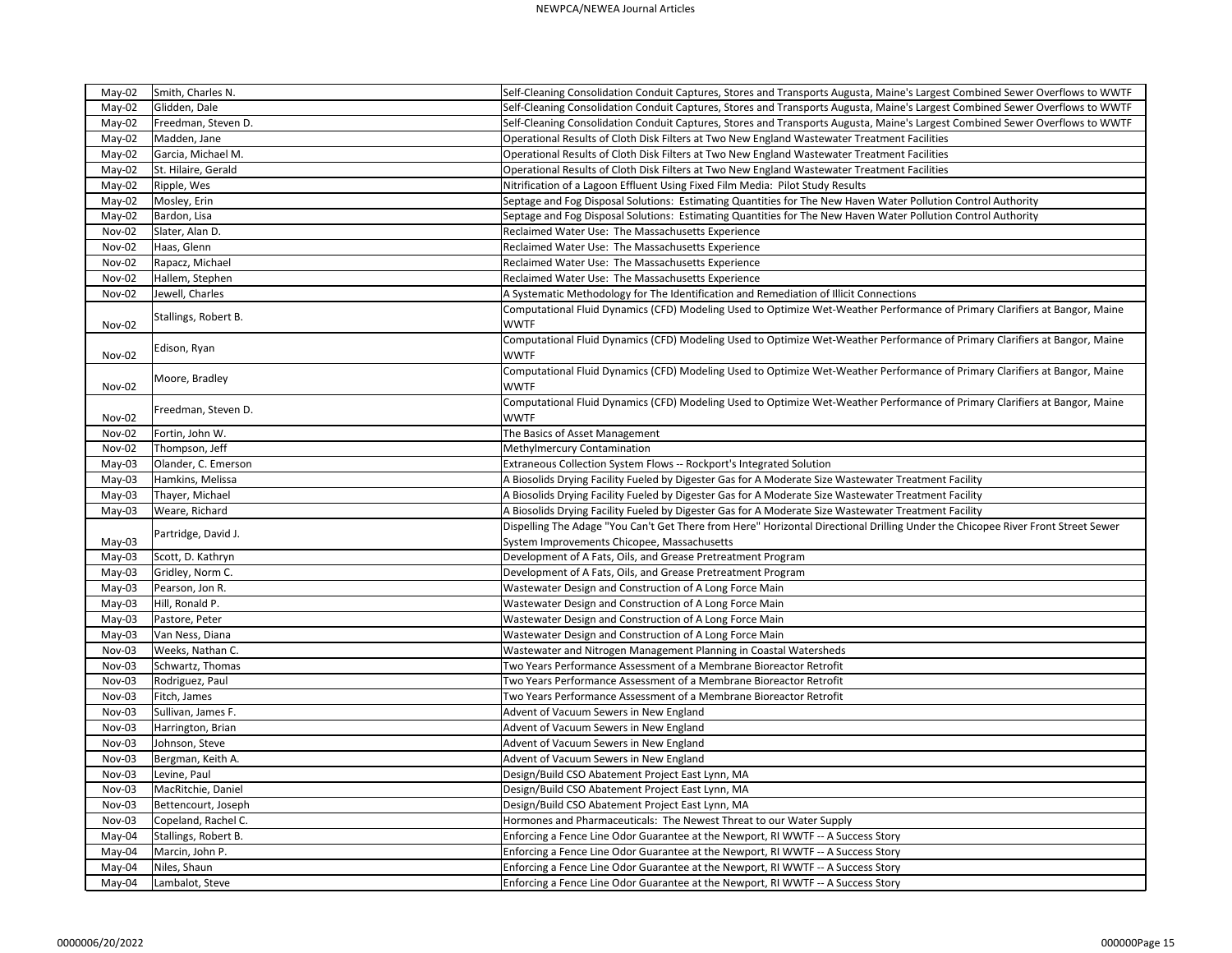| May-04    | Bradstreet, Kenneth A.               | Retrofitting Wallingford's RBCs for Nitrogen Removal                                                                           |
|-----------|--------------------------------------|--------------------------------------------------------------------------------------------------------------------------------|
| May-04    | Kirkland, James R.                   | Retrofitting Wallingford's RBCs for Nitrogen Removal                                                                           |
| May-04    | Murphy, John L.                      | Insystem Storage Capacity Enhances Sewer System Operation                                                                      |
| May-04    | Ring, James D.                       | Insystem Storage Capacity Enhances Sewer System Operation                                                                      |
| May-04    | Moore, Bradley                       | Insystem Storage Capacity Enhances Sewer System Operation                                                                      |
| May-04    | Hayward, Mary Ellen                  | How Geographic Information Systems (GIS) Can Benefit The Small Municipality                                                    |
| May-04    | Shelvey, Alen                        | How Geographic Information Systems (GIS) Can Benefit The Small Municipality                                                    |
| May-04    | Gorka, Dan                           | The Impact of Processing an Outside Digested Sludge on MHF Incineration and Dewatering Operations                              |
| May-04    | Bratina, Christian                   | The Impact of Processing an Outside Digested Sludge on MHF Incineration and Dewatering Operations                              |
| May-04    | Basu, Somnath                        | The Impact of Processing an Outside Digested Sludge on MHF Incineration and Dewatering Operations                              |
| May-04    | Laquidara, Mark J.                   | The Impact of Processing an Outside Digested Sludge on MHF Incineration and Dewatering Operations                              |
| May-04    | Colbert, John                        | Driving Change in Maintenance -- Maintenance Metrics                                                                           |
| May-04    | Regan, Edward                        | Driving Change in Maintenance -- Maintenance Metrics                                                                           |
| May-04    | Fortin, John W.                      | Driving Change in Maintenance -- Maintenance Metrics                                                                           |
| Nov-04    | Sedran, Marie A.                     | Chemical Phosphorus Removal at Wastewater Treatment Plants                                                                     |
| Nov-04    | Hackett, Kenneth F.                  | Chemical Phosphorus Removal at Wastewater Treatment Plants                                                                     |
| Nov-04    | Kennedy, Paul A.                     | Chemical Phosphorus Removal at Wastewater Treatment Plants                                                                     |
| Nov-04    | Lawless, Cheri R.                    | Chemical Phosphorus Removal at Wastewater Treatment Plants                                                                     |
| Nov-04    | Ryan, Kirsten N.                     | Beach Closings and Bacteria: Assessing the Sources of Pollution at Quincy's Rock Island Cove                                   |
| Nov-04    | Geribo, Stephen                      | Beach Closings and Bacteria: Assessing the Sources of Pollution at Quincy's Rock Island Cove                                   |
| Nov-04    | Bergendahl, John                     | Advanced Oxidation Processes for Wastewater Treatment                                                                          |
| Nov-04    | O'Shaughnessy, James C.              | Advanced Oxidation Processes for Wastewater Treatment                                                                          |
| Nov-04    | Donovan, John F.                     | The Biosolids Management Method of Choice in South New England: Regional Thermal Processing                                    |
| Nov-04    | Corr, Steven H.                      | Performance of Alternative Onsite Technologies -- Test Center Data Versus Field Data                                           |
| Nov-04    | Higgins II, John J.                  | Performance of Alternative Onsite Technologies -- Test Center Data Versus Field Data                                           |
| Nov-04    | Daily, Nicollette                    | Eternal Damnation? Investigating the Restoration of Hetch Hetchy Valley A Century Later                                        |
|           | Summer-05   Kolokithas, Peter J.     | The Use of Trenchless and Semi-Trenchless Technologies on the Nemasket Interceptor Sewer Improvement Project                   |
|           | Summer-05   Passariello, Patricia C. | The Use of Trenchless and Semi-Trenchless Technologies on the Nemasket Interceptor Sewer Improvement Project                   |
|           | Summer-05 Zona, Meredith S.          | Juggling Phosphorus Removal, Composting and Water Treatment Facility Residuals at the Billerica Wastewater Treatment Facility  |
|           | Summer-05   Knight, J. Lawrence      | Juggling Phosphorus Removal, Composting and Water Treatment Facility Residuals at the Billerica Wastewater Treatment Facility  |
|           | Summer-05 Sawyer, Thomas             | Juggling Phosphorus Removal, Composting and Water Treatment Facility Residuals at the Billerica Wastewater Treatment Facility  |
|           | Summer-05   Malcuit, Arthur          | Juggling Phosphorus Removal, Composting and Water Treatment Facility Residuals at the Billerica Wastewater Treatment Facility  |
|           | Summer-05   Brown, Steven            | Juggling Phosphorus Removal, Composting and Water Treatment Facility Residuals at the Billerica Wastewater Treatment Facility  |
|           |                                      | The State of Maintenance Management in Public Water and Wastewater Utilities: Results of a Comprehensive Survey of Twelve U.S. |
| Summer-05 | Jennings, Marcus                     | <b>Public Utilities</b>                                                                                                        |
|           |                                      | The State of Maintenance Management in Public Water and Wastewater Utilities: Results of a Comprehensive Survey of Twelve U.S. |
| Summer-05 | Wells, Scott                         | <b>Public Utilities</b>                                                                                                        |
|           |                                      | The State of Maintenance Management in Public Water and Wastewater Utilities: Results of a Comprehensive Survey of Twelve U.S. |
| Summer-05 | Copeland, Richard                    | <b>Public Utilities</b>                                                                                                        |
| Winter-05 | Reagor, Brent                        | Sewer Billing Practices as a Wter Conservation Tool                                                                            |
| Winter-05 | Gustus, William J.                   | Implementing Effective Betterment Policy for Wastewater Projects                                                               |
| Winter-05 | Elkerton, Stanley D.                 | Implementing Effective Betterment Policy for Wastewater Projects                                                               |
| Spring-06 | Stallings, Robert B.                 | Expanding Scarborough's Compost System Capacity Without Constructing Compost Facilities                                        |
| Spring-06 | Higgins, John                        | Expanding Scarborough's Compost System Capacity Without Constructing Compost Facilities                                        |
| Spring-06 | Lorfano, Gary                        | Expanding Scarborough's Compost System Capacity Without Constructing Compost Facilities                                        |
| Spring-06 | Howard, Gary                         | Expanding Scarborough's Compost System Capacity Without Constructing Compost Facilities                                        |
| Spring-06 | Mosley, Erin                         | A Sustainability Rating System for Wastewater Treatment Systems                                                                |
| Spring-06 | Weare, Richard                       | Asset Management of an "At Risk" PCCP Force Main                                                                               |
| Fall-06   | Cantwell, Jeff                       | Are Your Open-Channel Meters Accurate? How a \$5,000 meter save a city \$300,000                                               |
| Fall-06   | Nixon, Randy                         | Odor and Corrosion Problems: Two Related Issues Requiring Distinctly Separate Control Strategies                               |
| Fall-06   | Zona, Meredith S.                    | Wastewater Effluent Disposal by Drip Irrigation for Cedarmere Cohasset                                                         |
| Fall-06   | DeFronzo, Peter                      | Wastewater Effluent Disposal by Drip Irrigation for Cedarmere Cohasset                                                         |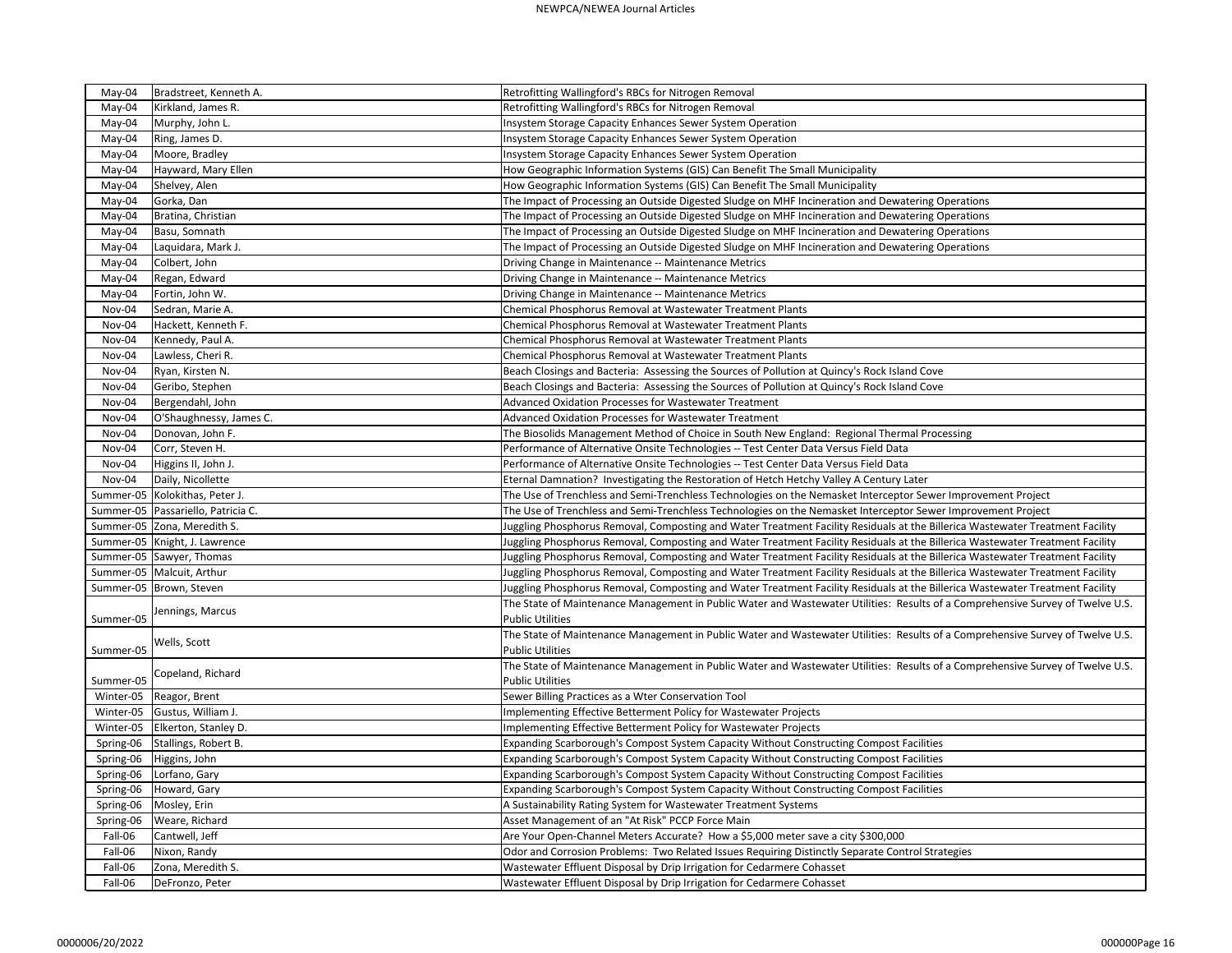| Fall-06<br>Glenn, David                | Wastewater Effluent Disposal by Drip Irrigation for Cedarmere Cohasset                                  |
|----------------------------------------|---------------------------------------------------------------------------------------------------------|
| Slater, Alan D.<br>Fall-06             | Wastewater Effluent Disposal by Drip Irrigation for Cedarmere Cohasset                                  |
| Fall-06<br>Hallem, Stephen             | Wastewater Effluent Disposal by Drip Irrigation for Cedarmere Cohasset                                  |
| Winter-06<br>Gates, Stephen            | Alternative Project Delivery Reaches Tipping Point                                                      |
| Winter-06<br>Ford, Libby               | Third-Party TMDLs -- What Are They and Should I Do One?                                                 |
| Winter-06 Cannon, Marie                | Condominium Association Constructs WWTF with Advanced Treatment to Protect Community Water Supply Wells |
| Winter-06   Harlow, V. Kenneth         | Condition Assessment: Should You Risk It?                                                               |
| Winter-06   Rodriguez, Paul            | Construction, Startup, and Performance of a Modified Trickling Filter for the Town of Vinalhaven, Maine |
| Winter-06   Hazlett, Thomas            | Construction, Startup, and Performance of a Modified Trickling Filter for the Town of Vinalhaven, Maine |
| Curtis, Michael<br>Spring-07           | Innovative Contracting to Reduce Energy Use and Costs at a Wastewater Treatment Facility                |
| Dedominicis, Nick<br>Spring-07         | Innovative Contracting to Reduce Energy Use and Costs at a Wastewater Treatment Facility                |
| Spring-07<br>Pedros, Philip            | A Submerged Attached Growth Bioreactor and Membrane Filtration for Water Reuse                          |
| Spring-07<br>McBrearty, Andrew         | A Submerged Attached Growth Bioreactor and Membrane Filtration for Water Reuse                          |
| Bruce, Wallace<br>Spring-07            | A Submerged Attached Growth Bioreactor and Membrane Filtration for Water Reuse                          |
| Spring-07   Ziegler, Shelby            | Treatment of Low Strength Wastewater Using Bench-Scale Anaerobic Membrane Bioreactor                    |
| Summer-07   Wilson, Michael            | Southfield's Water Reclamation and Reuse Plan                                                           |
| Summer-07   Maughan, Jamie             | Southfield's Water Reclamation and Reuse Plan                                                           |
| Summer-07   Kleiman, Rich              | Southfield's Water Reclamation and Reuse Plan                                                           |
| Summer-07   Brown, Natalie             | Commercial Laundry Water Reuse Pilot Project                                                            |
| Summer-07 Henderson, Jack              | Commercial Laundry Water Reuse Pilot Project                                                            |
| Summer-07   Bennett-Daggett, Hunter    | Commercial Laundry Water Reuse Pilot Project                                                            |
| Summer-07 Stone, Mark                  | Commercial Laundry Water Reuse Pilot Project                                                            |
| Summer-07   Freeman, Donald            | Portsmouth Considers Water Reuse for Golf Course Irrigation                                             |
| Summer-07   Bernstein, Steven          | Solving a Summer Camp Wastewater Problem                                                                |
| Fall-07<br>Varney, Robert              | Energy Efficiency and Renewable Energy Opportunities in New England Wastewater Utilities                |
| Fall-07<br>Amirhor, Parviz             | Comprehensive Odor Emission Study, Hall Street Wastewater Treatment Plant, Concord, NH                  |
| Fall-07<br>DeFronzo, Peter             | Comprehensive Odor Emission Study, Hall Street Wastewater Treatment Plant, Concord, NH                  |
| Hanscom, Michael<br>Fall-07            | Comprehensive Odor Emission Study, Hall Street Wastewater Treatment Plant, Concord, NH                  |
| Fall-07<br>Scully, Kenneth             | Comprehensive Odor Emission Study, Hall Street Wastewater Treatment Plant, Concord, NH                  |
| Fall-07<br>Proakis Ellis, Elena        | Concord's Comprehensive Wastewater Management Plan Three Years Later                                    |
| Fall-07<br>Cathcard, Alan              | Concord's Comprehensive Wastewater Management Plan Three Years Later                                    |
| Winter-07<br>Taylor, James             | Little Mystic Channel CSO Storage Facility                                                              |
| Winter-07   Porter, Ronald L.          | Little Mystic Channel CSO Storage Facility                                                              |
| Winter-07   Hartford, William          | Little Mystic Channel CSO Storage Facility                                                              |
| Winter-07 Schweihs, Michael            | Little Mystic Channel CSO Storage Facility                                                              |
| Winter-07   Birkel, Paul               | Success with Hypochlorite Conversion in Portland, Maine                                                 |
| Firmin, Scott<br>Winter-07             | Success with Hypochlorite Conversion in Portland, Maine                                                 |
| Fluet, Ron<br>Winter-07                | Success with Hypochlorite Conversion in Portland, Maine                                                 |
| D'Allesandro, Jon<br>Winter-07         | Saving Time and Money with Planning, Pipe Bursting and Teamwork                                         |
| Winter-07   Bauld, John                | Saving Time and Money with Planning, Pipe Bursting and Teamwork                                         |
| LaRochelle, Ethan Phillip<br>Winter-07 | Building a Water Distribution System in Honduras - Engineers Without Borders                            |
| Spring-08   Beecher, Ned               | Biosolids: More a Resource Than Ever                                                                    |
| Tyler, Thomas<br>Spring-08             | Integrated Energy and Solids Management Cost Reduction Strategies                                       |
| Bowers, Jeffrey<br>Spring-08           | Integrated Energy and Solids Management Cost Reduction Strategies                                       |
| Spring-08 Zabilansky, Michael          | Integrated Energy and Solids Management Cost Reduction Strategies                                       |
| Spring-08   Heath, Jeffrey             | <b>Integrated Waste Management Breeds Success</b>                                                       |
| Summer-08   Fortin, John W.            | Asset Management -- A True Path to Sustainability                                                       |
| Summer-08   Haskins, Scott             | Asset Management -- A True Path to Sustainability                                                       |
| Summer-08   Firmin, Alvin C.           | Comparison of SBR and Continuous Flow Activate Sludge for Nutrient Removal                              |
| Summer-08   Lowell, Robert             | Developing a Stormwater Infrastructure Geospatial Database for a Large Non-Traditional Ms4 System       |
| Summer-08   McGovern, Theresa          | Developing a Stormwater Infrastructure Geospatial Database for a Large Non-Traditional Ms4 System       |
| Summer-08   Kennedy, Matt              | Developing a Stormwater Infrastructure Geospatial Database for a Large Non-Traditional Ms4 System       |
|                                        |                                                                                                         |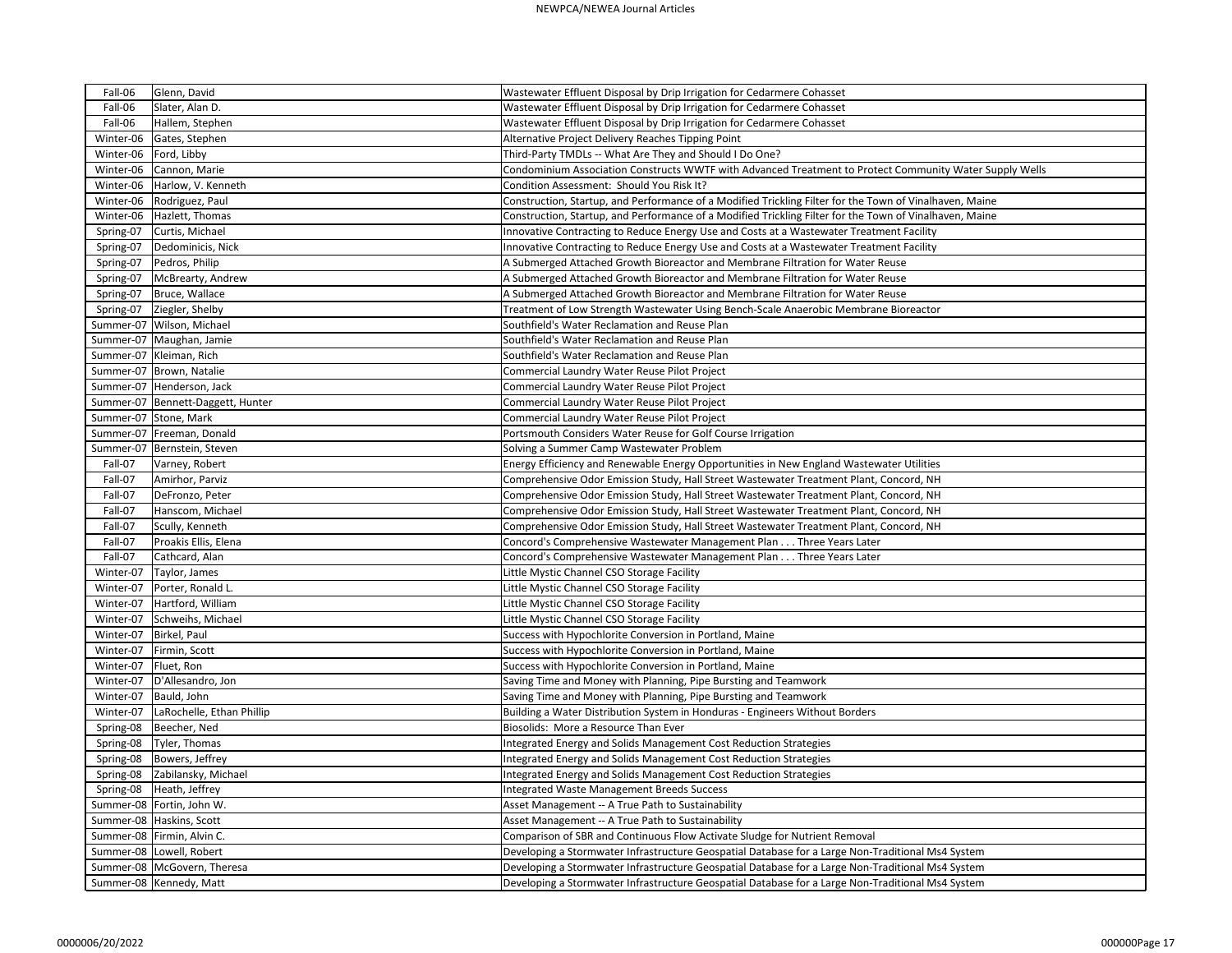| Fall-08                  | Dent, Shawn                                      | What is the Future of I/I in Your Collection System?                                        |
|--------------------------|--------------------------------------------------|---------------------------------------------------------------------------------------------|
| Fall-08                  | Kennedy, Lori                                    | What is the Future of I/I in Your Collection System?                                        |
| Fall-08                  | Carella, Lou                                     | What is the Future of I/I in Your Collection System?                                        |
| Fall-08                  | Dukes, Simon                                     | Industrial Wastewater Recycling with MBR and RO                                             |
| Fall-08                  | von Gottberg, Antonia                            | Industrial Wastewater Recycling with MBR and RO                                             |
| Fall-08                  | Olson, Victor                                    | Implementation of Comprehensive CSO Abatement Plan for the City of Fitchburg, Massachusetts |
| Winter-08                | Sirois, Ray                                      | What the Northeast Climate Impacts Assessment Means to Public Works                         |
| Winter-08                | Wingard, Ryan                                    | What the Northeast Climate Impacts Assessment Means to Public Works                         |
| Winter-08                | Rinner, Jessica                                  | To Zoom or Not to Zoom                                                                      |
| Winter-08                | Pryputniewicz, Susan                             | To Zoom or Not to Zoom                                                                      |
| Winter-08                | Mitchell, Jeffrey                                | To Zoom or Not to Zoom                                                                      |
| Winter-08                | Sapienza, Frank                                  | Upgrade of the UBWPAD Multiple Hearth Furnace Sludge Incinerators                           |
| Winter-08                | Madden, Jane                                     | Upgrade of the UBWPAD Multiple Hearth Furnace Sludge Incinerators                           |
| Winter-08                | Gaudes, Robert J.                                | Upgrade of the UBWPAD Multiple Hearth Furnace Sludge Incinerators                           |
| Winter-08                | Storrs, Lee                                      | Upgrade of the UBWPAD Multiple Hearth Furnace Sludge Incinerators                           |
| Winter-08                | Walsh, Thomas                                    | Upgrade of the UBWPAD Multiple Hearth Furnace Sludge Incinerators                           |
| Winter-08                | Sangrey, Karla                                   | Upgrade of the UBWPAD Multiple Hearth Furnace Sludge Incinerators                           |
| Winter-08                | Barry, Louis                                     | Upgrade of the UBWPAD Multiple Hearth Furnace Sludge Incinerators                           |
| Spring-09                | Baratta, Noel D.                                 | Protecting a Reservoir -- The DCR's Solution to Failing Septic Systems                      |
| Spring-09                | Gulliver, Jonathan                               | Protecting a Reservoir -- The DCR's Solution to Failing Septic Systems                      |
| Spring-09                | Potts, John                                      | Protecting a Reservoir -- The DCR's Solution to Failing Septic Systems                      |
| Spring-09                | Sherer, Rebecca                                  | A Case Study of Permitting Challenges for the Russell Biomass Facility                      |
| Spring-09                | Atkinson, Doris                                  | A Case Study of Permitting Challenges for the Russell Biomass Facility                      |
| Spring-09                | Ridge, Joseph                                    | Stormwater Utilities in New England -- An Effective Way to Pay for Drainage Infrastructure? |
| Spring-09                | Heil, Alexander                                  | Stormwater Utilities in New England -- An Effective Way to Pay for Drainage Infrastructure? |
|                          | Summer-09 Clifton, James                         | Surviving a Treatment Facility Upgrade                                                      |
|                          | Summer-09   Bevins, Arnie                        | Surviving a Treatment Facility Upgrade                                                      |
|                          | Summer-09   McNeill, Frederick                   | Carbon Monoxide Scare During Sewer Installation                                             |
|                          | Summer-09   U.S. Environmental Protection Agency | How to Effectively Manage Your Water Utility                                                |
|                          | Summer-09   Fleuriel, Daniel                     | Shelburne Falls WWTF Reed Bed System for Sludge Treatment                                   |
| Summer-09   Tooker, Nick |                                                  | Shelburne Falls WWTF Reed Bed System for Sludge Treatment                                   |
| Fall-09                  | Brown, Natalie                                   | Comparison of New England State Water Reuse Programs                                        |
| Fall-09                  | Jenkins, Thomas D.                               | WPCF Effluent Reuse at Local Power Plant                                                    |
| Fall-09                  | Young, David F.                                  | Reclaimed Water on Par in Yarmouth at Links at Bayberry Hills Golf Course                   |
| Fall-09                  | Hoyes, Debbie                                    | Treatability Study Results of Biotech Wastewater                                            |
| Fall-09                  | Kulowiec, Jay                                    | Treatability Study Results of Biotech Wastewater                                            |
| Winter-09                | Gangi, Dominick D.                               | The Beneficial Reuse of Sludge Incinerator Exhaust Gases to Produce Renewable Energy        |
| Winter-09                | Melchiori, Edward                                | The Beneficial Reuse of Sludge Incinerator Exhaust Gases to Produce Renewable Energy        |
| Winter-09                | Habetz, Darren                                   | The Beneficial Reuse of Sludge Incinerator Exhaust Gases to Produce Renewable Energy        |
| Winter-09                | Spicer, Danielle H.                              | Incorporating Low-impact Development Techniques into Your Design                            |
| Winter-09                | Wilson, Michael                                  | Field's Point WWTF Integrated Fixed Film Activated Sludge (IFAS) Process                    |
| Winter-09                | Sandino, Julian                                  | Field's Point WWTF Integrated Fixed Film Activated Sludge (IFAS) Process                    |
| Winter-09                | Elkerton, Stanley D.                             | Field's Point WWTF Integrated Fixed Film Activated Sludge (IFAS) Process                    |
| Winter-09                | Press, David                                     | Field's Point WWTF Integrated Fixed Film Activated Sludge (IFAS) Process                    |
| Winter-09                | Cote, Theresa                                    | Field's Point WWTF Integrated Fixed Film Activated Sludge (IFAS) Process                    |
| Winter-09                | Brueckner, Thomas                                | Field's Point WWTF Integrated Fixed Film Activated Sludge (IFAS) Process                    |
| Winter-09                | McQuarrie, James                                 | Field's Point WWTF Integrated Fixed Film Activated Sludge (IFAS) Process                    |
| Spring-10                | Wenskowicz, Barry                                | Impact and Abatement of Siloxanes in the Bucklin Point WWTF Anaerobic Digestion Process     |
| Spring-10                | Barnett, Stanley                                 | Impact and Abatement of Siloxanes in the Bucklin Point WWTF Anaerobic Digestion Process     |
| Spring-10                | Gidugu, Srinivas                                 | Thorough Mixing Versus Energy Consumption                                                   |
| Spring-10                | Oton, Sonia                                      | Thorough Mixing Versus Energy Consumption                                                   |
| Spring-10                | Ramalingam, Krish                                | Thorough Mixing Versus Energy Consumption                                                   |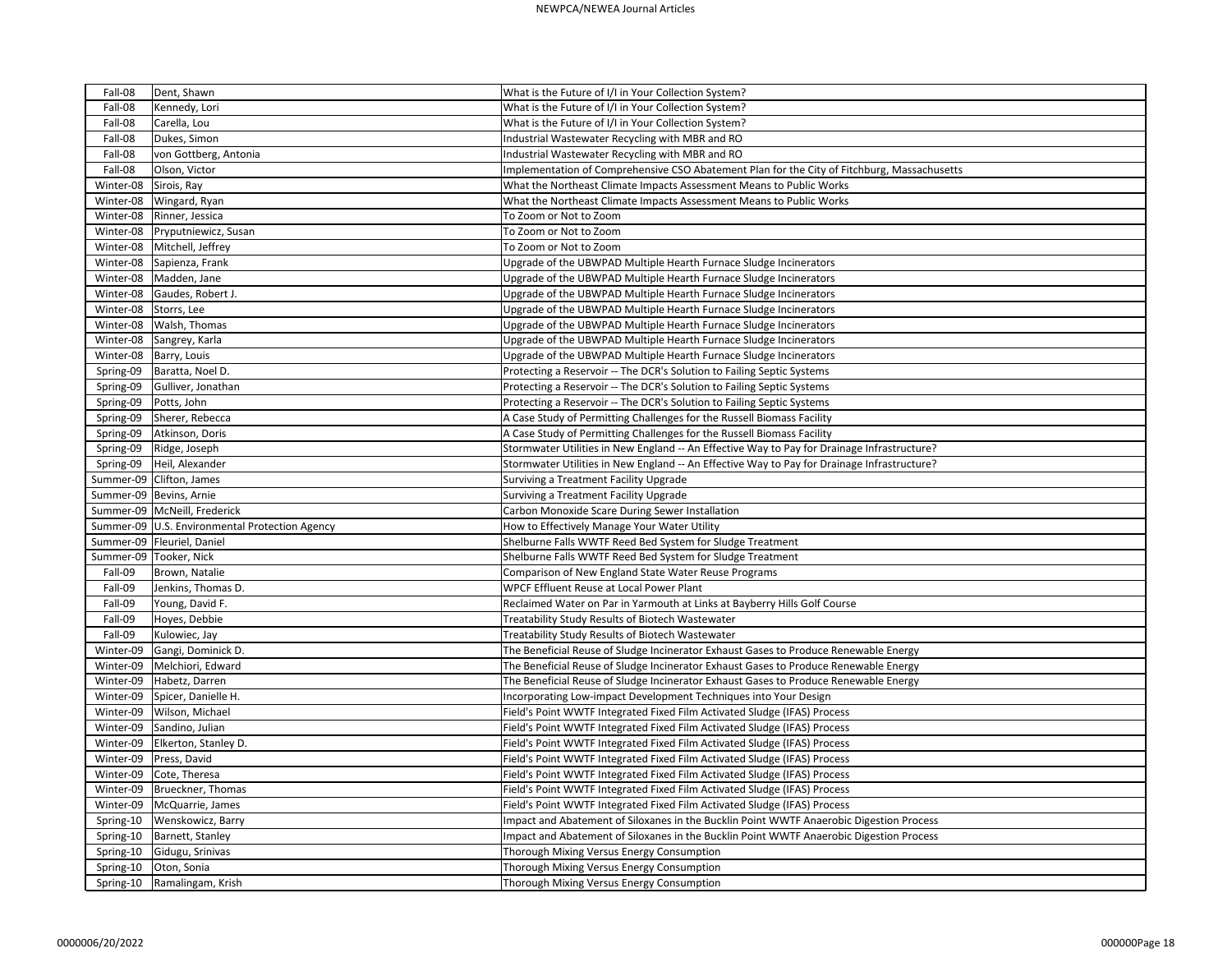|                        | Spring-10   Fontaine, Joan      | Massachusetts City Becoming an Important Part of Today's "New Energy" Revolution                                                    |
|------------------------|---------------------------------|-------------------------------------------------------------------------------------------------------------------------------------|
|                        | Summer-10 Tang, Thomas S.K.     | Water and Sustainability -- How We are Adapting to Climate Change                                                                   |
|                        | Summer-10 Beecher, Ned          | <b>Estimating Greenhouse Gas Emissions from Biosolids Management</b>                                                                |
|                        | Summer-10 Carpenter, Andrew     | <b>Estimating Greenhouse Gas Emissions from Biosolids Management</b>                                                                |
| Summer-10 Willis, John |                                 | Estimating Greenhouse Gas Emissions from Biosolids Management                                                                       |
|                        | Summer-10 LeVasseur, Timothy    | Heating with Effluent: Capturing Wasted Heat from Wastewater Effluent                                                               |
|                        | Summer-10   McPartland, Andrew  | Heating with Effluent: Capturing Wasted Heat from Wastewater Effluent                                                               |
| Summer-10 Noll, Scott  |                                 | Suitability and Testing of Microscreen Fresh Solids as a Gasification Feedstock                                                     |
| Fall-10                | Quist, Gregory                  | California Dreamin': Spill Prevention and Cost Savings using an Integrated Remote Monitoring Network                                |
| Fall-10                | Nixon, Robert (Randy)           | Understanding Corrosion Prevention in CSO and Sewerage Conveyance Tunnel Design                                                     |
| Fall-10                | Nowacki, Jesse                  | <b>CMOM Compliance for Pump Stations</b>                                                                                            |
| Winter-10              | Wilson, Michael                 | Design and System Procurement for the World's Largest Integrated Fixed Film Activated Sludge (IFAS) Process for Low Nitrogen Limits |
| Winter-10              | Sandino, Julian                 | Design and System Procurement for the World's Largest Integrated Fixed Film Activated Sludge (IFAS) Process for Low Nitrogen Limits |
| Winter-10              | Elkerton, Stanley D.            | Design and System Procurement for the World's Largest Integrated Fixed Film Activated Sludge (IFAS) Process for Low Nitrogen Limits |
| Winter-10              | Cote, Theresa                   | Design and System Procurement for the World's Largest Integrated Fixed Film Activated Sludge (IFAS) Process for Low Nitrogen Limits |
| Winter-10              | Brueckner, Thomas               | Design and System Procurement for the World's Largest Integrated Fixed Film Activated Sludge (IFAS) Process for Low Nitrogen Limits |
| Winter-10              | McQuarrie, James                | Design and System Procurement for the World's Largest Integrated Fixed Film Activated Sludge (IFAS) Process for Low Nitrogen Limits |
|                        | Winter-10   Boltz, Joshua       | Design and System Procurement for the World's Largest Integrated Fixed Film Activated Sludge (IFAS) Process for Low Nitrogen Limits |
| Winter-10              | Michelsen, David                | Design and System Procurement for the World's Largest Integrated Fixed Film Activated Sludge (IFAS) Process for Low Nitrogen Limits |
| Winter-10              | Gray, Matthew                   | A Five-year Case Study of a Feed Forward Process Control System for Energy Conservation and Nitrogen Reduction                      |
| Winter-10              | Serra, Marvin                   | A Five-year Case Study of a Feed Forward Process Control System for Energy Conservation and Nitrogen Reduction                      |
| Winter-10              | Stahl, Tilo                     | A Five-year Case Study of a Feed Forward Process Control System for Energy Conservation and Nitrogen Reduction                      |
| Winter-10              | Kestel, Steve                   | A Five-year Case Study of a Feed Forward Process Control System for Energy Conservation and Nitrogen Reduction                      |
|                        | Watson, Alyson                  | Removing Total Organic Carbon from Secondary-treated Wastewater: Available Technologies and Cost Implications from Chatham.,        |
| Winter-10              |                                 | Mass. Case Study                                                                                                                    |
|                        |                                 | Removing Total Organic Carbon from Secondary-treated Wastewater: Available Technologies and Cost Implications from Chatham.,        |
| Winter-10              | Weeks, Nathan C.                | Mass. Case Study                                                                                                                    |
| Spring-11              | Young, Mark                     | A Quadruple Bypass: Repairing the Heart/Headworks of the LRWWU Facility                                                             |
|                        | Spring-11   Drake, James        | A Quadruple Bypass: Repairing the Heart/Headworks of the LRWWU Facility                                                             |
|                        | Spring-11 Sherony, Marcia       | A Fresh Look at an Old Problem: Design Criteria for Effective Grit Removal                                                          |
|                        | Spring-11   Herrick, Pat        | A Fresh Look at an Old Problem: Design Criteria for Effective Grit Removal                                                          |
|                        | Summer-11 Osborn, Erik          | Improving the Efficiency of Secondary Treatment Aeration: Three Communities, Three Separate Solutions                               |
|                        | Summer-11 Cataldo, Brian        | Improving the Efficiency of Secondary Treatment Aeration: Three Communities, Three Separate Solutions                               |
|                        | Summer-11 Hughes, David W.      | Improving the Efficiency of Secondary Treatment Aeration: Three Communities, Three Separate Solutions                               |
|                        | Summer-11   Pearson, Jon R.     | Jewett City's Five-Stage Bardenpho WPCP Achieves Low Nutrient Levels with Minimal Chemicals -- A 5-Year Study                       |
|                        | Summer-11   Formica, Matthew T. | Jewett City's Five-Stage Bardenpho WPCP Achieves Low Nutrient Levels with Minimal Chemicals -- A 5-Year Study                       |
|                        | Summer-11   Chelton, Donald J.  | Jewett City's Five-Stage Bardenpho WPCP Achieves Low Nutrient Levels with Minimal Chemicals -- A 5-Year Study                       |
|                        | Summer-11   Drobiak, David S.   | Jewett City's Five-Stage Bardenpho WPCP Achieves Low Nutrient Levels with Minimal Chemicals -- A 5-Year Study                       |
|                        | Summer-11   Drainville, Marc R. | Achieving 3 mg/l Total Nitrogen in a Cold Climate Without Supplemental Carbon or Filtration                                         |
|                        | Summer-11   Brink, William P.   | Achieving 3 mg/l Total Nitrogen in a Cold Climate Without Supplemental Carbon or Filtration                                         |
|                        | Summer-11   Edwards, Stephen J. | Achieving 3 mg/l Total Nitrogen in a Cold Climate Without Supplemental Carbon or Filtration                                         |
| Fall-11                | Kost, David                     | IBM Vermont Industrial Wastewater Treatment Plant Energy, Chemical, and Phosphorous Discharge Reduction                             |
| Fall-11                | Woodhull, John                  | Water Optimization during Plant Expansion                                                                                           |
| Fall-11                | Sinisgalli, Paul E.             | Innovative Air Emissions Management via Targeted Solutions                                                                          |
| Winter-11              | Ammerman, David                 | Water Reclamation: Lessons Learned                                                                                                  |
|                        | Winter-11   Wilson, Michael     | Embodied Energy in the Water Cycle                                                                                                  |
|                        | Winter-11   Ruberti, Craig      | Reclaimed Water Use at the University of Massachusetts Amherst                                                                      |
| Winter-11              | Jackson, Ray                    | Reclaimed Water Use at the University of Massachusetts Amherst                                                                      |
| Spring-12              | Karlson, Kurt A.                | Little Mystic Channel (BOS019) CSO Storage Facility, A Success Story                                                                |
| Spring-12              | Carroll, Michael                | Little Mystic Channel (BOS019) CSO Storage Facility, A Success Story                                                                |
|                        | Spring-12   Kubaska, Brian L.   | Little Mystic Channel (BOS019) CSO Storage Facility, A Success Story                                                                |
|                        | Spring-12   Wilson, Charles     | Automatic Control of CSOs Using a Slide Gate                                                                                        |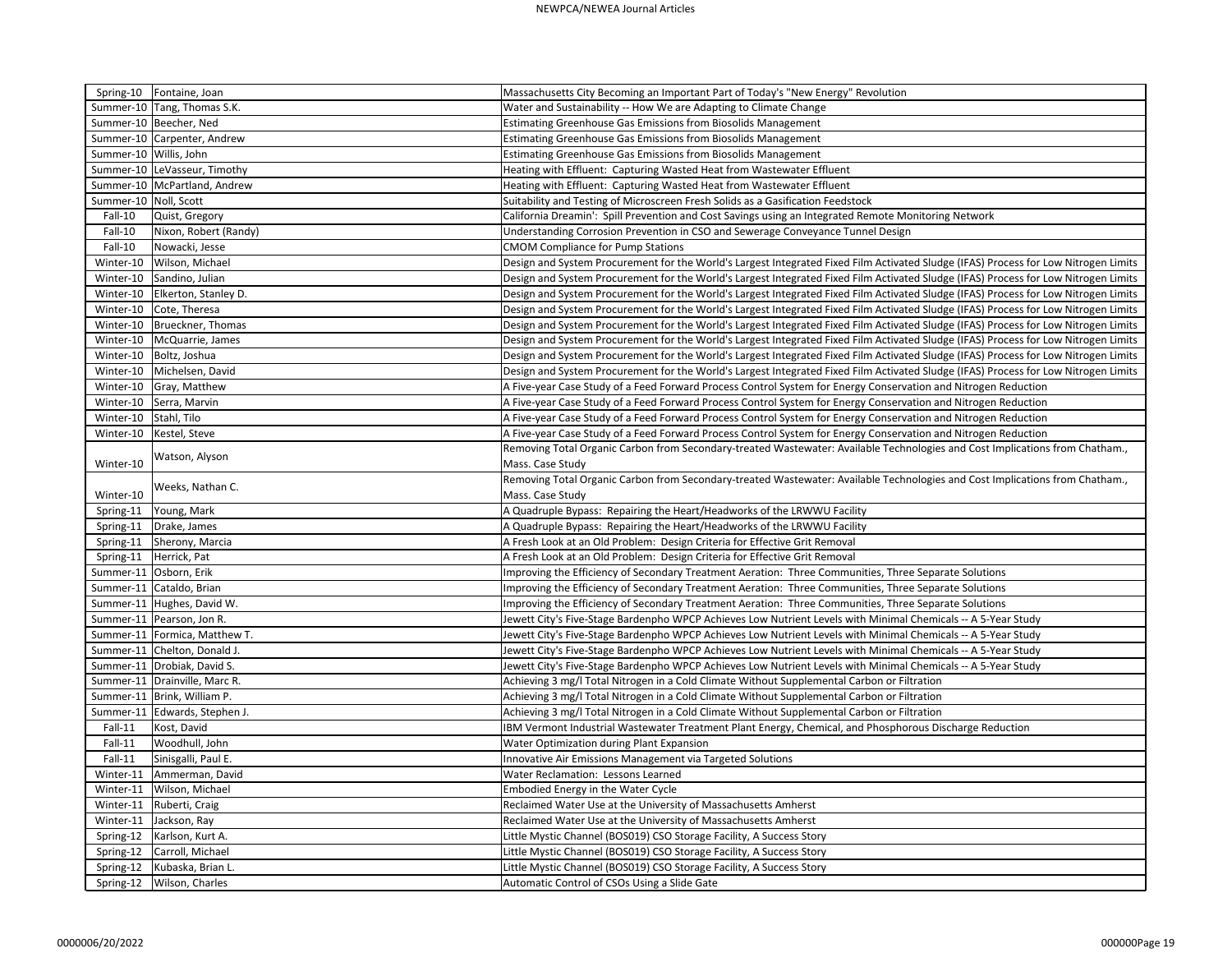|                        | Spring-12   Ayotte, Frank      | Automatic Control of CSOs Using a Slide Gate                                                                                  |
|------------------------|--------------------------------|-------------------------------------------------------------------------------------------------------------------------------|
| Spring-12              | Prouty Gill, Amy               | Automatic Control of CSOs Using a Slide Gate                                                                                  |
| Spring-12              | Young, Mark                    | A Proactive Approach to a Phase CSO Control Plan                                                                              |
| Spring-12              | Stuer, Michael                 | A Proactive Approach to a Phase CSO Control Plan                                                                              |
| Spring-12              | Drake, James                   | A Proactive Approach to a Phase CSO Control Plan                                                                              |
| Spring-12              | D'Aoust, Stéphane              | CSO Control in a Changing Climate: A Practical Approach to Planning & Design                                                  |
| Spring-12              | Julien, Louis                  | CSO Control in a Changing Climate: A Practical Approach to Planning & Design                                                  |
| Spring-12              | Comeau, Adrien                 | CSO Control in a Changing Climate: A Practical Approach to Planning & Design                                                  |
|                        | Summer-12 Reeves, Sarah        | Microconstituents: What to Expect in Your Permit                                                                              |
|                        | Summer-12   Littlehat, Peter   | Microconstituents: What to Expect in Your Permit                                                                              |
|                        | Summer-12 Drainville, Marc R.  | Innovative Strategies for Removing Total Organic Carbon in an Indirect Water Reuse Application                                |
|                        | Summer-12   Rudenko, Anastasia | Innovative Strategies for Removing Total Organic Carbon in an Indirect Water Reuse Application                                |
|                        | Summer-12   Mysore, Chandra    | Innovative Strategies for Removing Total Organic Carbon in an Indirect Water Reuse Application                                |
|                        | Summer-12   Sundaram, Vijay    | Advanced Treatment Process for Microconstituents Removal                                                                      |
|                        | Summer-12 Emerick, Robert      | Advanced Treatment Process for Microconstituents Removal                                                                      |
| Fall-12                | Beecher, Ned                   | Current Biosolids Use, Regulatory Trends, and Public Perceptions in New England                                               |
| Fall-12                | Sierra, Natalie                | Exploring Co-digestion -- Challenges and Opportunities                                                                        |
| Fall-12                | Sapienza, Frank                | Upgrade of Brockton's Multiple Hearth Sludge Incinerator to Meet Current Air Quality Standards                                |
| Fall-12                | Norton, David                  | Upgrade of Brockton's Multiple Hearth Sludge Incinerator to Meet Current Air Quality Standards                                |
| Fall-12                | Barry, Louis                   | Upgrade of Brockton's Multiple Hearth Sludge Incinerator to Meet Current Air Quality Standards                                |
| Fall-12                | Booz, Bartt                    | Sludge Dewatering in New England: Types, Trends and Case Studies                                                              |
| Fall-12                | Dwinal, Christopher            | Sludge Dewatering in New England: Types, Trends and Case Studies                                                              |
| Winter-12              | Eyler, Shannon                 | Risky Business: How Risk Awareness, Risk Tolerance, and Employer Behavior Influence Operator Safety                           |
| Winter-12              | Rushbrook, Jr., Edward L.      | Troubleshooting Water and Wastewater Problems in Today's World                                                                |
| Winter-12              | Krawiec, Kevin                 | FRP Odor Control Dome Failure                                                                                                 |
| Winter-12              | Adams, Richard                 | <b>FRP Odor Control Dome Failure</b>                                                                                          |
| Winter-12              | Martin, Leo                    | <b>FRP Odor Control Dome Failure</b>                                                                                          |
| Winter-12              | Hart, Carina                   | Pilot Study of Disc Filtration Technologies for Phosphorus Reduction at Clinton WWTP                                          |
| Winter-12              | Amirhor, Parviz                | Pilot Study of Disc Filtration Technologies for Phosphorus Reduction at Clinton WWTP                                          |
| Winter-12              | Riccio, John                   | Pilot Study of Disc Filtration Technologies for Phosphorus Reduction at Clinton WWTP                                          |
| Spring-13              | Drainville, Marc R.            | New England's First POTW Permitted to Meet the Limit of Technology for Nitrogen                                               |
|                        | Wong, Karen                    | New England's First POTW Permitted to Meet the Limit of Technology for Nitrogen                                               |
| Spring-13              | Cataldo, Brian                 | Aeration and Activated Sludge Pumping Upgrades Result in Significant Energy Savings                                           |
| Spring-13              |                                | Don't Blow It! Lessons Learned from Direct Drive Turbo Blower Designs for Energy Efficiency                                   |
|                        | Spring-13   Neville, Maureen   |                                                                                                                               |
|                        | Spring-13   Turriciano, Andrea | Don't Blow It! Lessons Learned from Direct Drive Turbo Blower Designs for Energy Efficiency                                   |
|                        | Summer-13   Parece, Thomas     | The Assabet River: Six Communities, Four Facilities, Four Phosphorus Removal Technologies -- How, Why, and Making it Work     |
|                        | Pierce, Christopher            | Glastonbury's New Treatment Facility Achieves Low Nitrogen Levels Without Supplemental Carbon -- Protecting Long Island Sound |
| Summer-13              |                                | and Saving the Ratepayers Money                                                                                               |
|                        | Hankins, W. Douglas            | Glastonbury's New Treatment Facility Achieves Low Nitrogen Levels Without Supplemental Carbon -- Protecting Long Island Sound |
| Summer-13              |                                | and Saving the Ratepayers Money                                                                                               |
|                        | Bisi, Michael                  | Glastonbury's New Treatment Facility Achieves Low Nitrogen Levels Without Supplemental Carbon -- Protecting Long Island Sound |
| Summer-13              |                                | and Saving the Ratepayers Money                                                                                               |
|                        | Bohaboy, Jr., Chuck            | Glastonbury's New Treatment Facility Achieves Low Nitrogen Levels Without Supplemental Carbon -- Protecting Long Island Sound |
| Summer-13              |                                | and Saving the Ratepayers Money                                                                                               |
| Summer-13 Haas, Glenn  |                                | Indian Lake Phosphorus Reduction Study                                                                                        |
| Summer-13   Herr, Jeff |                                | Indian Lake Phosphorus Reduction Study                                                                                        |
| Summer-13 Guerin, Phil |                                | Indian Lake Phosphorus Reduction Study                                                                                        |
| Fall-13                | Szymczakiewicz, David          | Springfield's Rehabilitation of Egg-shaped Brick Sewer                                                                        |
| Fall-13                | Chapman, Stephen               | Springfield's Rehabilitation of Egg-shaped Brick Sewer                                                                        |
| Fall-13                | DiTullio III, William          | Springfield's Rehabilitation of Egg-shaped Brick Sewer                                                                        |
| Fall-13                | Ayotte, Frank                  | Gravity-in/Gravity-out -- A Unique Approach for CSO Treatment that Minimizes O&M Costs                                        |
| Fall-13                | Wilson, Charles                | Gravity-in/Gravity-out -- A Unique Approach for CSO Treatment that Minimizes O&M Costs                                        |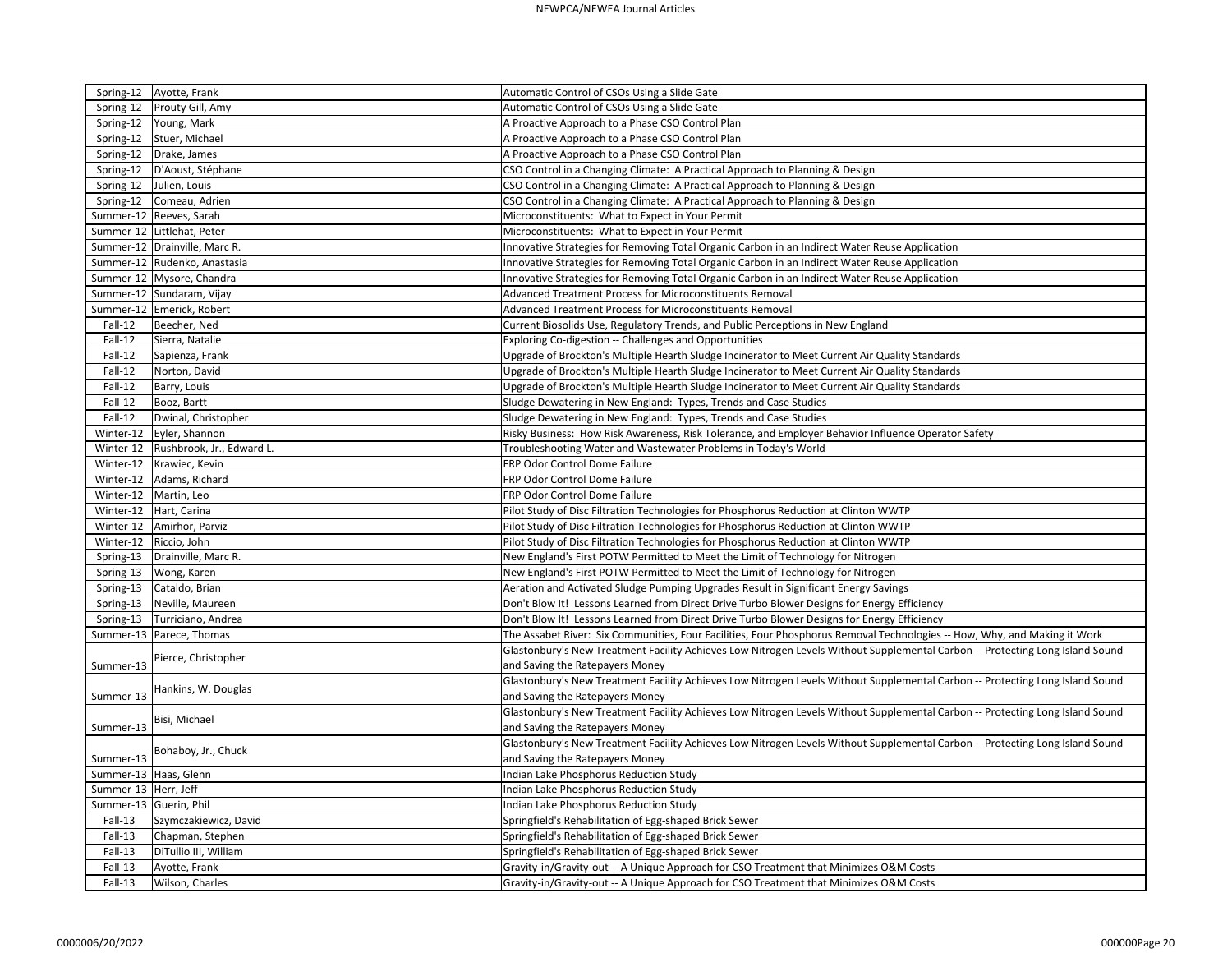| Fall-13                 | Walker, Jeanne                      | Gravity-in/Gravity-out -- A Unique Approach for CSO Treatment that Minimizes O&M Costs                                                     |
|-------------------------|-------------------------------------|--------------------------------------------------------------------------------------------------------------------------------------------|
| Fall-13                 | Prouty Gill, Amy                    | Gravity-in/Gravity-out -- A Unique Approach for CSO Treatment that Minimizes O&M Costs                                                     |
| Fall-13                 | Garrison, Seth                      | Adaptation Options to Protect Against Sea Level Rise, Coastal Floods, and Storm Surge at the Ogunquit, Maine Wastewater Treatment<br>Plant |
| Fall-13                 | Cameron, Denise                     | Adaptation Options to Protect Against Sea Level Rise, Coastal Floods, and Storm Surge at the Ogunquit, Maine Wastewater Treatment<br>Plant |
| Fall-13                 | Auger, Ashley                       | Adaptation Options to Protect Against Sea Level Rise, Coastal Floods, and Storm Surge at the Ogunquit, Maine Wastewater Treatment<br>Plant |
| Fall-13                 | Ramsey, John                        | Adaptation Options to Protect Against Sea Level Rise, Coastal Floods, and Storm Surge at the Ogunquit, Maine Wastewater Treatment<br>Plant |
| Fall-13                 | McNamara, Brian                     | Relative Performance of Grit Removal Systems                                                                                               |
| Fall-13                 | Sherony, Marcia                     | Relative Performance of Grit Removal Systems                                                                                               |
| Fall-13                 | Herrick, Patrick                    | Relative Performance of Grit Removal Systems                                                                                               |
| Winter-13               | Bourret, Kathleen A.                | Implementing Davis-Bacon Related Acts                                                                                                      |
| Winter-13               | Delaney, Joseph E.                  | Use of Leveraging in the Massachusetts State Revolving Fund Loan Program                                                                   |
| Winter-13               | Wong, Alex                          | A Multi-system Approach to Asset Management in Franklin County, Maine                                                                      |
| Winter-13               | Law, Eric J.                        | The Domino Effect - Incentivizing Planning to Drive Demand for Water Utility Projects                                                      |
| Winter-13               | Lucht, Ashley                       | The Domino Effect - Incentivizing Planning to Drive Demand for Water Utility Projects                                                      |
| Winter-13               | Ridley, Carole                      | Managing Growth in Nitrogen-sensitive Watersheds Can Help Reduce Cape Cod Wastewater Infrastructure Costs                                  |
| Winter-13               | Giggey, Michael D.                  | Managing Growth in Nitrogen-sensitive Watersheds Can Help Reduce Cape Cod Wastewater Infrastructure Costs                                  |
| Spring-14               | Benjamin, Thomas S.                 | Good Medicine - Green Infrastructure Achieves Multiple Benefits at Two Medical Facilities                                                  |
| Spring-14               | Appell, Karen A.                    | Construction Assessment of Right-of-Way Bioswales in New York City                                                                         |
| Spring-14               | Syrett, Chris                       | Construction Assessment of Right-of-Way Bioswales in New York City                                                                         |
| Spring-14               | Wynne, Thomas                       | Construction Assessment of Right-of-Way Bioswales in New York City                                                                         |
| Spring-14               | Zuberbuhler-Yafar, Sofia            | Construction Assessment of Right-of-Way Bioswales in New York City                                                                         |
| Spring-14               | Labrie, Tiffany T.                  | A City at the Crossroads - Chicopee Integrated Planning                                                                                    |
| Spring-14               | Brown, Todd M.                      | A City at the Crossroads - Chicopee Integrated Planning                                                                                    |
| Spring-14               | Hamel, Thomas M.                    | A City at the Crossroads - Chicopee Integrated Planning                                                                                    |
| Spring-14               | Pearson, Jon R.                     | Pushing the Limit Without Breaking the Bank - Selection, Procurement, and Testing of a Phosphorus Removal Process                          |
| Spring-14               | Dievert, Dennis A.                  | Pushing the Limit Without Breaking the Bank - Selection, Procurement, and Testing of a Phosphorus Removal Process                          |
| Spring-14               | Formica, Matthew T.                 | Pushing the Limit Without Breaking the Bank - Selection, Procurement, and Testing of a Phosphorus Removal Process                          |
| Spring-14               | Chelton, Donald J.                  | Pushing the Limit Without Breaking the Bank - Selection, Procurement, and Testing of a Phosphorus Removal Process                          |
|                         | Summer-14   Beecher, Ned            | From 503 to Infinity                                                                                                                       |
|                         | Summer-14 Cousens, Cheri            | From Disposal to Beneficial Use -- 10 Years of Sustainable Biosolids Management at the Greater Lawrence Sanitary District                  |
|                         | Summer-14   Weare, Richard          | From Disposal to Beneficial Use -- 10 Years of Sustainable Biosolids Management at the Greater Lawrence Sanitary District                  |
|                         | Summer-14   Mosher, Benjamin        | From Disposal to Beneficial Use -- 10 Years of Sustainable Biosolids Management at the Greater Lawrence Sanitary District                  |
|                         | Summer-14 Walsh, Michael            | From Disposal to Beneficial Use -- 10 Years of Sustainable Biosolids Management at the Greater Lawrence Sanitary District                  |
|                         | Summer-14   Pratt, Lawrence         | Beneficial Use of Brown Green -- A Green Source of Petroleum-derived Hydrocarbons                                                          |
|                         | Summer-14 Pinnock, Travis           | Beneficial Use of Brown Green -- A Green Source of Petroleum-derived Hydrocarbons                                                          |
| Summer-14 Amoa, Kwesi   |                                     | Beneficial Use of Brown Green -- A Green Source of Petroleum-derived Hydrocarbons                                                          |
|                         | Summer-14   Akther, Kausar          | Beneficial Use of Brown Green -- A Green Source of Petroleum-derived Hydrocarbons                                                          |
|                         | Summer-14   Domond, Jeffrey         | Beneficial Use of Brown Green -- A Green Source of Petroleum-derived Hydrocarbons                                                          |
|                         | Summer-14 Gordon, Rebecca           | Beneficial Use of Brown Green -- A Green Source of Petroleum-derived Hydrocarbons                                                          |
|                         | Summer-14   Loriston, Katty         | Beneficial Use of Brown Green -- A Green Source of Petroleum-derived Hydrocarbons                                                          |
|                         | Summer-14 Strothers, Joel           | Beneficial Use of Brown Green -- A Green Source of Petroleum-derived Hydrocarbons                                                          |
|                         | Summer-14   Toney, Alonzo           | Beneficial Use of Brown Green -- A Green Source of Petroleum-derived Hydrocarbons                                                          |
| Summer-14   Rizvi, Hera |                                     | Beneficial Use of Brown Green -- A Green Source of Petroleum-derived Hydrocarbons                                                          |
|                         | Summer-14 Gunasekaran, Muthukumaran | Beneficial Use of Brown Green -- A Green Source of Petroleum-derived Hydrocarbons                                                          |
|                         | Summer-14 Noshadi, Iman             | Beneficial Use of Brown Green -- A Green Source of Petroleum-derived Hydrocarbons                                                          |
|                         | Summer-14 Parnas, Richard           | Beneficial Use of Brown Green -- A Green Source of Petroleum-derived Hydrocarbons                                                          |
|                         | Summer-14   Provatas, Anthony       | Beneficial Use of Brown Green -- A Green Source of Petroleum-derived Hydrocarbons                                                          |
| Fall-14                 | Drainville, Marc R.                 | Reducing the Carbon Footprint of the Hyannis WPCF through Renewable Energy Production and Energy Efficiency                                |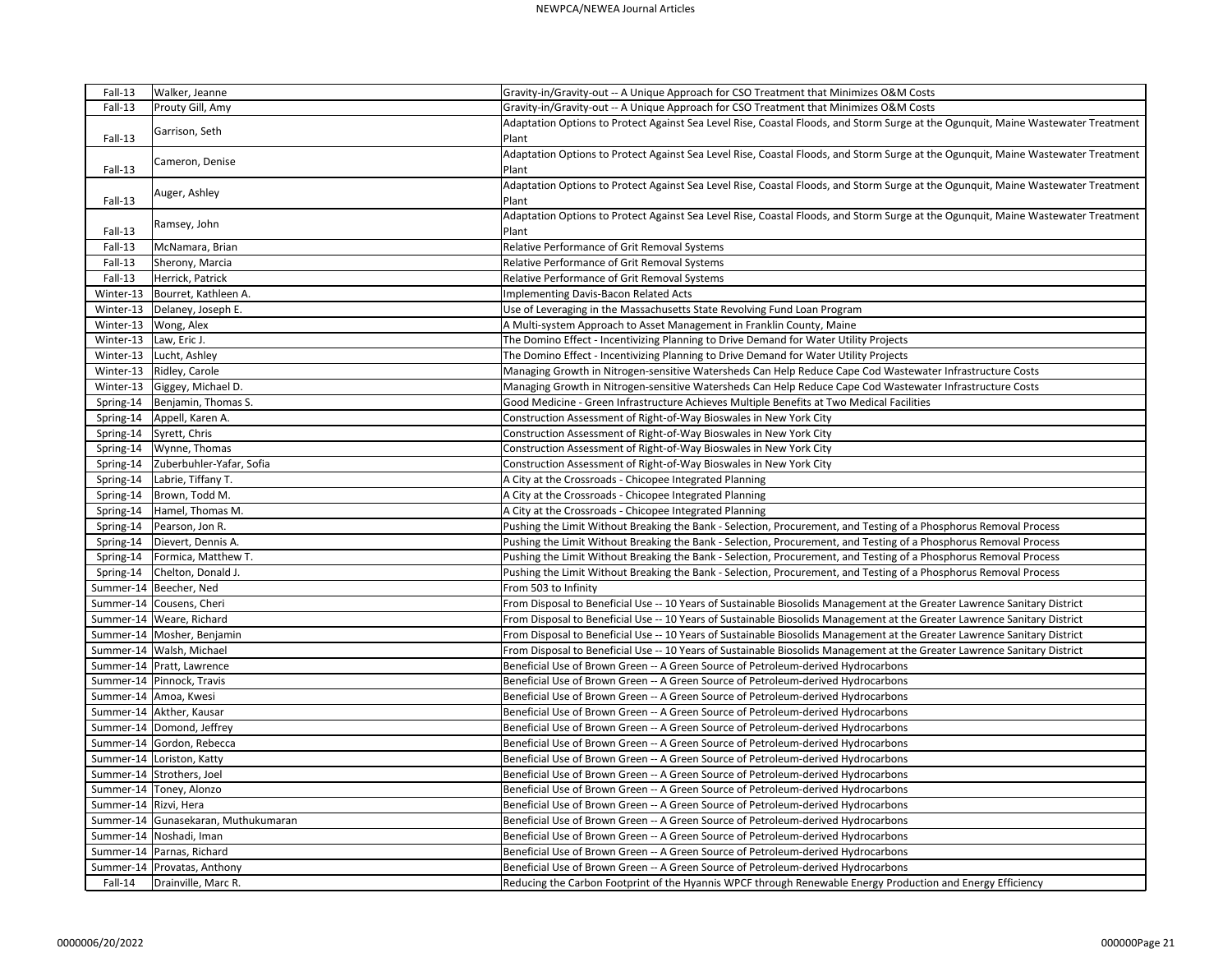| Fall-14   | Rudenko, Anastasia              | Reducing the Carbon Footprint of the Hyannis WPCF through Renewable Energy Production and Energy Efficiency                    |
|-----------|---------------------------------|--------------------------------------------------------------------------------------------------------------------------------|
| Fall-14   | Saad, Dale                      | Reducing the Carbon Footprint of the Hyannis WPCF through Renewable Energy Production and Energy Efficiency                    |
| Fall-14   | Doyle, Peter S.                 | Reducing the Carbon Footprint of the Hyannis WPCF through Renewable Energy Production and Energy Efficiency                    |
|           |                                 | Bio-energy Technology Advances that Promote Energy Recovery--Evolution of a Wastewater Treatment Plant into a Resource         |
| Fall-14   | Wilson, Michael                 | Recovery and Reclamation Facility                                                                                              |
|           |                                 | Bio-energy Technology Advances that Promote Energy Recovery--Evolution of a Wastewater Treatment Plant into a Resource         |
| Fall-14   | Whitlock, Drury                 | Recovery and Reclamation Facility                                                                                              |
| Fall-14   | Donovan, John F.                | One of a Kind -- Maximizing Resource Recovery at Lewiston-Auburn, Maine                                                        |
| Fall-14   | Richardson, Clayton "Mac"       | One of a Kind -- Maximizing Resource Recovery at Lewiston-Auburn, Maine                                                        |
| Fall-14   | Peaslee, Travis                 | One of a Kind -- Maximizing Resource Recovery at Lewiston-Auburn, Maine                                                        |
| Fall-14   | Giggey, Michael D.              | Survey of New England Experience with Drip Dispersal of Wastewater Effluent                                                    |
| Fall-14   | Hoyt, James                     | Survey of New England Experience with Drip Dispersal of Wastewater Effluent                                                    |
|           | Winter-14 Sinisgalli, Paul      | Stormwater and Industrial Wastewater Treatment Integral to Johnson Controls Environmentally Friendly Battery Recycling Center  |
| Winter-14 | Trueblood, Jo Ellen             | Stormwater and Industrial Wastewater Treatment Integral to Johnson Controls Environmentally Friendly Battery Recycling Center  |
| Winter-14 | Lafond, Tim                     | Stormwater and Industrial Wastewater Treatment Integral to Johnson Controls Environmentally Friendly Battery Recycling Center  |
| Winter-14 | Wilson, Michael                 | The Power Plant Triple Bottom Line -- Reclaimed Water for Cooling Water and Process Water Systems                              |
| Winter-14 | Schimmoller, Larry              | The Power Plant Triple Bottom Line -- Reclaimed Water for Cooling Water and Process Water Systems                              |
|           | Winter-14   Nattress, Joseph    | The Power Plant Triple Bottom Line -- Reclaimed Water for Cooling Water and Process Water Systems                              |
|           | Winter-14   Potochniak, William | Mercury -- An Old Problem with New Implications                                                                                |
| Winter-14 | Melvin, Matthew                 | Mercury -- An Old Problem with New Implications                                                                                |
| Winter-14 | King, Karla                     | Industrial Wastewater Pretreatment -- Striking a Balance Among Performance, Safety and Sustainability                          |
|           | Winter-14   Bianco, George      | Industrial Wastewater Pretreatment -- Striking a Balance Among Performance, Safety and Sustainability                          |
| Winter-14 | Tozer, Hugh                     | Key Steps to Successful Coagulation and Flocculation                                                                           |
| Spring-15 | Gould, Justin                   | The Winning Combination for Sewer Overflow Mitigation in the Winn's Brook Area                                                 |
| Spring-15 | Clancy, Glenn                   | The Winning Combination for Sewer Overflow Mitigation in the Winn's Brook Area                                                 |
| Spring-15 | Albro, Henry                    | Ownership of Pressure Sewer Systems, a Tale of Two Towns                                                                       |
|           | Summer-15   Woodbury, Catherine | Alewife Stormwater Wetland -- the "Gem" of Cambridge's Stormwater Management Program                                           |
|           | Summer-15   O'Riordan, Owen     | Alewife Stormwater Wetland -- the "Gem" of Cambridge's Stormwater Management Program                                           |
|           | Summer-15   Watkins, Kathy      | Alewife Stormwater Wetland -- the "Gem" of Cambridge's Stormwater Management Program                                           |
|           | Summer-15   Bedoya, David       | Alewife Stormwater Wetland -- the "Gem" of Cambridge's Stormwater Management Program                                           |
|           | Summer-15 Olander, Emerson      | Alewife Stormwater Wetland -- the "Gem" of Cambridge's Stormwater Management Program                                           |
|           | Summer-15   Pisano, William     | Alewife Stormwater Wetland -- the "Gem" of Cambridge's Stormwater Management Program                                           |
|           | Summer-15 Carr, Dennis          | Alewife Stormwater Wetland -- the "Gem" of Cambridge's Stormwater Management Program                                           |
|           | Summer-15 Tripp, Sandra         | Provincetown Stormwater Program Revitalizes Downtown and Improves Water Quality                                                |
|           | Summer-15 Janney, Jessica       | Provincetown Stormwater Program Revitalizes Downtown and Improves Water Quality                                                |
|           | Summer-15   Kleekamp, Russell   | Provincetown Stormwater Program Revitalizes Downtown and Improves Water Quality                                                |
|           | Summer-15   Waldo, Richard      | Provincetown Stormwater Program Revitalizes Downtown and Improves Water Quality                                                |
|           | Summer-15   Roseen, Robert      | Provincetown Stormwater Program Revitalizes Downtown and Improves Water Quality                                                |
|           | Summer-15 Sowby, Robert         | Rethinking Stream Crossings for Humans and Animals -- Four Examples from New England                                           |
|           | Parece, Thomas                  | Tools to Assist Cape Cod Communities Reach Sustainable Nitrogen Reduction Goals -- Technologies Matrix and Adaptive Management |
| Summer-15 |                                 | Practices                                                                                                                      |
|           | Owen, Mark                      | Tools to Assist Cape Cod Communities Reach Sustainable Nitrogen Reduction Goals -- Technologies Matrix and Adaptive Management |
| Summer-15 |                                 | Practices                                                                                                                      |
|           | Shreve-Gibb, Betsy              | Tools to Assist Cape Cod Communities Reach Sustainable Nitrogen Reduction Goals -- Technologies Matrix and Adaptive Management |
| Summer-15 |                                 | Practices                                                                                                                      |
|           | Niedzwiecki, Paul               | Tools to Assist Cape Cod Communities Reach Sustainable Nitrogen Reduction Goals -- Technologies Matrix and Adaptive Management |
| Summer-15 |                                 | Practices                                                                                                                      |
| Summer-15 | Senatori, Kristy                | Tools to Assist Cape Cod Communities Reach Sustainable Nitrogen Reduction Goals -- Technologies Matrix and Adaptive Management |
|           |                                 | Practices                                                                                                                      |
|           | Perry, Erin                     | Tools to Assist Cape Cod Communities Reach Sustainable Nitrogen Reduction Goals -- Technologies Matrix and Adaptive Management |
| Summer-15 |                                 | Practices                                                                                                                      |
| Fall-15   | Hydock, Robert                  | Maintenance -- The Forgotten Key to Wasteater Treatment Success                                                                |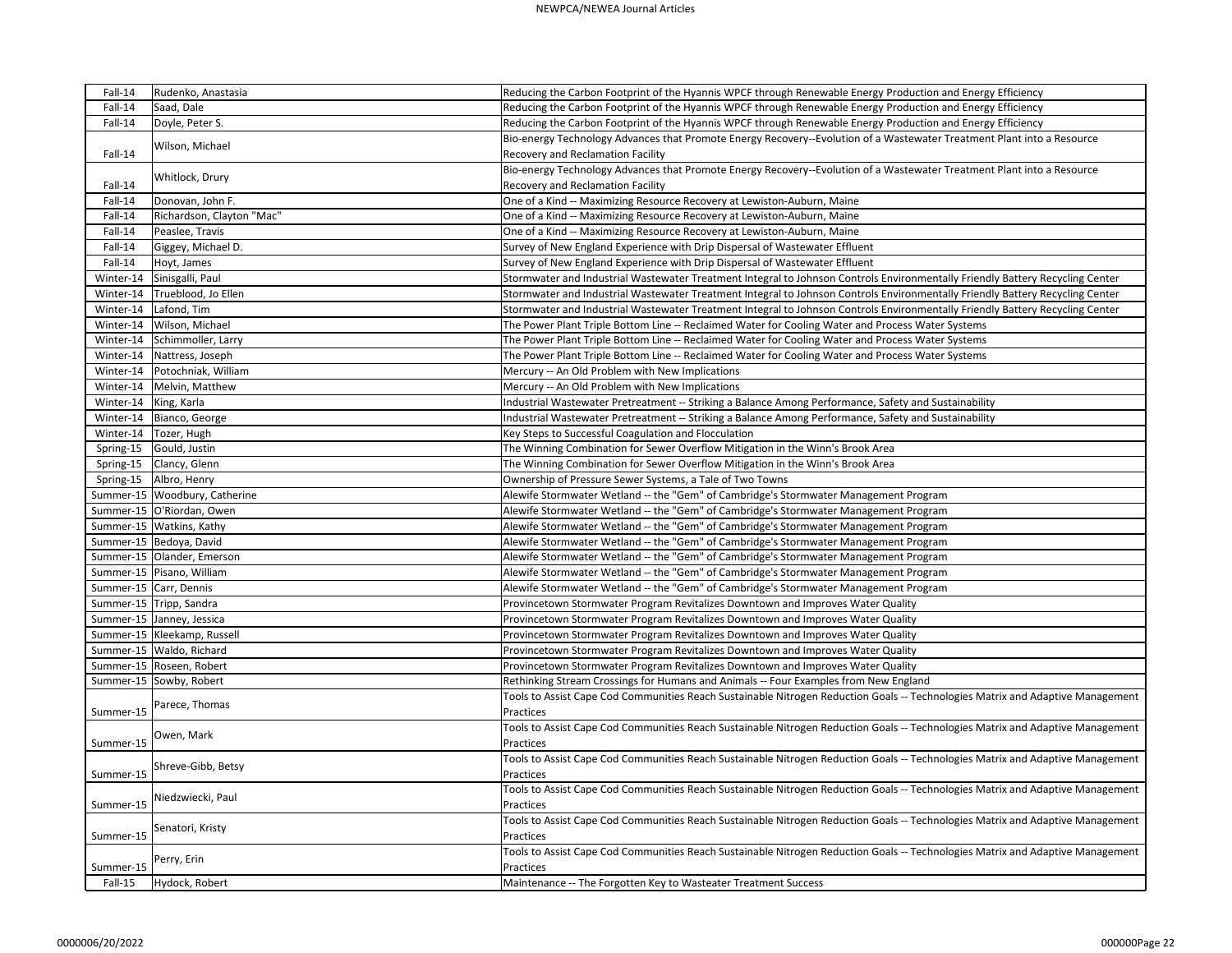| Fall-15   | McDonald, Jeffrey              | Maintenance -- The Forgotten Key to Wasteater Treatment Success                                                                |
|-----------|--------------------------------|--------------------------------------------------------------------------------------------------------------------------------|
|           |                                | Getting it Right -- Opening Lines of Communication Between Engineering and Operations when Designing and Building a Wastewater |
| Fall-15   | Harris, Michael                | <b>Treatment Facility</b>                                                                                                      |
|           |                                | Getting it Right -- Opening Lines of Communication Between Engineering and Operations when Designing and Building a Wastewater |
| Fall-15   | Polys, Robert                  | <b>Treatment Facility</b>                                                                                                      |
| Fall-15   | Kunay, Jonathan                | Achieving Infiltration/Inflow Removal Goals with a Comprehensive Approach                                                      |
| Fall-15   | Ross, Paul                     | Achieving Infiltration/Inflow Removal Goals with a Comprehensive Approach                                                      |
| Fall-15   | O'Regan, Brendan               | Achieving Infiltration/Inflow Removal Goals with a Comprehensive Approach                                                      |
| Winter-15 | Burke-Wells, Janine            | Improved Water Quality and Operational Resiliency on the Pawtuxet River                                                        |
| Winter-15 | Kalmes, Jeff                   | Attracting and Retaining the Next Generation of Skilled Operators                                                              |
| Winter-15 | Garabedian, David              | Attracting and Retaining the Next Generation of Skilled Operators                                                              |
| Winter-15 | Beecher, Ned                   | Regulating Biosolids, Organics, and Nutrients -- Real & Potential Conflicts Abound                                             |
| Spring-16 | Freedman, Steven               | The Benefits of Sound Planning -- How Augusta, Maine's 25-year Adapted CSO Abatement Program Netted Positive Results           |
| Spring-16 | Lemont, Eric                   | The Benefits of Sound Planning -- How Augusta, Maine's 25-year Adapted CSO Abatement Program Netted Positive Results           |
| Spring-16 | Tarbuck, Brian                 | The Benefits of Sound Planning -- How Augusta, Maine's 25-year Adapted CSO Abatement Program Netted Positive Results           |
| Spring-16 | Burke-Wells, Janine            | Addressing the Achilles' Heel of an Aging Collection System                                                                    |
| Spring-16 | Gore, Charles                  | Addressing the Achilles' Heel of an Aging Collection System                                                                    |
| Spring-16 | Lefkowitz, Jamie               | Continuous Monitoring and Adaptive Control -- the Internet of Things Transforms Stormwater Management                          |
| Spring-16 | Sarmanian, Alexa               | Continuous Monitoring and Adaptive Control -- the Internet of Things Transforms Stormwater Management                          |
| Spring-16 | Quigley, Marcus                | Continuous Monitoring and Adaptive Control -- the Internet of Things Transforms Stormwater Management                          |
| Spring-16 | Keohan, Paul                   | Detecting Overflows with a Mix of Old and New Technologies                                                                     |
| Spring-16 | Armes, Michael                 | Detecting Overflows with a Mix of Old and New Technologies                                                                     |
|           | Spring-16   Stevens, Patrick   | Detecting Overflows with a Mix of Old and New Technologies                                                                     |
|           | Summer-16   Dombrowski, Paul   | Maximizing Total Nitrogen Removal using a Dual Operating Mode Process                                                          |
|           | Summer-16 Hanafi, Amine        | Maximizing Total Nitrogen Removal using a Dual Operating Mode Process                                                          |
|           | Summer-16 Kuczarski, Gary      | Maximizing Total Nitrogen Removal using a Dual Operating Mode Process                                                          |
|           | Summer-16 Sciarrino, Thomas    | Maximizing Total Nitrogen Removal using a Dual Operating Mode Process                                                          |
|           | Summer-16 Persson, Richard     | Maximizing Total Nitrogen Removal using a Dual Operating Mode Process                                                          |
|           | Summer-16 Capano, Daniel       | Wireless Local Area Networks (WLANs) for Wastewater Treatment Facilities                                                       |
|           | Summer-16   Fitzpatrick, James | The Lowdown on Meeting Low Phosphorus Limits                                                                                   |
|           | Summer-16 Jezek, Roland        | The Lowdown on Meeting Low Phosphorus Limits                                                                                   |
|           | Summer-16 Dunlap, Patrick      | The Lowdown on Meeting Low Phosphorus Limits                                                                                   |
|           | Summer-16 Chalas, George       | The Lowdown on Meeting Low Phosphorus Limits                                                                                   |
|           | Summer-16 Steichen, Mark       | The Lowdown on Meeting Low Phosphorus Limits                                                                                   |
|           | Summer-16 Pierce, Christopher  | Manchester's Upgraded Treatment Facility Achieves Low Nutrient Levels -- Protecting Long Island Sound and the Hockanum River   |
|           | Summer-16 Hankins, W. Douglas  | Manchester's Upgraded Treatment Facility Achieves Low Nutrient Levels -- Protecting Long Island Sound and the Hockanum River   |
|           | Summer-16 Emond, Michael       | Manchester's Upgraded Treatment Facility Achieves Low Nutrient Levels -- Protecting Long Island Sound and the Hockanum River   |
|           | Summer-16   Weaver, E. Ray     | Manchester's Upgraded Treatment Facility Achieves Low Nutrient Levels -- Protecting Long Island Sound and the Hockanum River   |
| Fall-16   | Tyler, Thomas                  | It is all about Energy -- Power Generation through Heat Recovery in Hartford                                                   |
| Fall-16   | Cousens, Cheri                 | Co-digestion with Food Waste Organics -- the Next Step toward Net Zero Operation at Greater Lawrence Sanitary District         |
| Fall-16   | Weare, Richard                 | Co-digestion with Food Waste Organics -- the Next Step toward Net Zero Operation at Greater Lawrence Sanitary District         |
| Fall-16   | Mosher, Benjamin               | Co-digestion with Food Waste Organics -- the Next Step toward Net Zero Operation at Greater Lawrence Sanitary District         |
| Fall-16   | Walsh, Michael                 | Co-digestion with Food Waste Organics -- the Next Step toward Net Zero Operation at Greater Lawrence Sanitary District         |
| Fall-16   | Rudenko, Anastasia             | Energy Recovery Using Raw Wastewater -- Barnstable Pilot Project                                                               |
| Fall-16   | Drainville, Marc R.            | Energy Recovery Using Raw Wastewater -- Barnstable Pilot Project                                                               |
| Fall-16   | Boule, Andrew                  | Energy Recovery Using Raw Wastewater -- Barnstable Pilot Project                                                               |
| Fall-16   | Elrick, Richard                | Energy Recovery Using Raw Wastewater -- Barnstable Pilot Project                                                               |
| Fall-16   | Saad, Dale                     | Energy Recovery Using Raw Wastewater -- Barnstable Pilot Project                                                               |
| Fall-16   | Kuter, Geoffrey                | After 40 Years of Successfully Composting Biosolids, Merrimack Plans for the Future                                            |
| Fall-16   | Nicoletti, Richard             | After 40 Years of Successfully Composting Biosolids, Merrimack Plans for the Future                                            |
| Fall-16   | Taylor, James                  | After 40 Years of Successfully Composting Biosolids, Merrimack Plans for the Future                                            |
| Fall-16   | Gaudette, Leo                  | After 40 Years of Successfully Composting Biosolids, Merrimack Plans for the Future                                            |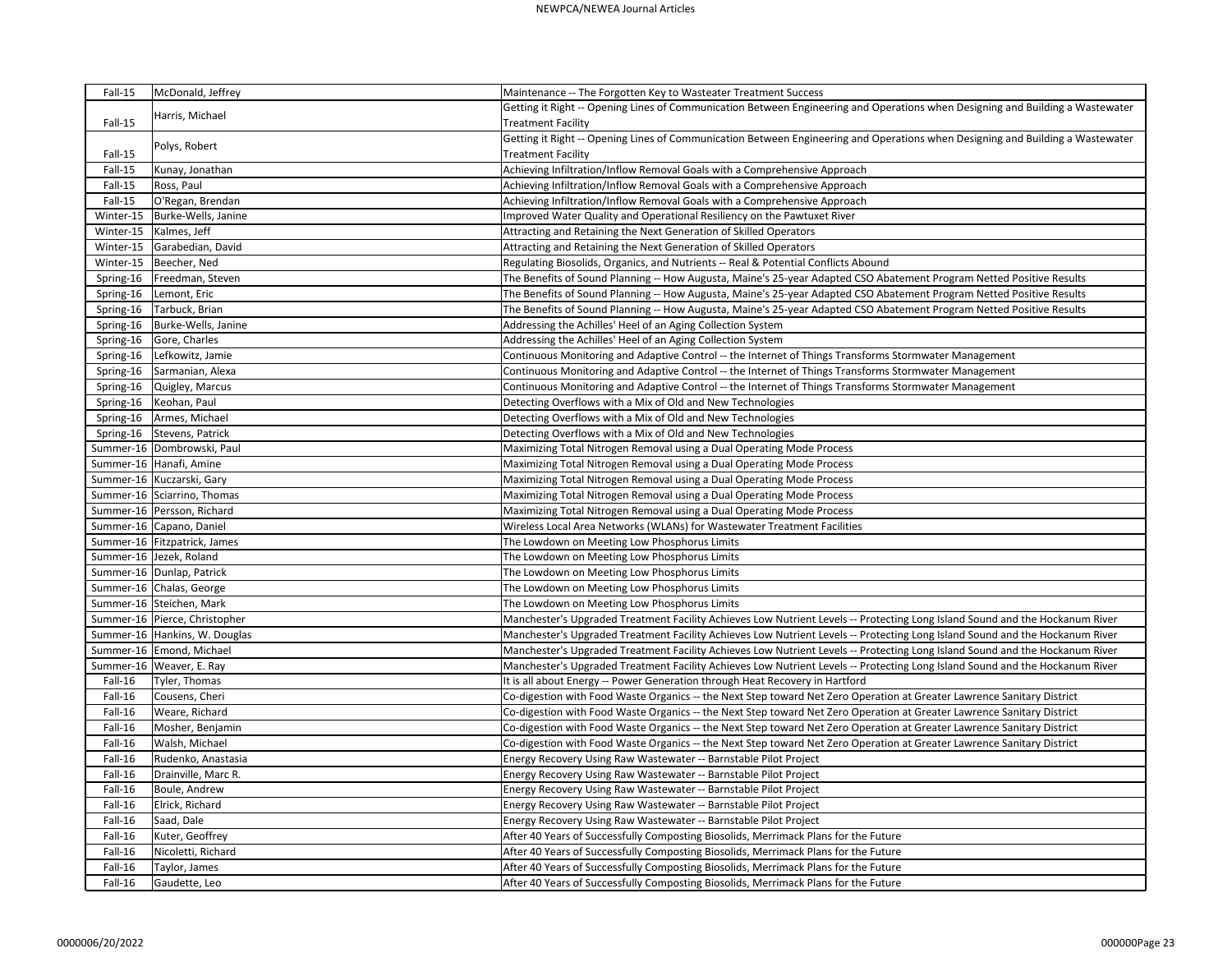|                              | Winter-16   Kunay, Jonathan      | A Revolutionary City's Multi-faceted Emergency Repair                                                                 |
|------------------------------|----------------------------------|-----------------------------------------------------------------------------------------------------------------------|
|                              | Winter-16   Rystrom, Nicholas    | A Revolutionary City's Multi-faceted Emergency Repair                                                                 |
|                              | Winter-16   Bui, Frances         | Reducing the Risks of Climate Uncertainty on Water in Metropolitan Atlanta                                            |
|                              | Winter-16   Westphal, Kirk       | Reducing the Risks of Climate Uncertainty on Water in Metropolitan Atlanta                                            |
|                              | Winter-16   Wood, Shayne         | Reducing the Risks of Climate Uncertainty on Water in Metropolitan Atlanta                                            |
|                              | Winter-16 Johnson, Daniel        | Reducing the Risks of Climate Uncertainty on Water in Metropolitan Atlanta                                            |
|                              | Winter-16   Sullivan, Dennis     | Lateral Lining -- Key Part of a Comprehensive Approach to Sewer Rehabilitation in Norwood                             |
|                              | Winter-16   Burke, Simon         | Lateral Lining -- Key Part of a Comprehensive Approach to Sewer Rehabilitation in Norwood                             |
|                              | Winter-16   Heath, Gregory R.    | Preliminary Design of the DC Water Enhanced Clarification Facility                                                    |
| Winter-16 $\vert$ Carr, John |                                  | Preliminary Design of the DC Water Enhanced Clarification Facility                                                    |
|                              | Winter-16   Bailey, Walter       | Preliminary Design of the DC Water Enhanced Clarification Facility                                                    |
|                              | Winter-16   Kharkar, Salil       | Preliminary Design of the DC Water Enhanced Clarification Facility                                                    |
| Winter-16                    | Watson, Kenneth                  | Preliminary Design of the DC Water Enhanced Clarification Facility                                                    |
|                              | Winter-16   Demko, Michael       | Preliminary Design of the DC Water Enhanced Clarification Facility                                                    |
| Spring-17                    | England, Kate                    | Boston Water and Sewer Commission Collaborates with Boston Public Schools for Integrated Green Infrastructure         |
| Spring-17                    | Henderson, Zach                  | Boston Water and Sewer Commission Collaborates with Boston Public Schools for Integrated Green Infrastructure         |
| Spring-17                    | Bedoya, David                    | Integrated Modeling of the Mystic River Watershed for Climate Change Flood Risk Prediction and Preparedness           |
| Spring-17                    | Cataño-Lopera, Yovanni           | Integrated Modeling of the Mystic River Watershed for Climate Change Flood Risk Prediction and Preparedness           |
| Spring-17                    | <b>Watkins, Kathy</b>            | Integrated Modeling of the Mystic River Watershed for Climate Change Flood Risk Prediction and Preparedness           |
| Spring-17                    | O'Riordan, Owen                  | Integrated Modeling of the Mystic River Watershed for Climate Change Flood Risk Prediction and Preparedness           |
| Spring-17                    | Hess, Nancy                      | Rhode Island's New Water Quality Management Plan -- Water Quality 2035                                                |
|                              | Summer-17   Hayward, Christopher | Effects of Flow Fluctuations on Cape Cod Package Plants                                                               |
|                              | Summer-17   Wenger, Ethan        | 20-Year Valve Replacement at the Deer Island Treatment Plant                                                          |
|                              | Summer-17 Kubaska, Brian L.      | 20-Year Valve Replacement at the Deer Island Treatment Plant                                                          |
|                              | Summer-17 Duest, David           | 20-Year Valve Replacement at the Deer Island Treatment Plant                                                          |
|                              | Summer-17 Cullen, Stephen        | 20-Year Valve Replacement at the Deer Island Treatment Plant                                                          |
|                              | Summer-17 Adams, Richard         | 20-Year Valve Replacement at the Deer Island Treatment Plant                                                          |
|                              | Summer-17 Hughes, Michael        | 20-Year Valve Replacement at the Deer Island Treatment Plant                                                          |
|                              | Summer-17   Dwinal, Christopher  | Biosolids Stabilization in Corcord, New Hampshire -- Where Does the City Go from Here?                                |
|                              | Summer-17 Dean, Chelsea          | Biosolids Stabilization in Corcord, New Hampshire -- Where Does the City Go from Here?                                |
|                              | Summer-17   Driscoll, Dan        | Biosolids Stabilization in Corcord, New Hampshire -- Where Does the City Go from Here?                                |
|                              | Summer-17   Formica, Matthew T.  | Achieving Effluent Total Phosphorus of 0.12 mg/l with Disc Filtration                                                 |
|                              | Summer-17 Pearson, Jon R.        | Achieving Effluent Total Phosphorus of 0.12 mg/l with Disc Filtration                                                 |
|                              | Summer-17 Dievert, Dennis A.     | Achieving Effluent Total Phosphorus of 0.12 mg/l with Disc Filtration                                                 |
|                              | Summer-17 Gancarz, Walter        | Achieving Effluent Total Phosphorus of 0.12 mg/l with Disc Filtration                                                 |
|                              | Summer-17   Denis, Bryanna       | Manchester, New Hampshire Retools its Aeration System for the Next Generation                                         |
|                              | Summer-17 Pinnette, Jeffrey      | Manchester, New Hampshire Retools its Aeration System for the Next Generation                                         |
|                              | Summer-17 Tobiason, David        | Manchester, New Hampshire Retools its Aeration System for the Next Generation                                         |
|                              | Summer-17   McNeill, Frederick   | Manchester, New Hampshire Retools its Aeration System for the Next Generation                                         |
|                              | Summer-17   Robinson, Robert     | Manchester, New Hampshire Retools its Aeration System for the Next Generation                                         |
| Fall-17                      | Polys, Robert                    | CSO Success -- Overcoming Funding and Design Challenges in Madawaska, Maine                                           |
| Fall-17                      | Bridges, Brent                   | CSO Success -- Overcoming Funding and Design Challenges in Madawaska, Maine                                           |
| Fall-17                      | Connolly, Maggie                 | CSO Success -- Overcoming Funding and Design Challenges in Madawaska, Maine                                           |
| Fall-17                      | Shields, Lindsey                 | Sanford Sewerage District Rises to the Challenge -- 17 Years of Progress                                              |
| Fall-17                      | Brousseau, André                 | Sanford Sewerage District Rises to the Challenge -- 17 Years of Progress                                              |
|                              |                                  | Integrating Sewer System Evaluation Surveys and Illicit Discharge Detection and Elimination And Helping the Community |
| Fall-17                      | Henderson, Zach                  | <b>Understand Why it Matters</b>                                                                                      |
|                              |                                  | Integrating Sewer System Evaluation Surveys and Illicit Discharge Detection and Elimination And Helping the Community |
| Fall-17                      | Hall, Deirdre                    | Understand Why it Matters                                                                                             |
| Winter-17                    | Wilson, Michael                  | Thoughts on the Value of Water and Water Rights                                                                       |
| Winter-17                    | Daigger, Glen                    | Thoughts on the Value of Water and Water Rights                                                                       |
| Winter-17                    | Reis, Vonnie                     | Regional and National NPDES Phase II Small MS4 Permitting                                                             |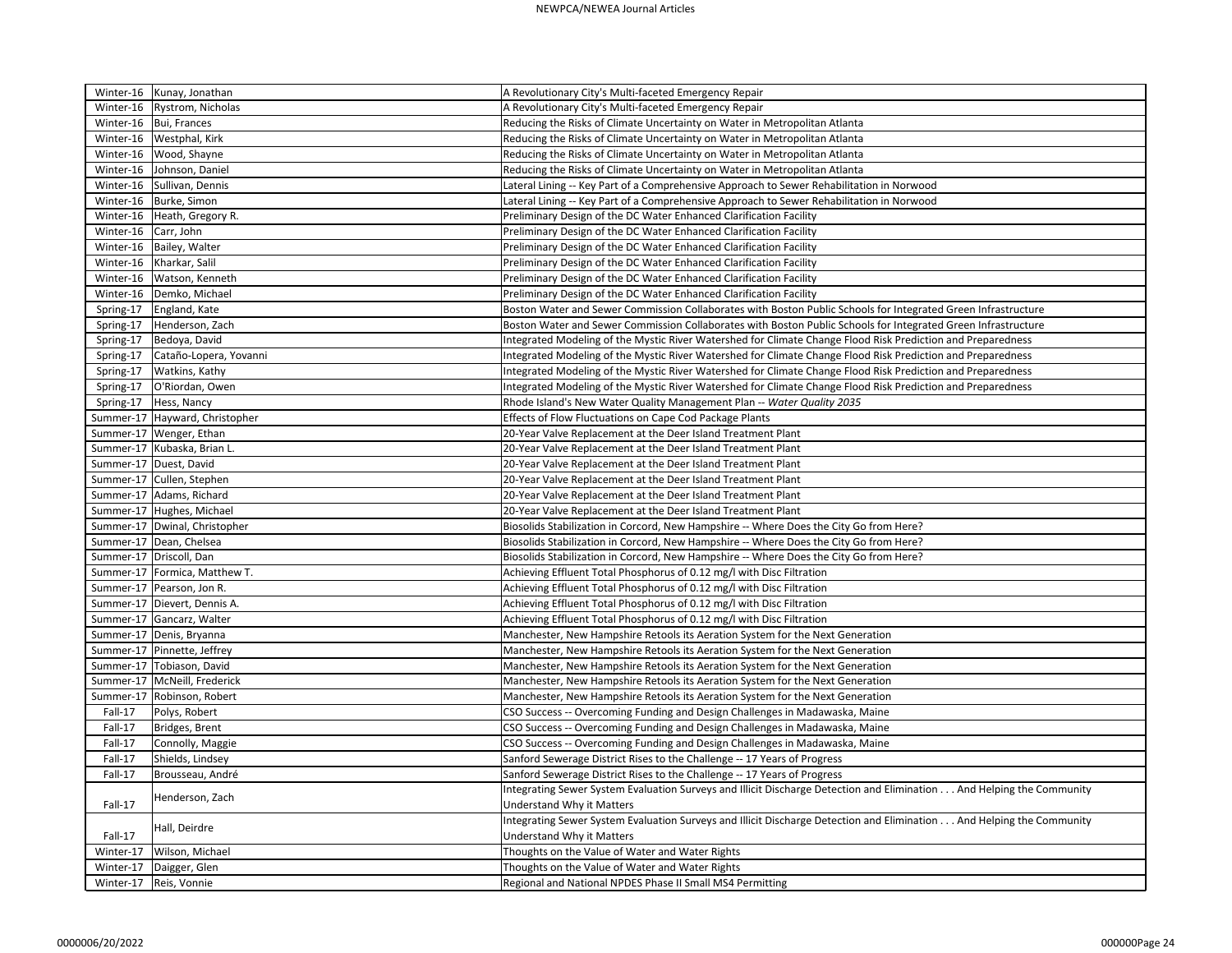|                         | Winter-17   Nixon, Robert (Randy)                                                                                | Corrosion Basics for Metals and Concrete in Wastewater Applications                                                               |
|-------------------------|------------------------------------------------------------------------------------------------------------------|-----------------------------------------------------------------------------------------------------------------------------------|
| Winter-17               | Giggey, Michael D.                                                                                               | Evaluating Non-traditional Nitrogen Control Measures for Cape Cod and the Islands                                                 |
| Winter-17               | Leonard, Edward                                                                                                  | Evaluating Non-traditional Nitrogen Control Measures for Cape Cod and the Islands                                                 |
| Winter-17               | Capano, Daniel                                                                                                   | Critical Infrastructure Cybersecurity -- An Overview                                                                              |
| Spring-18               | Tucker, Philip                                                                                                   | Major Challenges for Collection System Operators                                                                                  |
| Spring-18               | Jones, Travis                                                                                                    | Major Challenges for Collection System Operators                                                                                  |
| Spring-18               | Peaslee, Travis                                                                                                  | What is Operations Challenge?                                                                                                     |
| Spring-18               | <b>Weaver, Grant</b>                                                                                             | <b>Empowering Wastewater Operators to Excel</b>                                                                                   |
| Spring-18               | Esping, Don                                                                                                      | Rochester, New Hampshire Successfully Reduces Total Nitrogen Discharges by Changing Operations                                    |
| Spring-18               | Green, David                                                                                                     | Rochester, New Hampshire Successfully Reduces Total Nitrogen Discharges by Changing Operations                                    |
| Spring-18               | Allenwood, Mark                                                                                                  | Rochester, New Hampshire Successfully Reduces Total Nitrogen Discharges by Changing Operations                                    |
| Spring-18               | Winn, Robert                                                                                                     | Rochester, New Hampshire Successfully Reduces Total Nitrogen Discharges by Changing Operations                                    |
|                         | Summer-18   Bates, Wayne                                                                                         | High-Strength Wastewater from Biopharma Operations--An Emerging Issue                                                             |
|                         | Summer-18   Potochniak, William                                                                                  | High-Strength Wastewater from Biopharma Operations--An Emerging Issue                                                             |
|                         | Summer-18 Henderson, Zach                                                                                        | Planning for Phosphorus Control in Stormwater--Let us no Reinvent the Wheel                                                       |
|                         | Summer-18 Campanella, Kevin                                                                                      | Timing is Still Everything--Capital Project Prioritization                                                                        |
| Summer-18 Olson, Kevin  |                                                                                                                  | Increasing Sewer System Capacity and Lifting a Sewer Connection Moratorium through Inline Storage                                 |
|                         | Summer-18 Yaceshyn, Barry                                                                                        | Increasing Sewer System Capacity and Lifting a Sewer Connection Moratorium through Inline Storage                                 |
| Fall-18                 | Wiliam Norton, Joseph Michelangelo and John Bodie                                                                | The last one standing - Connecticut's Fairfield compost facility                                                                  |
| Fall-18                 | Novick, Kate                                                                                                     | The new emergency preparedness for water and wastewater utilities                                                                 |
| Fall-18                 | Ziad Kary and Jonathan Beder                                                                                     | Emergency response and rehabilitation of a sewer force main in Plymouth                                                           |
|                         | Kate Mignone, Nancy Gallinaro, Owens McCullough, Gregory Heath, and                                              |                                                                                                                                   |
| Fall-18                 | Jason Weiss                                                                                                      | Innovative business case evaluation guides Portland through touch choices among CSO alternatives                                  |
| Winter-18               | Austin Weidner, William Brenton, and Sarah Keithley                                                              | Multi-faceted approach to remove copper at the Scituate wastewater treatment facility                                             |
| Winter-18               | Jonnas Jacques, Amy Schofield, and David Peterson                                                                | Piloting innovation in the waters of Boston                                                                                       |
| Winter-18               | Ryan Graham                                                                                                      | Turners Falls main drain and siphon rehabilitation                                                                                |
| Winter-18               | <b>Robert Polys and Max Kenney</b>                                                                               | Pairing effuent discharge modifications and treatment process upgrades to meet permit requirements and manage high flows          |
| Spring-19               | Jacob Weinrich, Tiffany Labrie, and Evan Walsh                                                                   | Restoring flood resiliency with a flood pump station rehabilitation in Lowell                                                     |
| Spring-19               | Bernadette Callahan                                                                                              | Green stormwater infrastructure for CSO control- a case study of Philadelphia's approach                                          |
| Spring-19               | Robby Bryant, Julie Stein, and Derick Tonning                                                                    | Reimagining parks as stormwater infrastructure - stormwater parks of all sizes, designs, and funding sources                      |
| Spring-19               | Patrick Healy                                                                                                    | Delivering a stormwater solution for a package delivery giant                                                                     |
| Summer-19   Moran, Paul |                                                                                                                  | Phosphorus removal at a sequencing batch reactor plant                                                                            |
|                         | Summer-19   Hross, Matthew                                                                                       | Flow distribution improvements at the Stamford Water Pollution Control Facility                                                   |
|                         | Summer-19   Clark, Stephen, De Gemmis, Nicholas and Dahl, Kevin                                                  | Installation of screw press for solids dewatering at the Westerly Wastewater Treatment Plant                                      |
|                         | Summer-19   Laffer, Tess and Parece, Thomas                                                                      | Beginning a new - a wastewater treatment system design for Orleans                                                                |
| Fall-19                 | Frank Occhipinti, Matthew Houghton                                                                               | Trimming the fat - over a decade of handling grease in Worcester's sewer system                                                   |
| Fall-19                 | Christopher Dwinal, Brody Campbell                                                                               | Private inflow and infiltration reduction in New England towns                                                                    |
| Fall-19                 | Ryan J. Allgrove, Julie Liu                                                                                      | Reconfiguration of an inverted siphon in Framingham, Massachusetts                                                                |
| Fall-19                 | Kara Johnston, Nicholas Rystrom                                                                                  | Creation of an urban pricate inflow inspection and redirection program                                                            |
| Fall-19                 | Steve Perdios                                                                                                    | Private inflow - best practices for access and source identification                                                              |
| Winter-19               | John Aldrich, Nicholas Watkins                                                                                   | Two green giants - achieving cost-effective CSO control through green infrastructure                                              |
| Winter-19               | Ned Beecher                                                                                                      | Emerging regulatory controls on PFAS                                                                                              |
| Winter-19               | Daniel Nason, William O'Rourke, Janet Moonan, and Eric Oharian                                                   | Tips and tricks for establishing a thrify culvert management program                                                              |
| Winter-19               | Wayne Bates, Courtney Eaton and Meredith Zona                                                                    | On the road to a sustainable infrastructure: Part 1 - defining our responsibilities                                               |
| Spring-20               | Gautham P. Das and Abigail Charest                                                                               | Evaluating the efficiency of low-cost ultrafiltration                                                                             |
| Spring-20               | Wayne Bates. Courtney Eaton and Meredith Zona                                                                    | On the road to a sustainable infrastructure: Part 2 - integrating sustainability in planning, design, and construction            |
| Spring-20               | Kelsey Beveridge                                                                                                 | LIFT helps accelerate innovation in the marketplace                                                                               |
|                         | summer - 20Laren Miller                                                                                          | Steps toward climate change resilience for wastewater utilities<br>COVID-19 -- implications for the water and wastewater industry |
|                         | Summer - 20 John Bergendahl, Marina Fernandes, Wayne E. Bates<br>Summer - 20 Michael Wilson and Fredric J. Pocci | Implementing a wet weather pumping strategy to reduce street flooding within the city of Hoboken, New Jersey                      |
|                         | Summer - 20 Duncan Mellor                                                                                        | Coastal flood protection -- TR-16 criteria versus site-specific analysis                                                          |
|                         | Summer - 20 Caitlin Cameron and Douglas Roncarati, Jr.                                                           |                                                                                                                                   |
|                         |                                                                                                                  | Green roof incentive -- India Street form-based code zone, Portland, Maine                                                        |